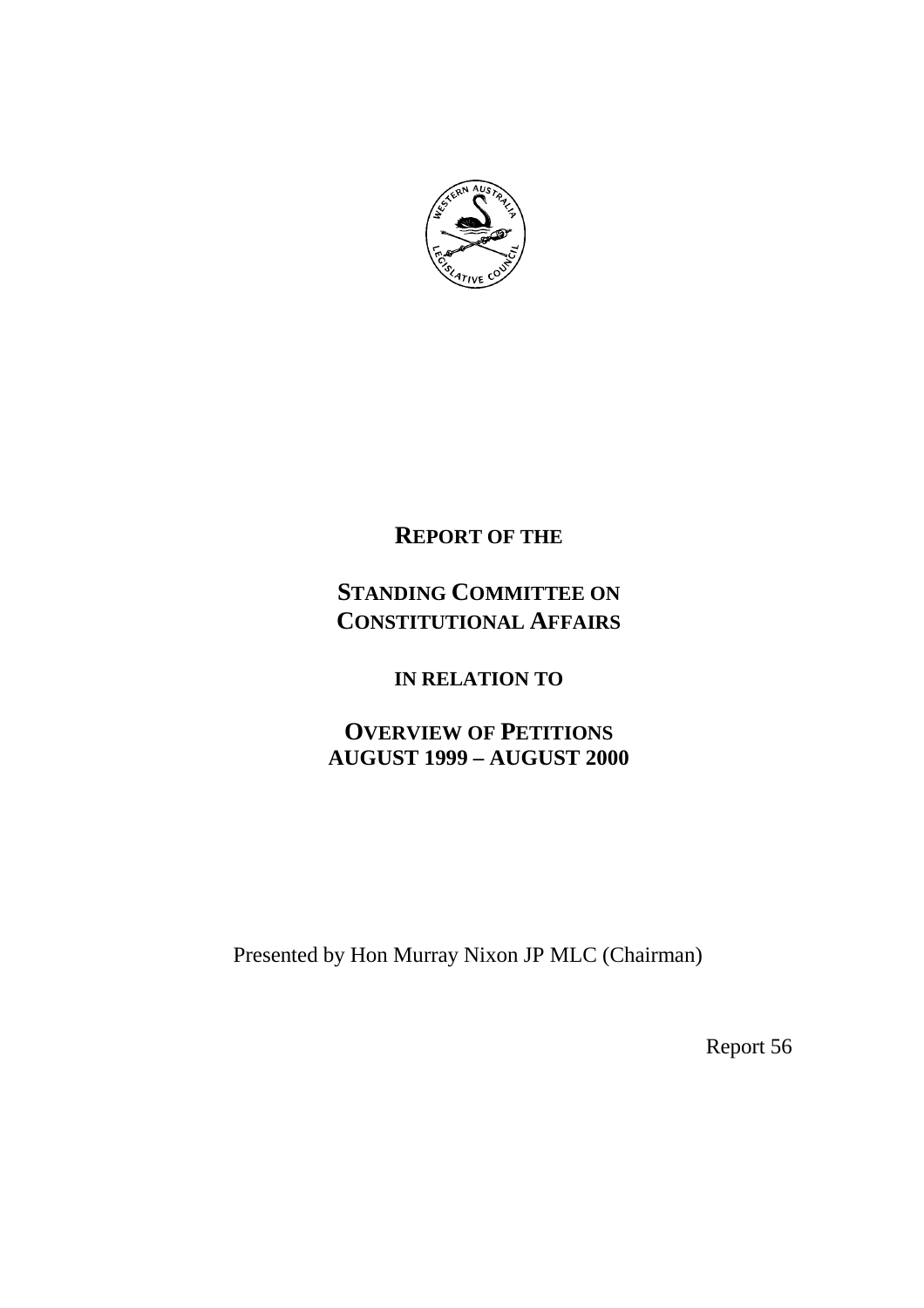### **STANDING COMMITTEE ON CONSTITUTIONAL AFFAIRS**

#### **Date first appointed:**

December 21 1989

#### **Terms of Reference:**

- 1 The functions of the committee are to inquire into and report on:
	- a) the constitutional law, customs and usages of Western Australia;
	- b) the constitutional or legal relationships between Western Australia and the Commonwealth, the States and Territories,

and any related matter or issue;

- c) a bill to which SO 230 (c) applies but subject to SO 230 (d);
- d) any petition.
- 2 A petition stands referred after presentation. The committee may refer a petition to another standing committee where the subject matter of the petition is within the terms of reference of that standing committee. A standing committee to which a petition is referred shall report to the House as it thinks fit.

### **Members as at the time of this report:**

Hon Murray Nixon JP MLC (Chairman) Hon Ray Halligan MLC Hon Ken Travers MLC (appointed November 10 1999) Hon Tom Helm MLC (resigned November 9 1999)

### **Staff as at the time of this report:**

Ms Felicity Beattie, Advisory Officer Mr David Driscoll, Committee Clerk

### **Address:**

Parliament House, Perth WA 6000, Telephone (08) 9222 7222 Website: http://www.parliament.wa.gov.au

### **ISBN 0 7307 6420 6**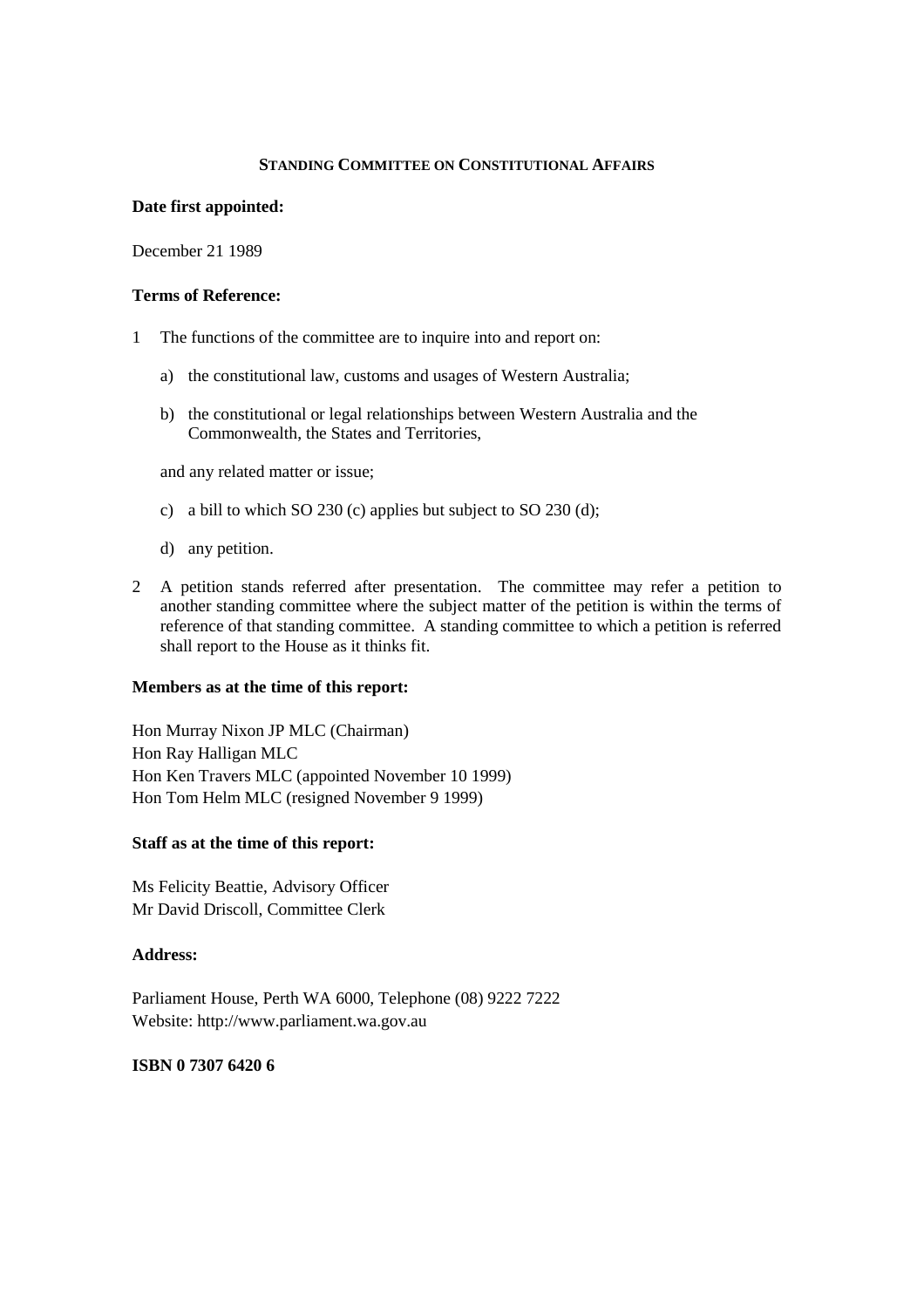# **CONTENTS**

| $\mathbf{1}$   |      |                                                                             |  |
|----------------|------|-----------------------------------------------------------------------------|--|
| $\overline{2}$ |      |                                                                             |  |
|                | 2.1  |                                                                             |  |
|                | 2.2  |                                                                             |  |
|                | 2.3  |                                                                             |  |
|                | 2.4  |                                                                             |  |
|                | 2.5  |                                                                             |  |
|                | 2.6  |                                                                             |  |
|                | 2.7  |                                                                             |  |
|                | 2.8  |                                                                             |  |
|                | 2.9  | Opposing the Proposed Connection of Reid Highway and Everingham Street  12  |  |
|                | 2.10 | Establishment of a Renewable Energy Powered Ecotourist Discovery Centre     |  |
|                |      |                                                                             |  |
|                | 2.11 |                                                                             |  |
|                | 2.12 |                                                                             |  |
|                | 2.13 | Homeswest and Department of Land Administration Policies  15                |  |
|                | 2.14 |                                                                             |  |
|                | 2.15 |                                                                             |  |
|                | 2.16 |                                                                             |  |
|                | 2.17 |                                                                             |  |
|                | 2.18 |                                                                             |  |
|                | 2.19 |                                                                             |  |
|                |      |                                                                             |  |
|                | 2.21 |                                                                             |  |
|                | 2.22 | Trust Removal (Mount Claremont Land) Bill 1998: Opposing the Removal of the |  |
|                |      |                                                                             |  |
|                | 2.23 |                                                                             |  |
|                | 2.24 |                                                                             |  |
|                | 2.25 |                                                                             |  |
|                | 2.26 |                                                                             |  |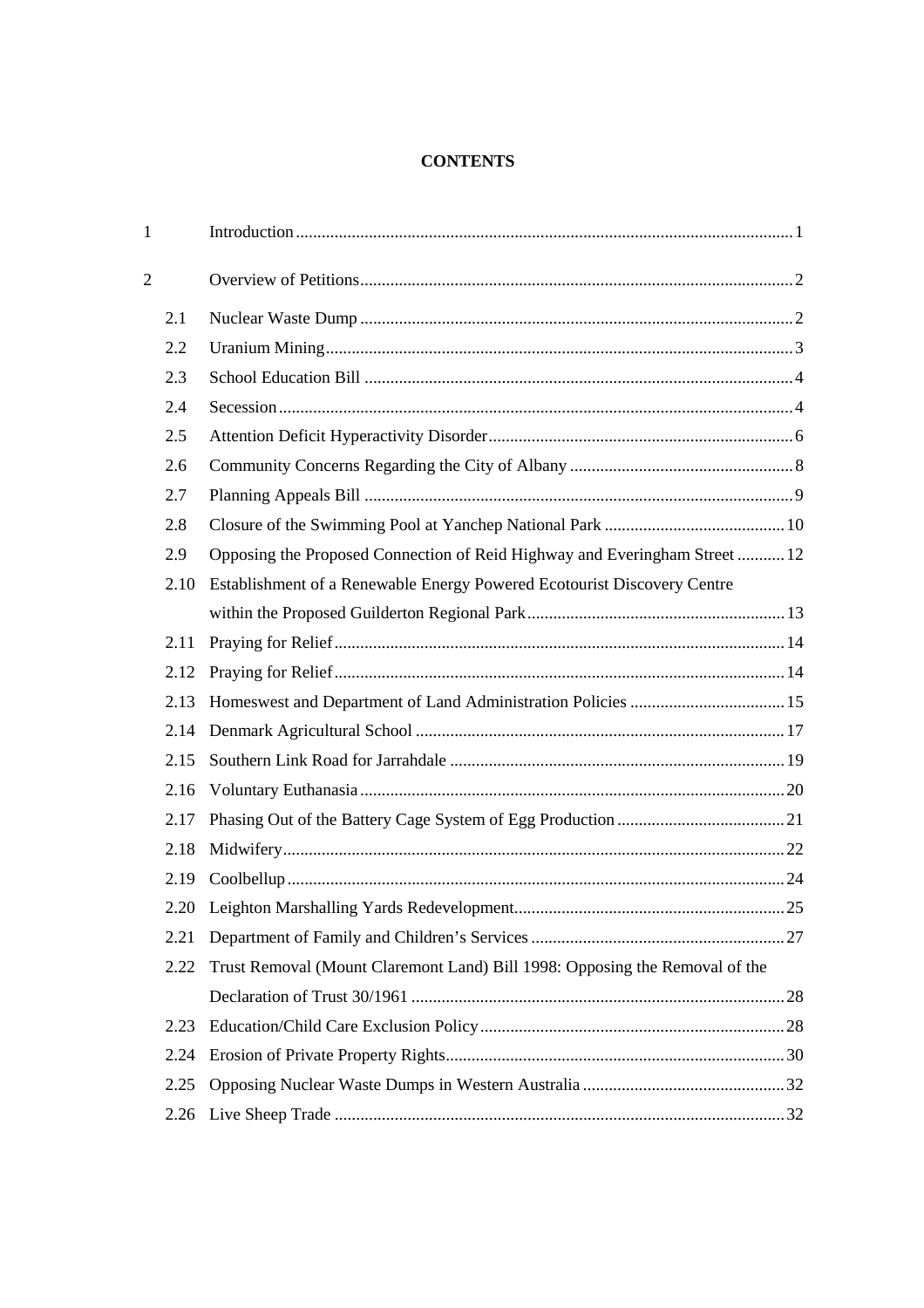| 2.27 | Requesting the Banning of Aerial Spraying of Intensive Monoculture Tree Farming |  |
|------|---------------------------------------------------------------------------------|--|
|      |                                                                                 |  |
| 2.28 |                                                                                 |  |
| 2.29 |                                                                                 |  |
| 2.30 | Concern About the Continuing Planning Program for the Poultry Industry for the  |  |
|      |                                                                                 |  |
| 2.31 |                                                                                 |  |
| 2.32 |                                                                                 |  |
| 2.33 |                                                                                 |  |
| 2.34 | Opposing Discrimination on the Basis of Sexuality and Supporting the Sexuality  |  |
|      |                                                                                 |  |
| 2.35 |                                                                                 |  |
| 2.36 |                                                                                 |  |
| 2.37 |                                                                                 |  |
| 2.38 |                                                                                 |  |
| 2.39 | Opposing the Current Design Planned for the Intersection of Duffy Road and Reid |  |
|      |                                                                                 |  |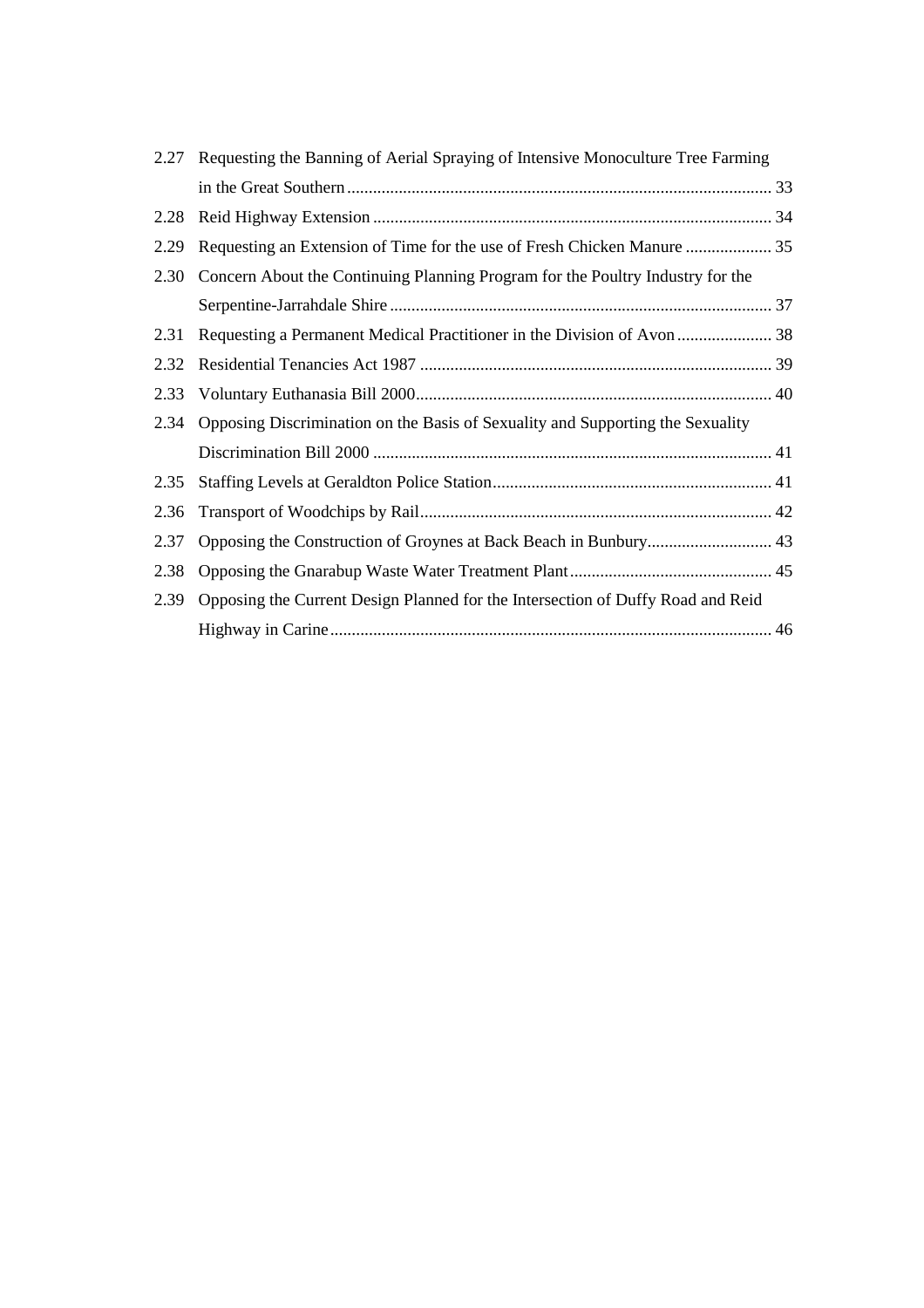### **REPORT OF THE STANDING COMMITTEE ON CONSTITUTIONAL AFFAIRS**

#### **IN RELATION TO**

#### **OVERVIEW OF PETITIONS AUGUST 1999 – AUGUST 2000**

### **1 INTRODUCTION**

- 1.1 This Report provides an overview of the petitions considered by the Legislative Council Standing Committee on Constitutional Affairs (the Committee) during the Third Session of the Thirty-Fifth Parliament of Western Australia from August 1999 to August 2000.
- 1.2 The petitions are first tabled in the Legislative Council and then referred to the Committee. On receipt of the petition the Committee, where it considers it appropriate, invites the tabling Member, principal petitioner and relevant Minister(s) to make a submission concerning the issues raised by the petition. The Committee considers these submissions and, if necessary, arranges a public hearing at which discussion occurs on the various issues. Following receipt of all relevant information, it is usual for the Committee to then prepare a final report to be tabled in the Legislative Council.
- 1.3 It should be noted that, as part of the Committee's policy and/or terms of reference, it may defer consideration of a petition in circumstances where the petition:
	- concerns a subject matter which is within the terms of reference of another standing committee;
	- raises matters which have received, or require, full debate by the Legislative Council; and
	- concerns a planning and/or environmental matter and the Committee considers that its role should be limited to ensuring that correct procedures are followed by the relevant authority. The principal petitioner is requested to advise the Committee of any breach of such procedures.
- 1.4 The Committee's report contains a *status* comment on each petition in the following terms:
	- *finalised* the Committee considers that the issues raised by the petition have been satisfactorily resolved; and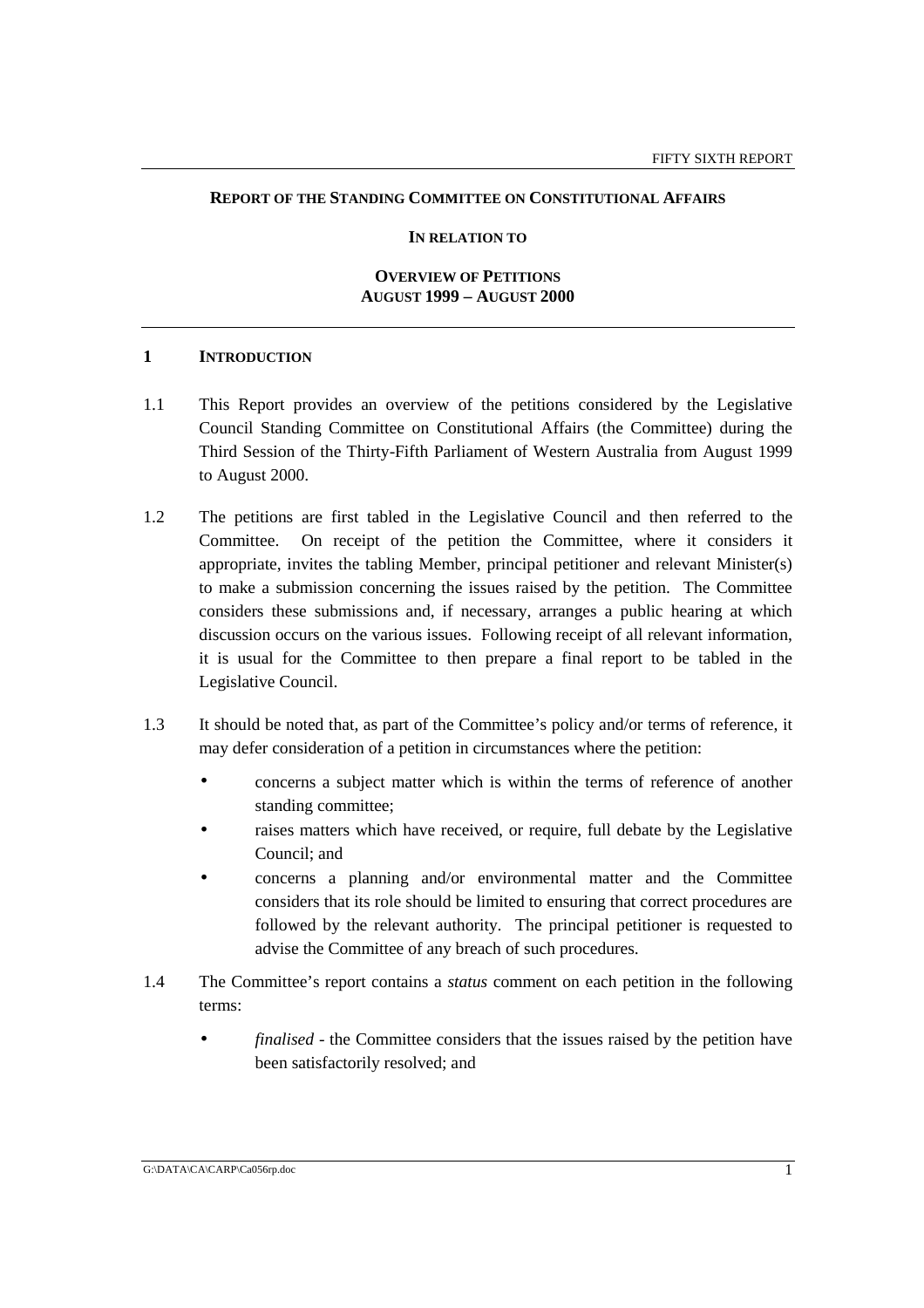- *lapsed*  prorogation of Parliament meant that the petition lapsed and further inquiry will only be conducted if the petition is retabled in the next Parliamentary Session.
- 1.5 At prorogation, the principal petitioner is informed that their petition will require retabling in the Legislative Council (with one signature being sufficient) if they wish the Committee to continue the inquiry in the next Parliamentary Session.
- 1.6 All transcripts of evidence given in public and all the Committee's reports are available at the Parliament of Western Australia website http://www.parliament.wa.gov.au. Committee reports can be purchased from the State Law Publisher and are also available at the Alexander Library and other selected libraries.

# **2 OVERVIEW OF PETITIONS**

# **2.1 NUCLEAR WASTE DUMP**

- 2.1.1 During the Third Session of the Thirty-Fifth Parliament, eleven petitions were tabled opposing the Pangea proposal to locate a high level nuclear waste dump in Western Australia. The petitions were tabled by:
	- Hon Giz Watson MLC *(Tabled Paper #s 80, 103, 132, 181, 249, 364, 404 and 599)*;
	- Hon Norm Kelly MLC *(Tabled Paper #s 398 and 530)*; and
	- Hon Bob Thomas MLC *(Tabled Paper # 161).*
- 2.1.2 The petitioners requested that *"…the Legislative Council will consider the health and welfare of the present and future residents of Western Australia and environmental impacts to be of more importance than profits from a high level nuclear wasted dump that will present problems of a large magnitude for generations to come."*
- 2.1.3 The petition was first tabled during the Second Session of the Thirty-Fifth Parliament at which time submissions were sought from the principal petitioner and the tabling member, Hon Giz Watson MLC. The Committee was unable to conduct further enquiries at that time due to the prorogation of Parliament on August 6 1999.
- 2.1.4 Following retabling of the petition, the Committee again invited submissions from the principal petitioners and tabling members.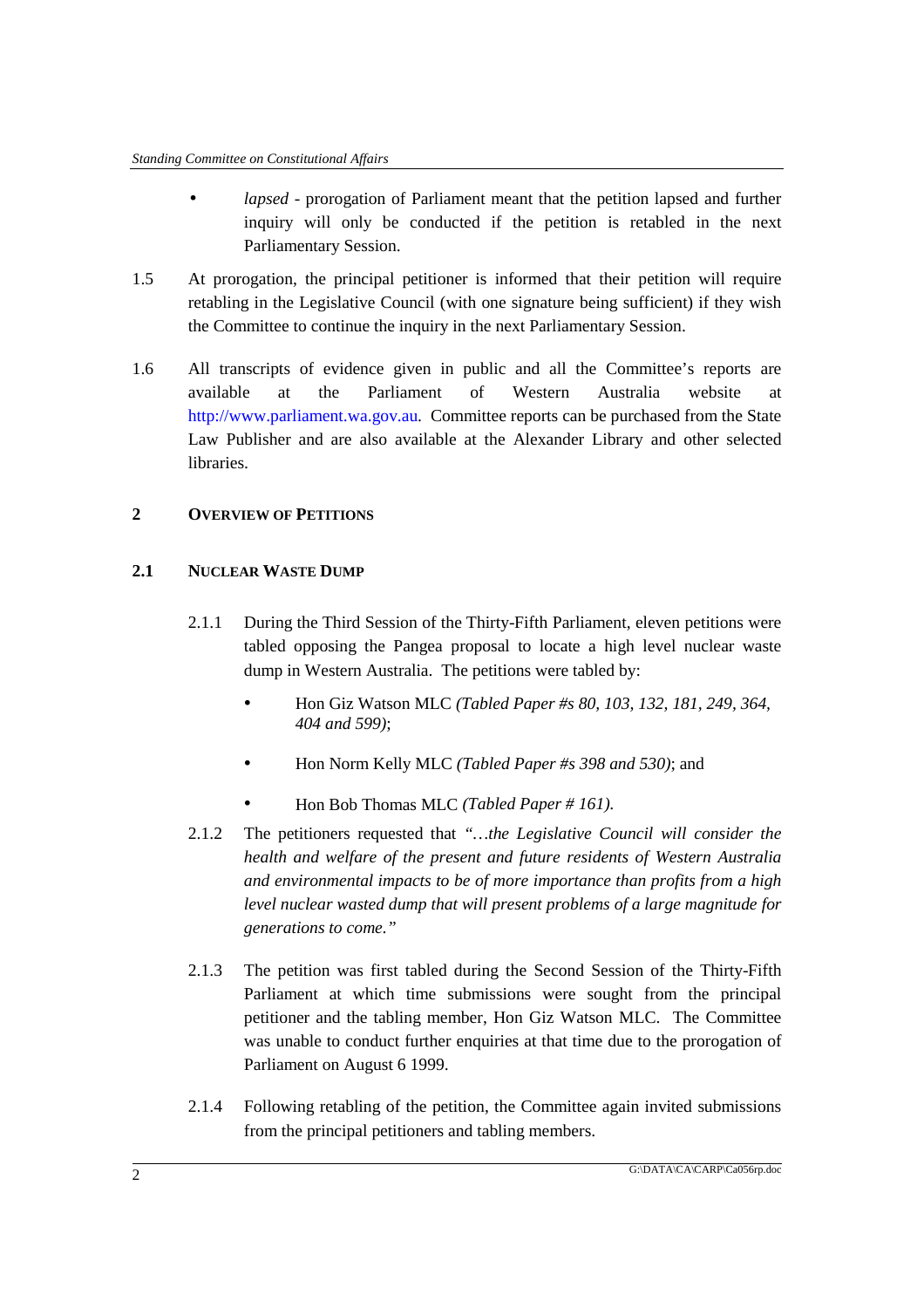- 2.1.5 The Committee considered the petition and concluded that as the matter involved a Bill which was being considered by the House, the matter would be dealt with during debate. The Committee therefore resolved not to pursue the matter any further.
- 2.1.6 The principal petitioners and tabling members were advised accordingly.

# *Status – finalised*

# **2.2 URANIUM MINING**

- 2.2.1 Eight petitions were tabled *(Tabled Paper #s 81, 101, 133, 182, 250, 405, 600 and 1081)* by Hon Giz Watson MLC during the Third Session of the Thirty-Fifth Parliament opposing the proposal to establish a uranium mining industry in Western Australia because of its associated health impacts on members of the community.
- 2.2.2 The petitioners requested that the Legislative Council investigate and evaluate the acceptability of a uranium industry measured against the known health hazards for workers in the uranium and associated industries, and on the residents of Western Australia, arising from the establishment of a large number of uranium mines in this State.
- 2.2.3 The petition was also tabled during the First and Second Sessions of the Thirty-Fifth Parliament. At those times the Committee was aware that the Legislative Council's Standing Committee on Ecologically Sustainable Development (the ESD Committee) was continuing its inquiry into uranium mining in Western Australia and its associated health impacts on members of the community. In accordance with Committee office policy where a Committee is already dealing with a matter, the Committee referred the petitions to the ESD Committee to avoid duplicating work and to save on staff resources.
- 2.2.4 The Committee followed the same procedure with regards to the petitions tabled in the Third Session of the Thirty-Fifth Parliament and referred them to the ESD Committee. The principal petitioner and tabling member were advised accordingly.

*Status – finalised*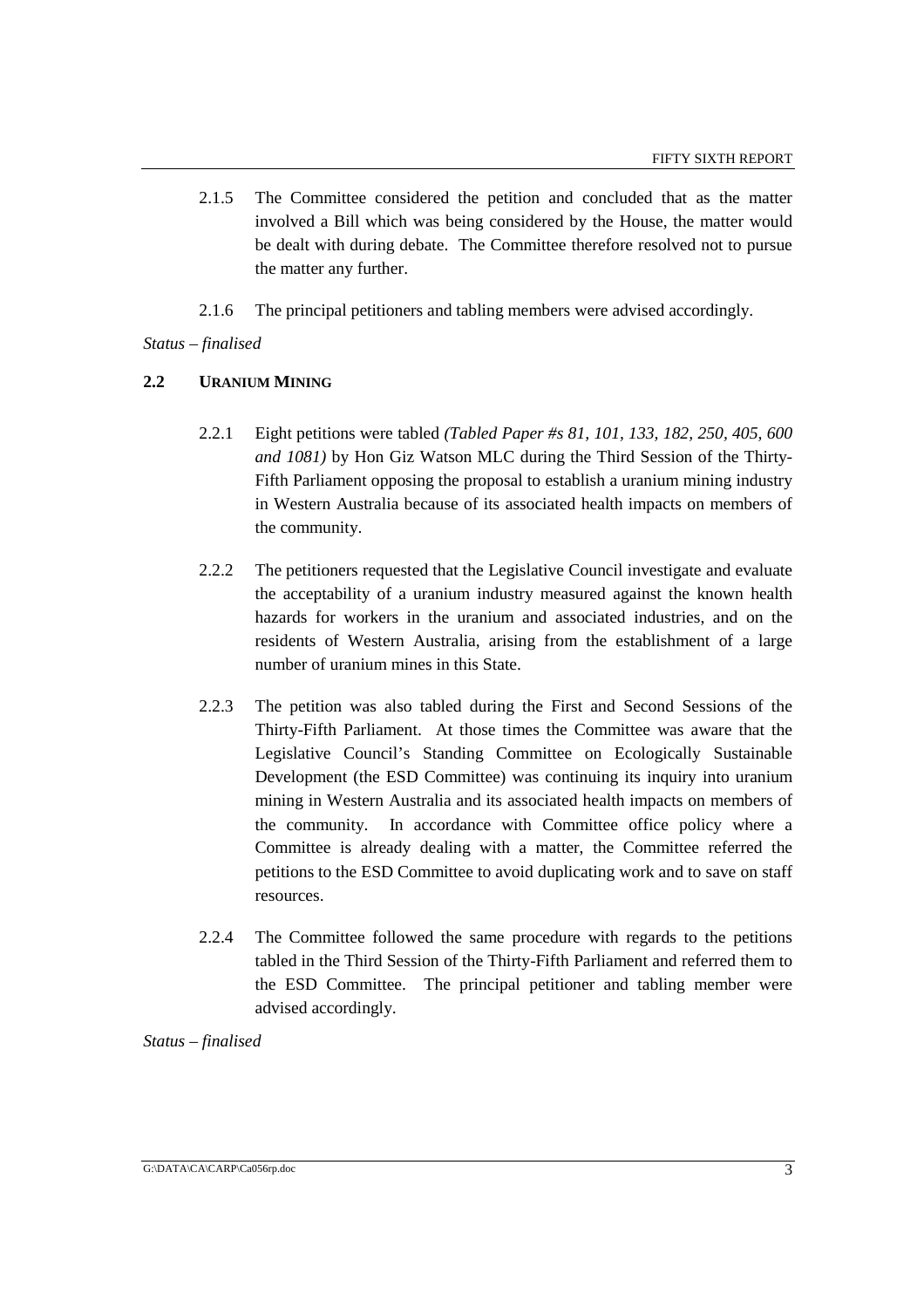# **2.3 SCHOOL EDUCATION BILL**

- 2.3.1 A petition was tabled on August 17 1999 *(Tabled Paper # 102)* by Hon John Cowdell MLC requesting that the Legislative Council maintain the principle of free, compulsory and secular education in Western Australian schools.
- 2.3.2 The petitioners requested that the Legislative Council amend the School Education Bill to prevent the Government from introducing compulsory and enforceable fees of \$60 per annum for each primary school student, and \$235 per annum for each secondary school student or any higher amount. The petitioners expressed the belief that compulsory fees would be an unwarranted charge on struggling families and lead to increasing reliance on compulsory fees to fund state schools. The petitioners requested that the current system of voluntary school amenities fees, with payment for special events and services be maintained.
- 2.3.3 The petition was first tabled during the Second Session of the Thirty-Fifth Parliament. At that time the Committee considered the issues raised in the petition and concluded that as the matter involved a Bill that was being considered by the House at the time, the matter would be dealt with during debate in the House. Accordingly, the Committee resolved not to consider the matter any further. The principal petitioner and the tabling member were advised accordingly.
- 2.3.4 On retabling of the petition, the Committee again considered the issues raised in the petition. The Committee concluded that as the Bill was still being considered by the House and would be dealt with during the debate, it would not pursue the matter any further.
- 2.3.5 The principal petitioner and the tabling member were advised accordingly.

# *Status – finalised*

# **2.4 SECESSION**

2.4.1 On September 7 1999 Hon Ray Halligan MLC tabled a petition *(Tabled Paper # 134)* requesting that the result of the referendum, held on the eighth day of April 1933, asking the people of Western Australia if they were in favour of the State of Western Australia withdrawing from the General Commonwealth, be given due reconsideration and taken to a final conclusion.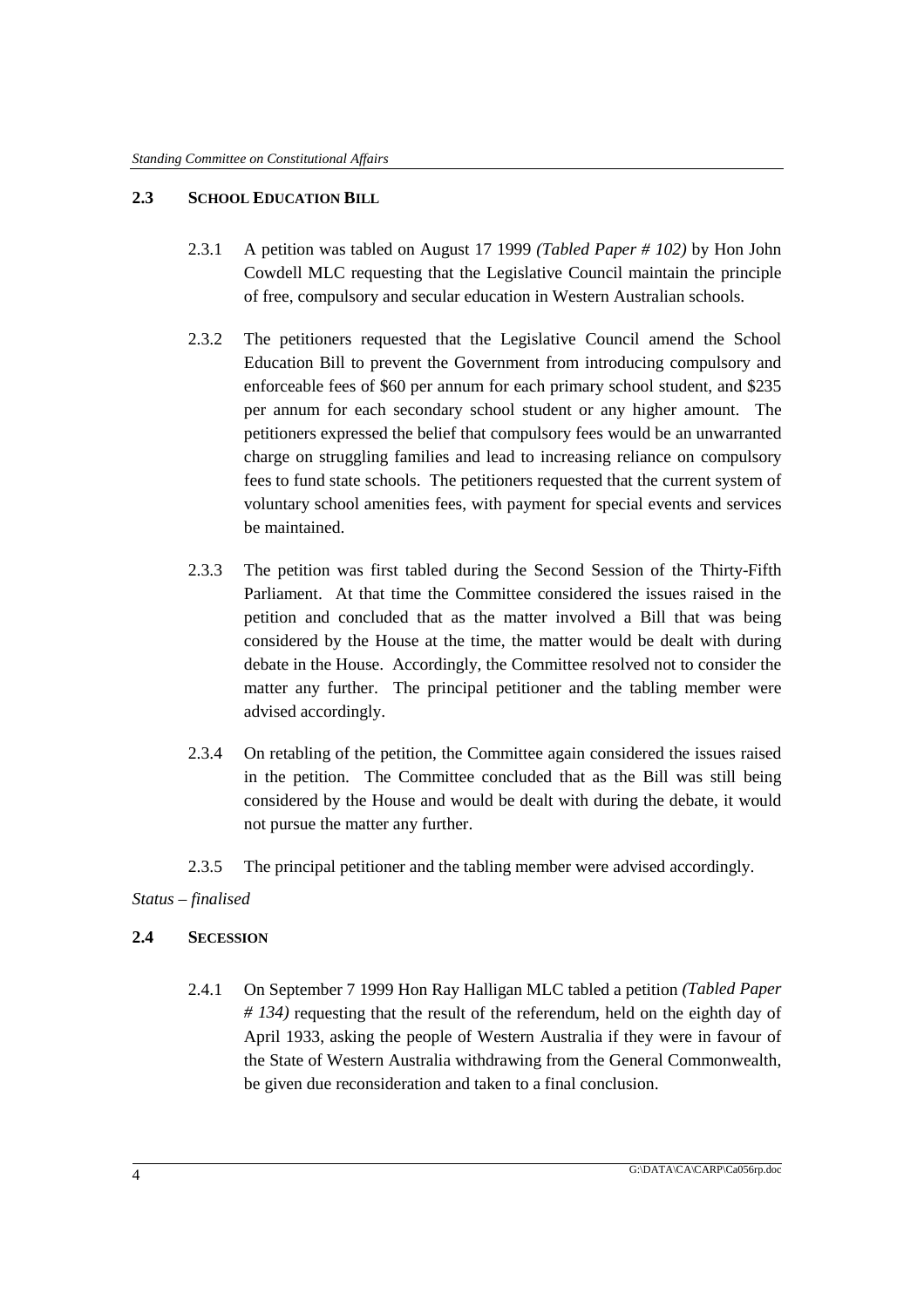- 2.4.2 The petition was first tabled during the Second Session of the Thirty-Fifth Parliament at which time submissions were sought from:
	- i) the principal petitioner; and
	- ii) Hon Ray Halligan MLC.
- 2.4.3 On retabling of the petition the Committee continued its inquiry which included seeking further submissions from the principal petitioner and the tabling member. The Committee also resolved to seek legal advice from Legislative Council Committee Office General Counsel, Dr Steven Churches.
- 2.4.4 The advice from Dr Churches was to the effect that the result of a referendum held in 1933 is now stale and has no efficacy. Those people who voted in the 1933 referendum could only be a tiny fraction of the present Western Australian electorate, and consequently that referendum result cannot be taken as representative of the views of the current Western Australian electorate.
- 2.4.5 Dr Churches also advised that the utility of the 1933 referendum is also in issue, even if it were argued that the result has some validity. A referendum result in Western Australia approving secession will not attract any action from the British Parliament and has no efficacy under the Australian Constitution. The only method by which the Australian Constitution may be changed in respect of the States which constitute the Federation is by the conduct of a nation wide referendum pursuant to section 128 of the Commonwealth Constitution. A majority of voters nationwide would have to approve the secession of Western Australia, as would a majority of voters in a majority of States.
- 2.4.6 Dr Churches concluded by advising that as the Western Australian Parliament has no capacity to give effect to a referendum in Western Australia seeking secession, a petition seeking that result would be better sent to the Commonwealth Parliament which, pursuant to section 128 of the Commonwealth Constitution, must pass legislation to provide for any national referendum to alter the Constitution.
- 2.4.7 The Committee wrote to the principal petitioner and tabling member and outlined the advice it had received from General Counsel. The principal petitioner and tabling member were advised that as a result of this advice the Committee had resolved not to inquire further into the matter.

*Status – finalised*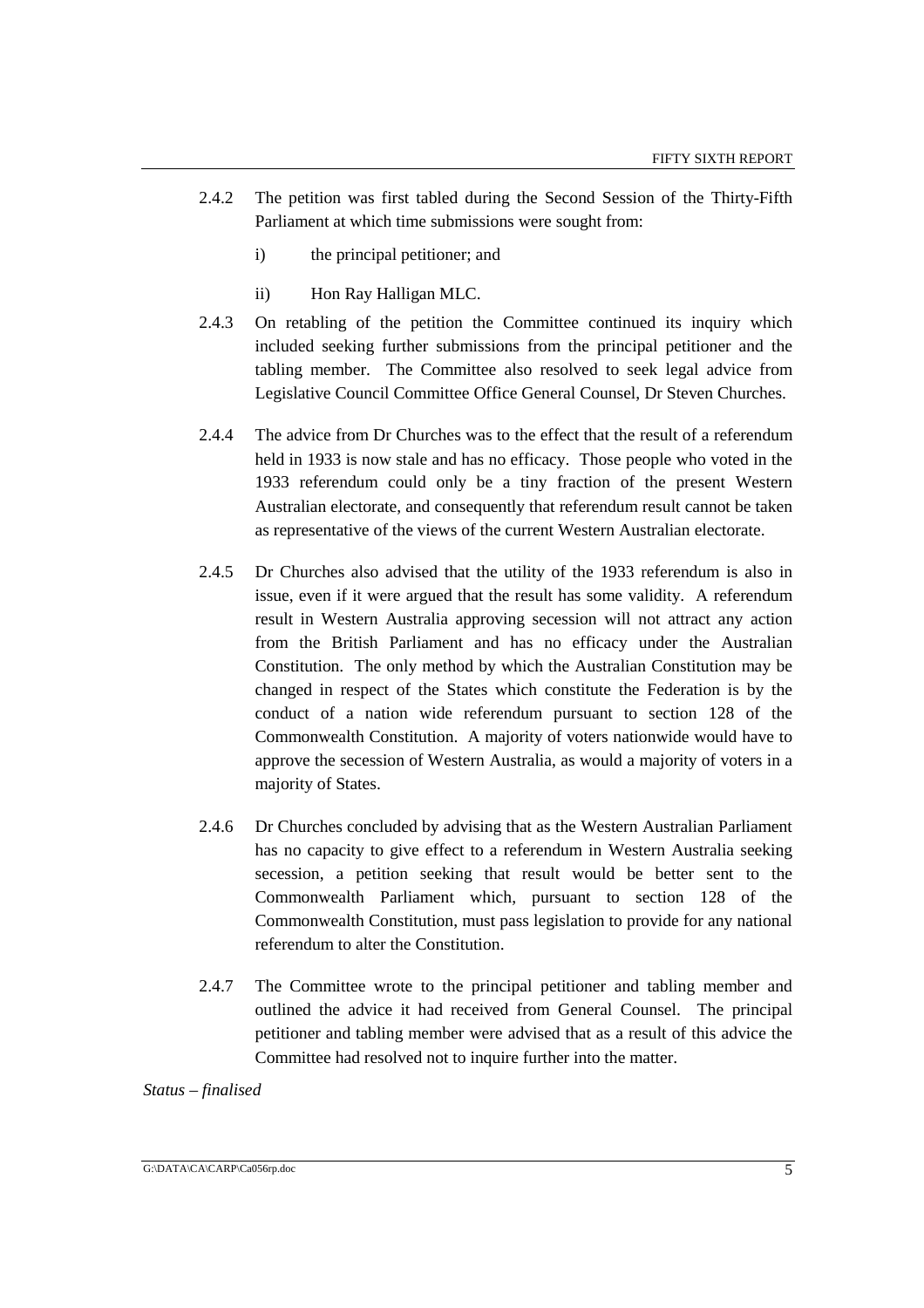### **2.5 ATTENTION DEFICIT HYPERACTIVITY DISORDER**

- 2.5.1 On September 7 1999 Hon Ray Halligan MLC tabled a petition *(Tabled Paper # 135)* requesting that the Legislative Council consider making recommendations to the Government concerning Attention Deficit Hyperactivity Disorder (ADHD).
- 2.5.2 The petitioners requested the Legislative Council to:
	- in line with the World Health Organisation, National Health and Medical Research Councils and Commonwealth Government Policies, acknowledge the existence of ADHD (including Attention Deficit Disorder (ADD) and Associated Learning Disabilities) as affecting an unknown but significant number of children, youth and adults in Western Australia;
	- ascertain the services and facilities available to those disadvantaged in this way within the Ministries of Health, Education, Disabilities, Youth, Children and Family Services, Justice and Employment and Training;
	- encourage a program of public and professional education and awareness to allow the facilitation of early identification and appropriate remediation for sufferers of this neurobiological disorder; and
	- encourage the establishment of a professional advisory board to advise Government on the appropriate remediation and protocols within Government agencies.
- 2.5.3 The petition was first tabled during the First Session of the Thirty-Fifth Parliament by Hon Ray Halligan MLC at which time submissions were sought from:
	- i) the principal petitioner;
	- ii) Hon Ray Halligan MLC;
	- iii) the Minister for Health; and
	- iv) the Minister for Education.
- 2.5.4 The Committee received a letter from the Minister for Education and following retabling of the petition in the Second Session of the Thirty-Fifth Parliament, the Committee received a letter from the Minister for Health.
- 2.5.5 The Committee continued with its inquiries during the Third Session of the Thirty-Fifth Parliament. This involved seeking further information from the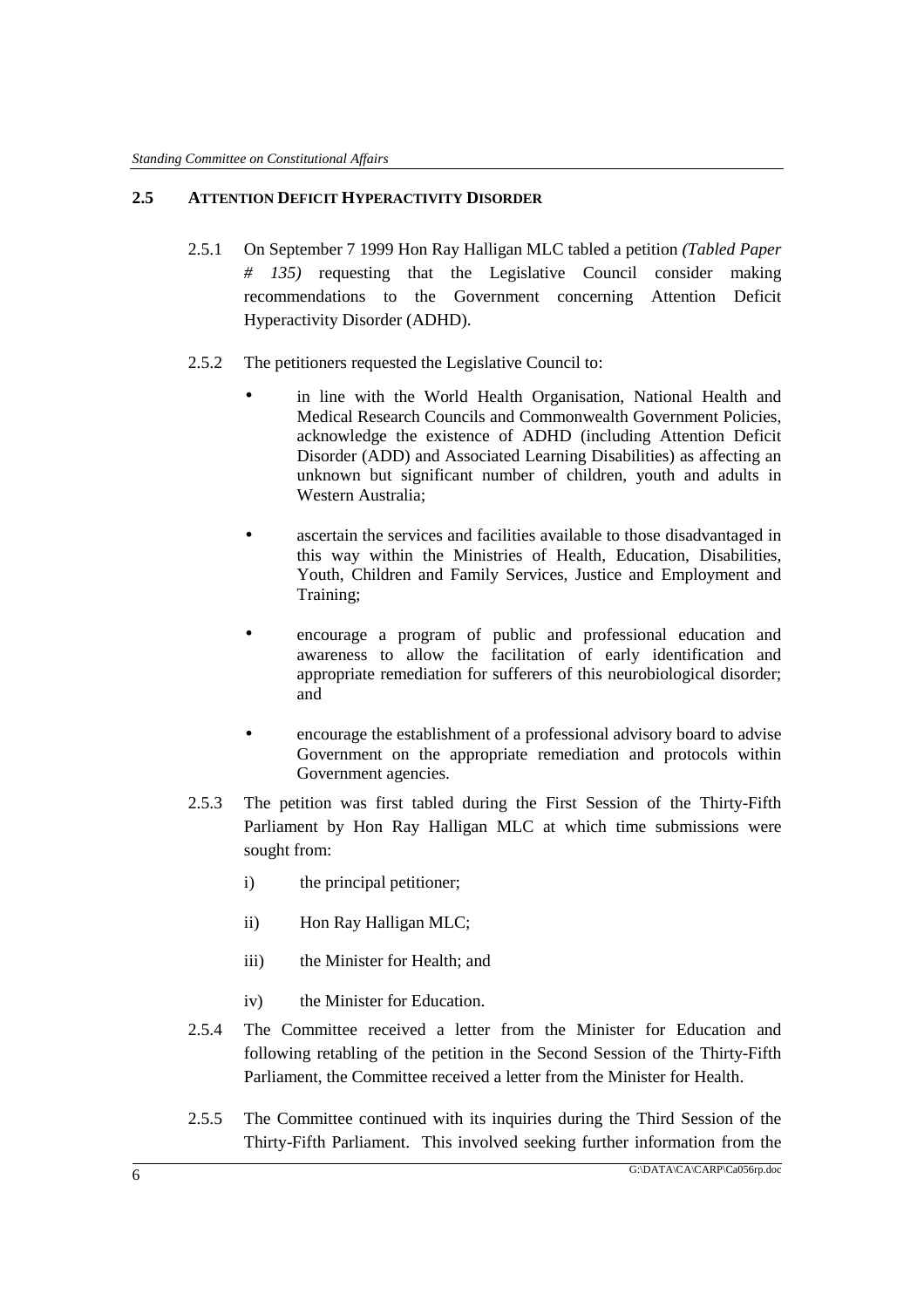Minister for Education, the Minister for Health, and the Minister for Family and Children's Services.

- 2.5.6 On December 7 1999 the Committee tabled its report (Report Number 47) into the matters raised in the petition. The Committee concluded that ADHD and ADD are recognisable conditions which affect a significant number of children, youth and adults in Western Australia. It noted that ADHD appears to affect substantially more males than females.
- 2.5.7 The Committee also concluded that there is a range of attitudes within the community about the prevalence of ADHD and how those suffering from it should be treated. There is particular community concern about school students taking prescribed medication for the condition and considerable disagreement as to whether those students should be treated by way of educational support, behavioural therapy, with drugs, or whether they should receive a combination of all these treatments.
- 2.5.8 The Committee recommended that more research into the diagnosis, management and treatment of ADHD be conducted and the results reported to Cabinet.
- 2.5.9 It also recommended that a Professional Advisory Body be established to formulate guidelines and policies for the diagnosis, management and treatment of ADHD and to assist with the co-ordination of information dissemination between government agencies. The Committee recommended that such an advisory body should comprise members from the areas of Aboriginal health, the University of Western Australia Graduate School of Education, psychiatry (both adult and child), paediatrics, juvenile health, Princess Margaret Hospital for Children and community nursing.
- 2.5.10 The Committee also recommended that a program of public and professional education and awareness be established to assist in the early identification of ADHD and to facilitate the treatment of people affected by the condition.
- 2.5.11 In accordance with the Legislative Council's Standing Order 337, the Committee's report was forwarded to the Premier and Ministers for Health, Education, Family and Children's Services, Aboriginal Affairs and Justice for a response to the Committee's recommendations.
- 2.5.12 The Committee received encouraging responses to its report. The Committee is currently co-ordinating correspondence between the various Government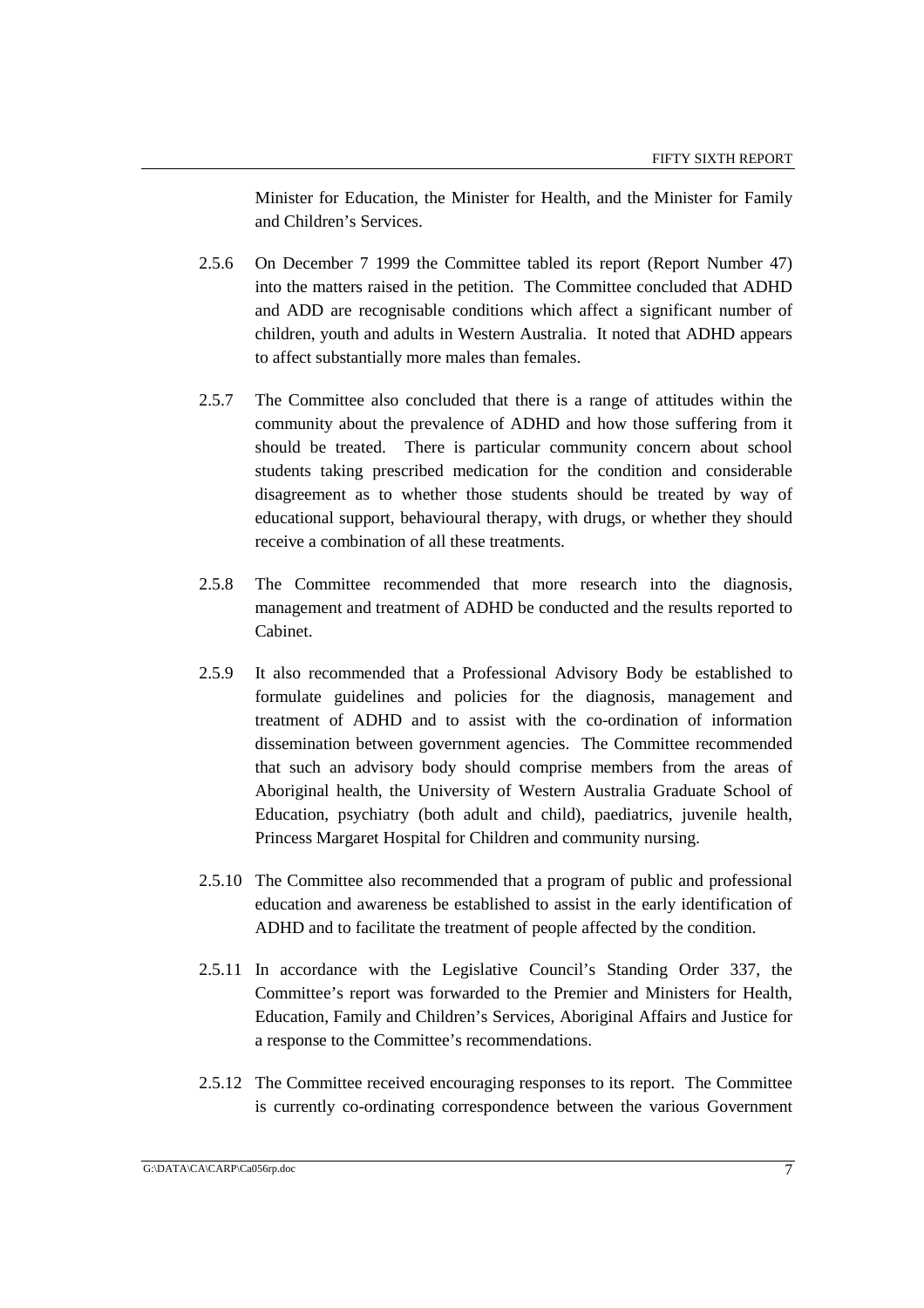departments and the principal petitioner with respect to the membership and formation of the proposed Professional Advisory Body.

### *Status – finalised*

### **2.6 COMMUNITY CONCERNS REGARDING THE CITY OF ALBANY**

- 2.6.1 A petition was tabled *(Tabled Paper # 144)* on September 8 1999 by Hon Norm Kelly MLC requesting that an appropriate Committee of the Parliament examine the following issues of community concern in regard to the City of Albany:
	- Albany Foreshore Development;
	- Rainbow Coast Waste Management Services;
	- Disposal of Used Tyre Dump;
	- Administration of Council's Town Planning Schemes;
	- Minutes and Records of Meetings;
	- Valuations for Leases and Rating of Council and Private Property;
	- Engagement of Consultants; and
	- Regional Saleyard Development.
- 2.6.2 The petitioners requested that the Legislative Council place these matters before an appropriate Committee of the Parliament in order that the unity of the first elected Council of the City of Albany may not be jeopardised by these community concerns remaining unresolved.
- 2.6.3 Hon Norm Kelly MLC first tabled the petition during the Second Session of the Thirty-Fifth Parliament. At that time the Committee sought submissions from:
	- i) the principal petitioner; and
	- ii) Hon Norm Kelly MLC.
- 2.6.4 The Committee was unable to conduct further enquiries due to the prorogation of Parliament on August 6 1999.
- 2.6.5 The petition was retabled on September 8 1999 and was certified by the Clerk of the Legislative Council as complying in all substantive respects with the requirements of Chapter XI of the Standing Orders of the Legislative Council.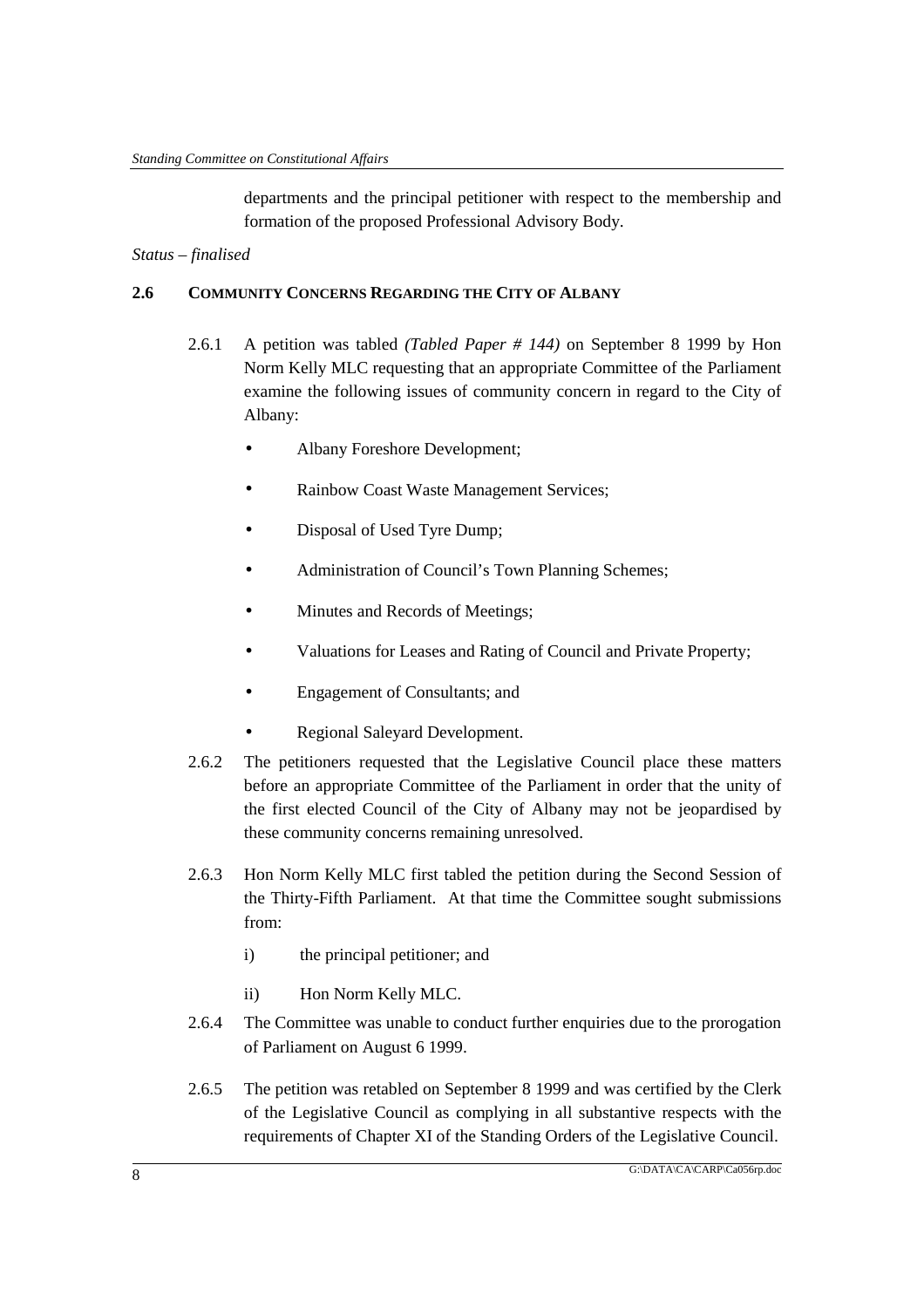- 2.6.6 On September 16 1999 the Committee wrote to the tabling member and the principal petitioner to confirm receipt of the petition and to request any information they may wish to provide to the Committee.
- 2.6.7 The Committee received a submission from the principal petitioner on October 11 1999. The submission consisted of a covering letter, three pages of information elaborating on the matters outlined in the petition, 12 pages of photocopied newspaper articles and a photocopy of a file note from the Shire of Albany.
- 2.6.8 The Committee reviewed the submission and found it to contain statements that fall within Standing Order  $133(c)(v)$ ; that is, it contained statements adverse to, or made allegations of improper, corrupt or illegal conduct against, a person whether by name or office. The Committee believed that Standing Order 134 applied and that the petition should be confined to a request for relief and be accompanied by a statement of all relevant facts supporting the request. The statement should have affixed an affidavit in the required form.
- 2.6.9 The Committee concluded that in the circumstances it would be improper for it to continue its inquiry into the petition in the form in which it was tabled. The Committee tabled a report on October 28 1999 (Report Number 43) in which it recommended that the Clerk of the Legislative Council advise the principal petitioner of the reasons the petition could not be further considered.

# *Status - finalised*

# **2.7 PLANNING APPEALS BILL**

- 2.7.1 On September 15 1999 Hon Bob Thomas MLC tabled a petition *(Tabled Paper # 162)* calling on the Planning Minister to abandon plans to proceed with that section of the Planning Appeals Bill which authorises the Minister to intervene during an investigation of an appeal if he considers it to be of State, Regional or other public importance.
- 2.7.2 The petitioners expressed their belief that this will give new and unprecedented powers to the Minister, creating an appeal system that is not truly independent.
- 2.7.3 Following receipt of the petition the Committee sought submissions from:
	- i) the principal petitioner; and
	- ii) Hon Bob Thomas MLC.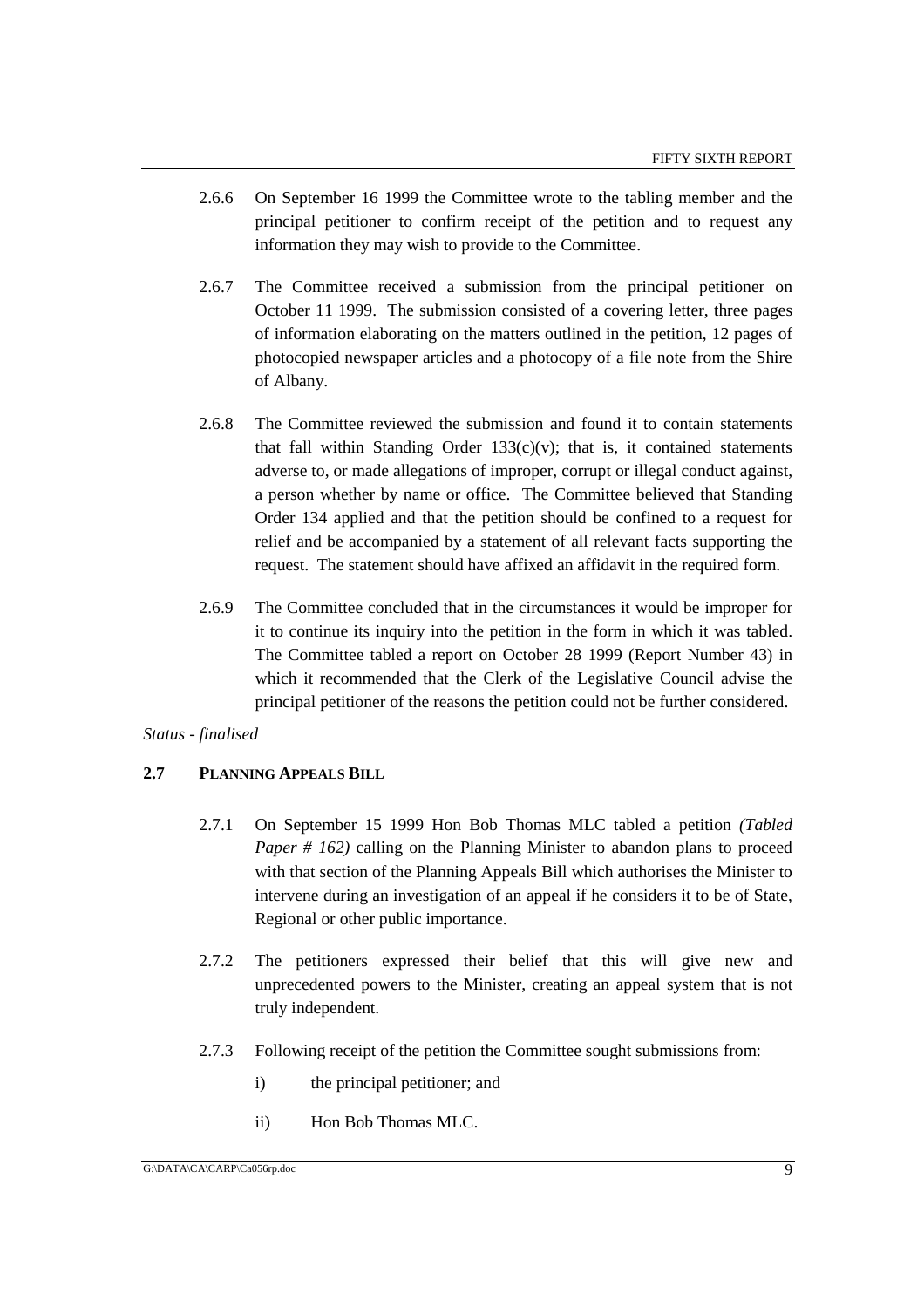- 2.7.4 The Committee did not receive any submissions concerning the issues raised by this petition.
- 2.7.5 The Committee was unable to conduct further enquiries due to the prorogation of Parliament on August 4 2000.

# **2.8 CLOSURE OF THE SWIMMING POOL AT YANCHEP NATIONAL PARK**

- 2.8.1 A petition was tabled *(Tabled Paper # 180)* by Hon Ken Travers MLC on September 21 1999 opposing the closure of the swimming pool at Yanchep National Park. The petitioners stated their belief that the pool was important to:
	- the heritage of the National Park;
	- the community in Yanchep and Two Rocks; and
	- local children having access to swimming lessons

and called on the Government to urgently repair the pool to enable it to open in the summer of 1999/2000.

- 2.8.2 The petition was first tabled during the First Session of the Thirty-Fifth Parliament at which time submissions were sought from:
	- i) the principal petitioner;
	- ii) Hon Ken Travers MLC; and
	- iii) the Minister for the Environment.
- 2.8.3 The petition was retabled by Hon Ken Travers MLC during the Second Session of the Thirty-Fifth Parliament. During the course of its inquiries the Committee was advised by Hon Ken Travers MLC that the negotiations between the Government, Yanchep residents and the City of Wanneroo had lapsed. In particular, the City of Wanneroo was not willing to provide funding for the pool and the Government had also declined to assist.
- 2.8.4 On the retabling of the petition in the current session of Parliament the Committee invited further submissions from the principal petitioner and tabling member. The Committee also wrote to the Chief Executive Officer of the City of Wanneroo and the Minister for the Environment asking for an update on the current situation with the swimming pool and whether there are any plans to open a multi-purpose aquatic centre fro the residents of Yanchep.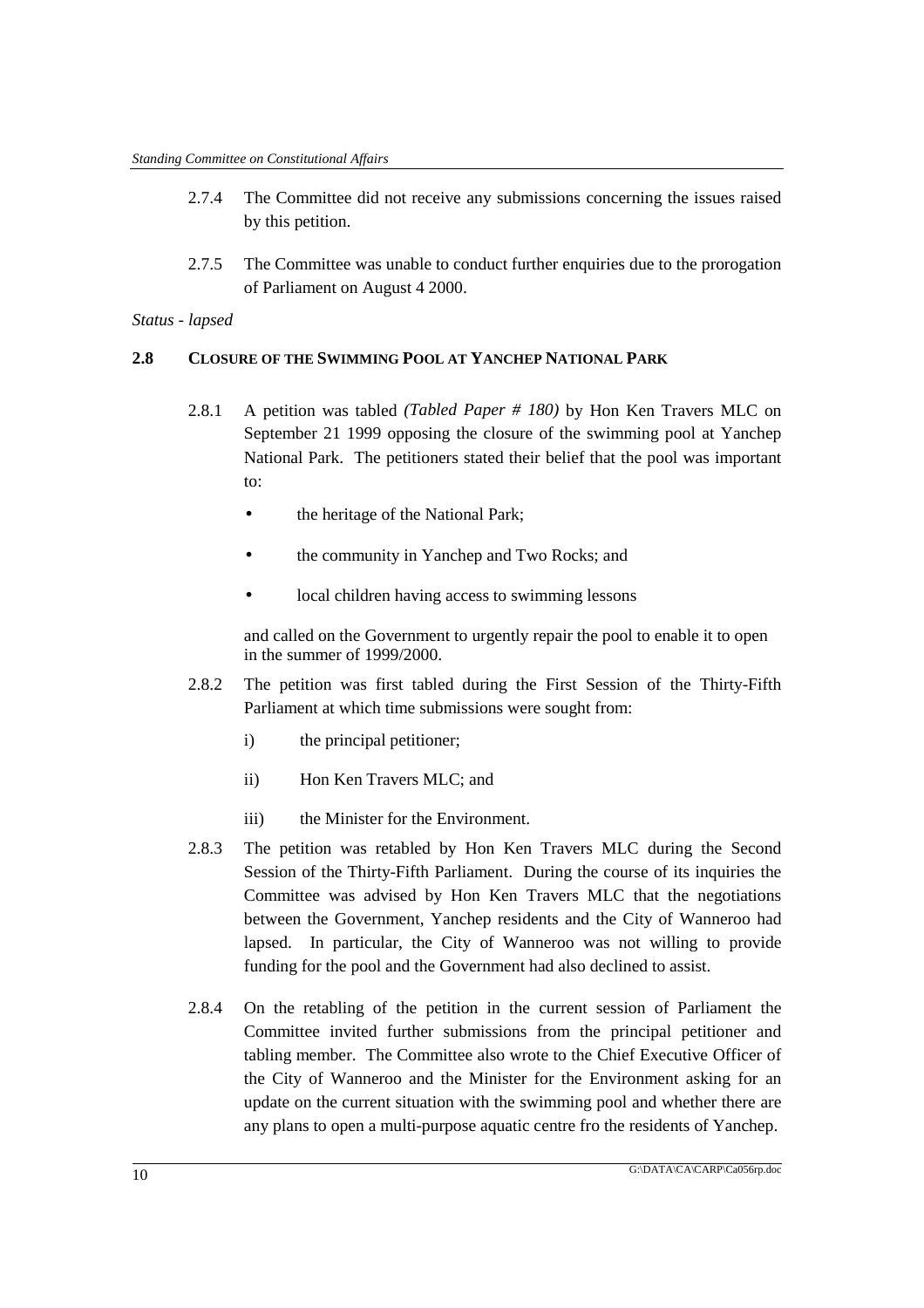- 2.8.5 The Committee was advised by the Chief Executive Officer of the City of Wanneroo that the swimming pool is the property and responsibility of the Department of Conservation and Land Management (CALM), however it is understood that the pool is in very poor condition and expert opinion does not recommend repair because of major concerns about both the structure and location of the pool.
- 2.8.6 The Committee was also advised that at this stage the City of Wanneroo does not have any plans to open a multi-purpose aquatic centre at Yanchep.
- 2.8.7 The Minister for the Environment advised the Committee that the swimming pool was closed in March 1997 due to the pronounced structural leaks causing chlorinated water to enter the adjacent wetlands. The pool was also economically inefficient as it is old and has outdated equipment which is extremely costly to operate and maintain relative to the level of use.
- 2.8.8 The Minister advised that as yet CALM does not have a plan for the disused swimming pool, but that during the current revision of the park's management plan this issue will need to be addressed. This will be done through public consultation with relevant stakeholders, the local community and the Yanchep National Park Advisory Committee. Final decisions will be made following public submissions on the draft management plan. The Minister advised that this process is expected to be finalised within the next  $18 - 24$  months.
- 2.8.9 On August 1 2000 the Committee tabled its report (Report Number 55) into the matters raised in the petition. The Committee recognised the heritage value of the swimming pool as reflected in its heritage listings by the City of Wanneroo and the Heritage Council of Western Australia. The Committee also noted that the swimming pool served as an important facility for the local Yanchep-Two Rocks community, the coastal communities further north and visitors to the Yanchep National Park.
- 2.8.10 The Committee concluded that the State of Western Australia has responsibility for the preservation of this historical site and recommended that CALM or another appropriate agency develop, fund and implement a heritage plan for the Gloucester Lodge and swimming pool that would protect the significant heritage value of the swimming pool. The Committee also recommended that the Minister for the Environment convene a meeting with the City of Wanneroo to explore the options for developing a local swimming pool which could include the restoration of the site.

#### *Status – finalised*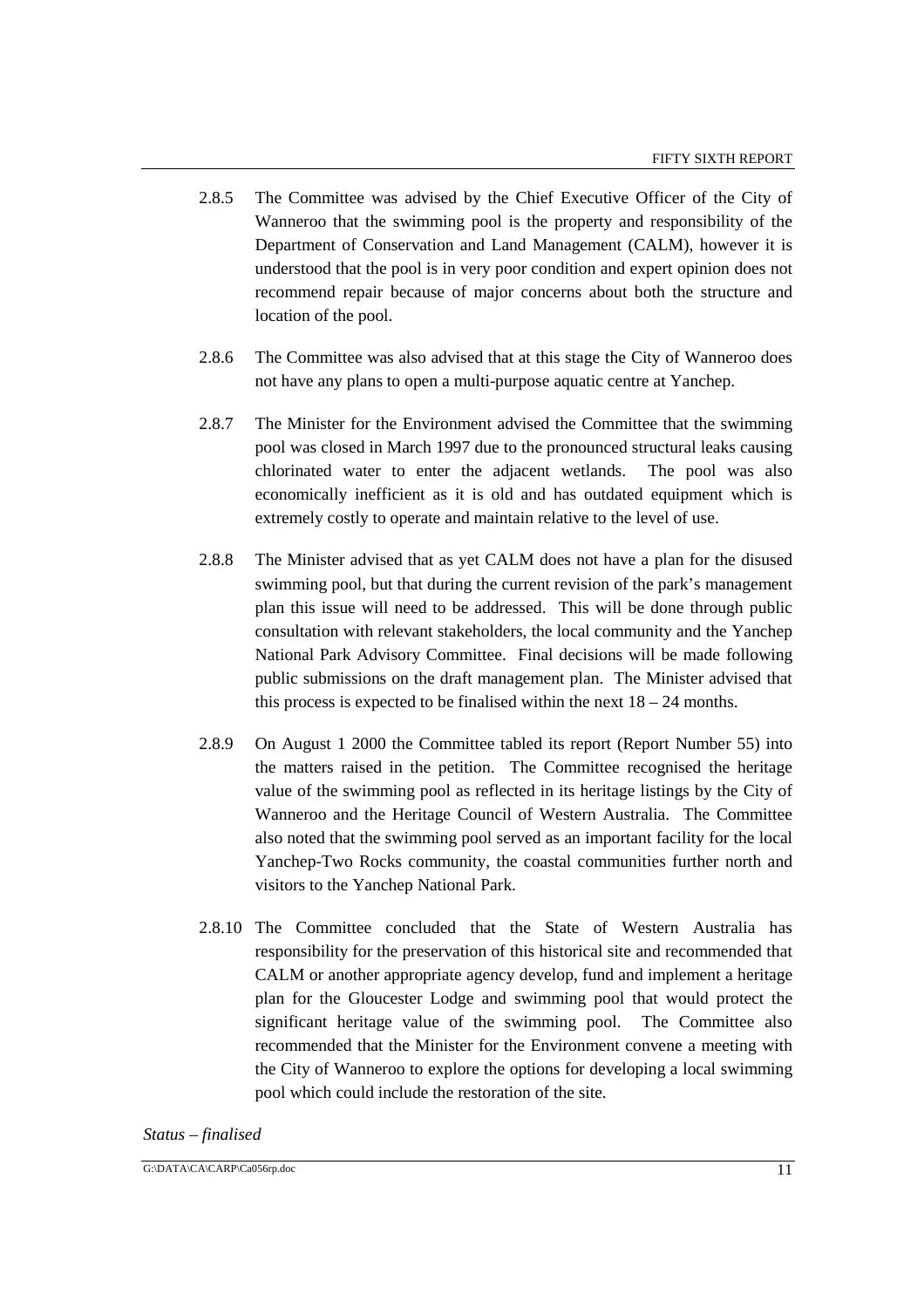# **2.9 OPPOSING THE PROPOSED CONNECTION OF REID HIGHWAY AND EVERINGHAM STREET**

- 2.9.1 On September 21 1999 a petition was tabled *(Tabled Paper # 183)* by Hon Ed Dermer MLC opposing the proposed connection of the Reid Highway and Everingham Street.
- 2.9.2 The petitioners requested that the Legislative Council reconsider the proposal and close the road in the interests of child and community safety.
- 2.9.3 Following receipt of the petition the Committee sought submissions from:
	- i) the principal petitioner; and
	- ii) Hon Ed Dermer MLC.
- 2.9.4 On October 7 1999 the Committee received a letter from Hon Norm Kelly MLC in which he informed the members that he had held discussions with some residents in the area of the proposed Reid Highway and Everingham Street connection in Carine on the issue raised in the petition, and that he would like to pass on some comments for the Committee's deliberation. Hon Norm Kelly MLC stated that *"[M]y comments are obviously biased in favour of a closure of Everingham St."*
- 2.9.5 Hon Norm Kelly MLC noted that a major concern was that there had not been adequate consultation with the local community since the trial closure of Everingham Street in the last few months of 1998. He stated that there appeared to be a reliance by Main Roads on the City of Stirling's support for the connection, however it was his understanding that the City's position was largely based on ratepayer feedback and data which was collected prior to the trial closure.
- 2.9.6 The Committee was informed by Hon Norm Kelly MLC that the feedback he had received was that a good number of residents may have changed their minds after experiencing the effects of the trial closure.
- 2.9.7 Hon Norm Kelly MLC also submitted that it appeared that a connection would have a marked impact on the level of traffic passing Carine Senior High School and Carine Primary School.
- 2.9.8 The Committee also received a submission from the principal petitioner, Chairperson for the Concerned Parents for Child Road Safety Group, outlining their issues of concern. The principal petitioner submitted that in simple terms the issue was child safety in their immediate area.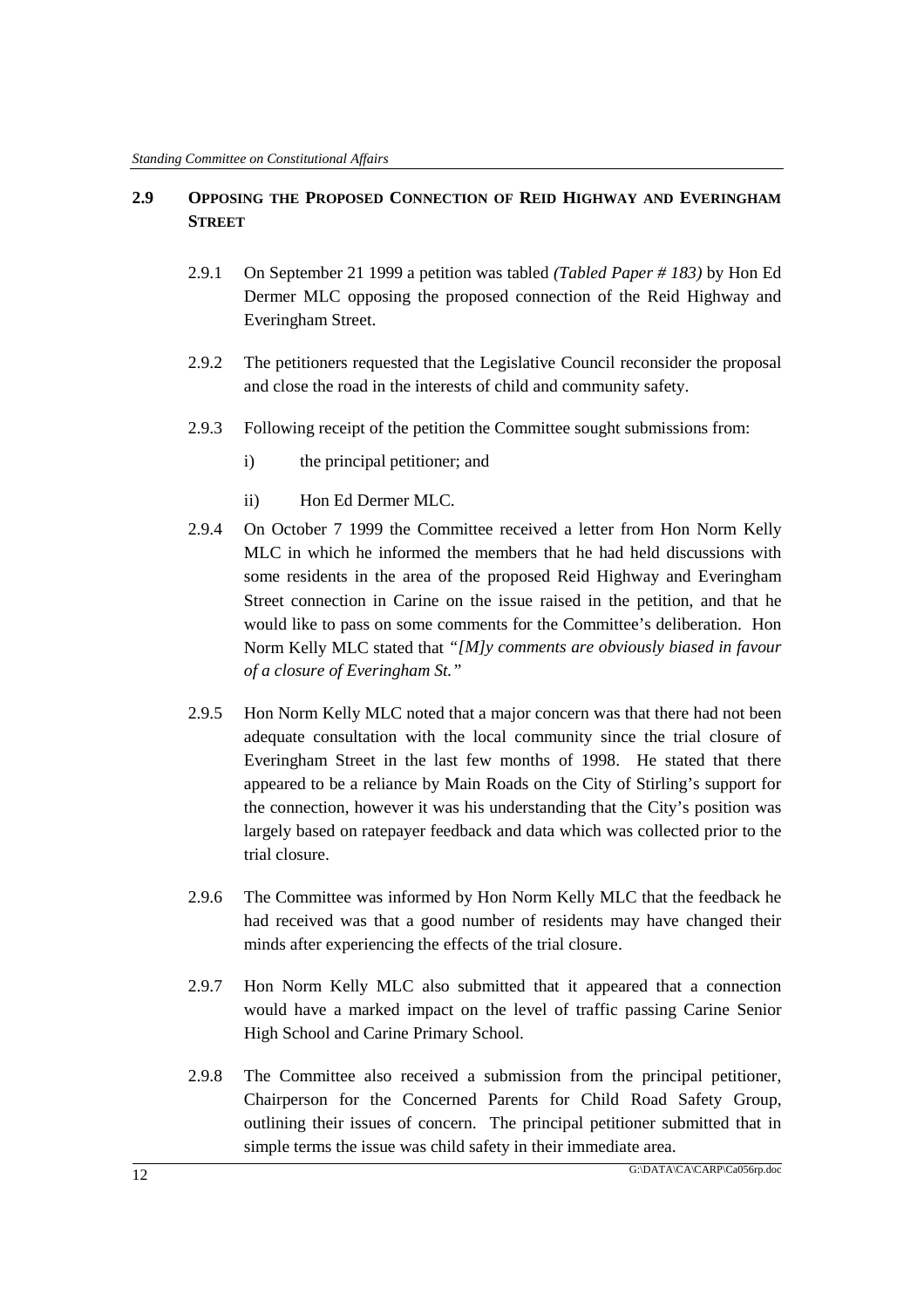- 2.9.9 She submitted that the area, which contained two schools, one pre-primary school and one kindergarten, was already dangerous due to the amount of through traffic using the area as a convenient short cut, and the proposed Reid Highway design would create a major 'T' junction at Everingham Street and Reid Highway within 120 metres of the school 40 km/h zone. The principal petitioner submitted that this would only encourage more traffic through the area and create an even more hazardous situation.
- 2.9.10 In summary the principal petitioner stated that through traffic volumes and speed in west Carine and in particular on roads bordering schools in the area was creating a dangerous situation for school children and residents alike. She submitted that something had to be done to reduce the traffic and decrease the danger. The trial closure proved that not connecting Everingham Street to the Reid Highway would go a long way to achieving this, while connecting Everingham Street would not only maintain this disastrous situation but make it worse.
- 2.9.11 The Committee was unable to conduct further enquiries due to the prorogation of Parliament on August 4 2000.

# **2.10 ESTABLISHMENT OF A RENEWABLE ENERGY POWERED ECOTOURIST DISCOVERY CENTRE WITHIN THE PROPOSED GUILDERTON REGIONAL PARK**

- 2.10.1 A petition was tabled *(Tabled Paper # 184)* by Hon Giz Watson MLC on September 21 1999 requesting that the Government establish a renewable energy powered ecotourist discovery centre for purposes of education and recreation within the proposed Guilderton Regional Park south of the Moore River.
- 2.10.2 The petitioners requested that the Government take this opportunity to both protect the estuary and coastal heathland and also to build a unique showplace which will serve local and international communities into the future.
- 2.10.3 The petition was first tabled during the Second Session of the Thirty-Fifth Parliament at which time submissions were sought from:
	- i) the principal petitioner; and
	- ii) Hon Giz Watson MLC.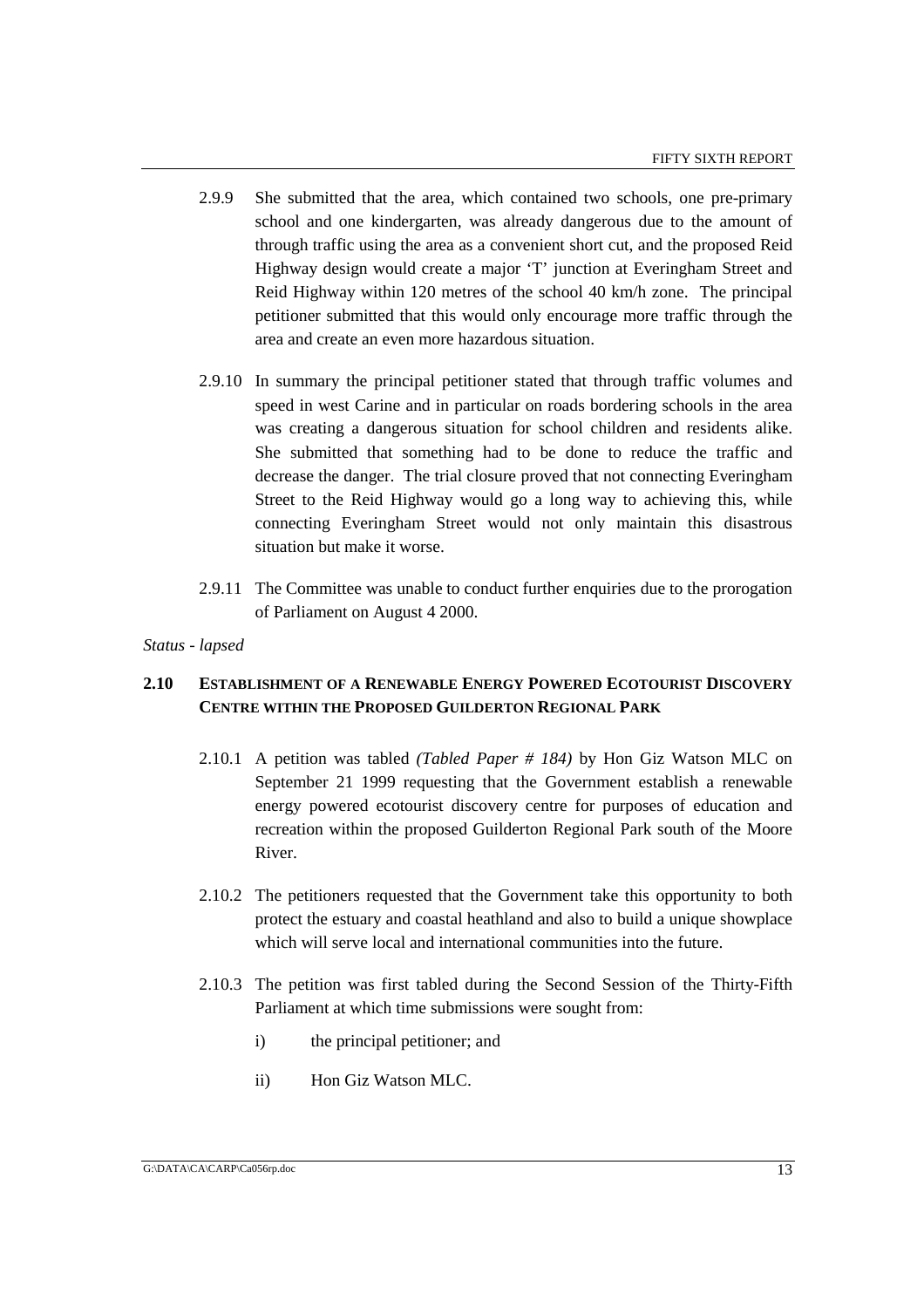- 2.10.4 Following the retabling of the petition in the current session of Parliament, the Committee invited further submissions from the principal petitioner and tabling member.
- 2.10.5 The Committee did not receive any submissions concerning the issues raised by this petition.
- 2.10.6 The Committee was unable to conduct further enquiries due to the prorogation of Parliament on August 4 2000.

# **2.11 PRAYING FOR RELIEF**

- 2.11.1 On September 3 1999 a petition was tabled *(Tabled Paper # 198)* by Hon Derrick Tomlinson MLC in which the petitioners prayed for relief.
- 2.11.2 The petition was certified by the Clerk of the Legislative as it came within Legislative Council Standing Order 134(a)(i). Pursuant to Standing Order 134(a) the petition was confined to a request for relief and was accompanied by a statement of the facts supporting the request. This was necessary as the petition would not otherwise have complied with Standing Order  $133(c)(v)$ .
- 2.11.3 Following receipt of the petition the Committee sought submissions from:
	- i) the principal petitioner; and
	- ii) Hon Derrick Tomlinson MLC.
- 2.11.4 The Committee received a submission from the principal petitioner and the tabling member.
- 2.11.5 The Committee was unable to conduct further enquiries due to the prorogation of Parliament on August 4 2000.

### *Status – lapsed*

# **2.12 PRAYING FOR RELIEF**

- 2.12.1 A petition was tabled *(Tabled Paper # 237)* on October 12 1999 by Hon Bruce Donaldson MLC in which the petitioner prayed for relief.
- 2.12.2 The petition was certified by the Clerk of the Legislative as it came within Legislative Council Standing Order 134(a)(i). Pursuant to Standing Order 134(a) the petition was confined to a request for relief and was accompanied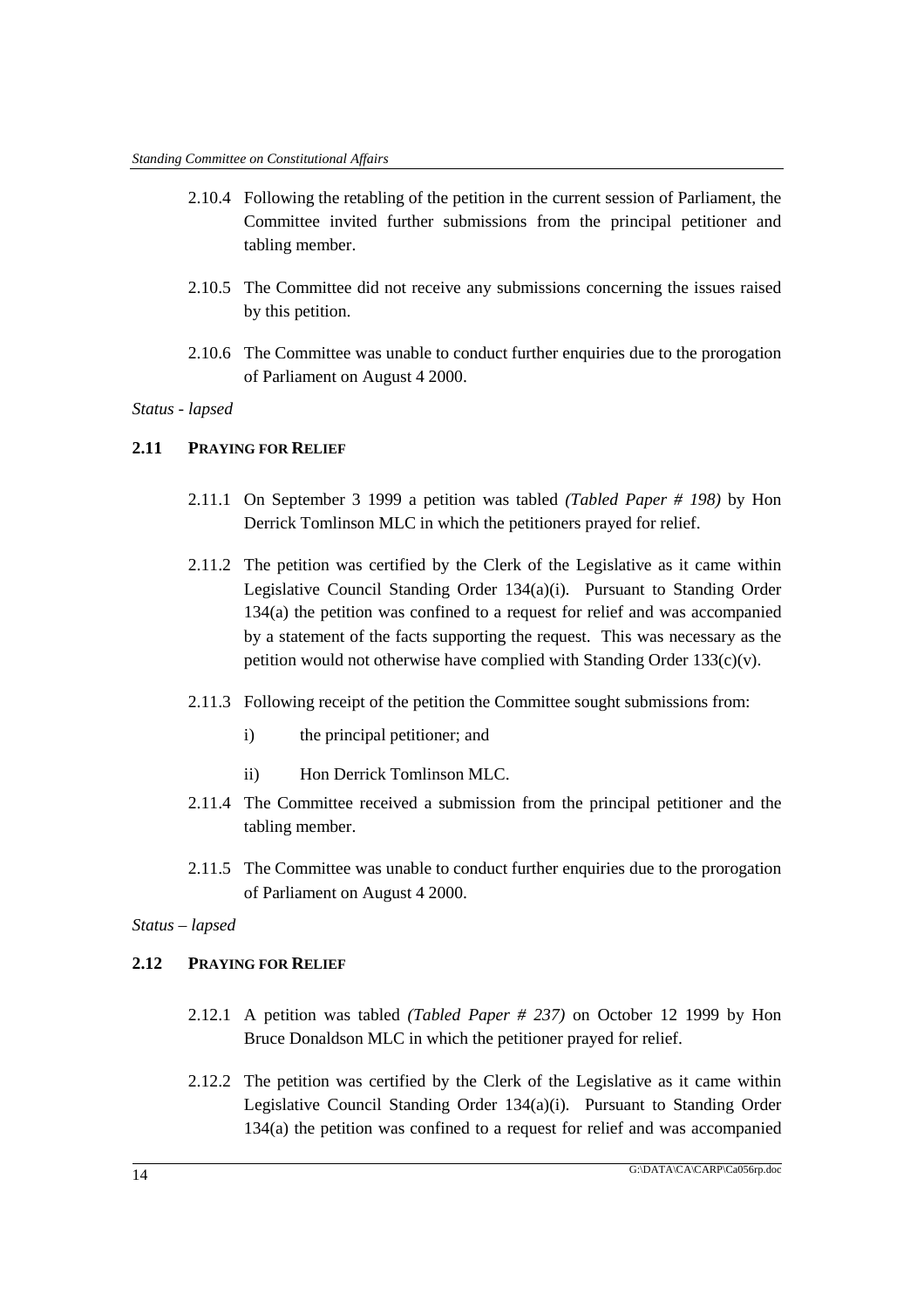by a statement of the facts supporting the request. This was necessary as the petition would not otherwise have complied with Standing Order  $133(c)(v)$ .

- 2.12.3 Following receipt of the petition the Committee sought a submission from the principal petitioner.
- 2.12.4 The Committee received a number of submissions from the principal petitioner.
- 2.12.5 The Committee was unable to conduct further enquiries due to the prorogation of Parliament on August 4 2000.

*Status – lapsed*

### **2.13 HOMESWEST AND DEPARTMENT OF LAND ADMINISTRATION POLICIES**

- 2.13.1 Hon Bob Thomas MLC tabled a petition *(Tabled Paper # 238)* on October 12 1999 opposing the proposed subdivision of the 15.5 hectares of land owned by Homeswest at the corner of Angove and Ulster Roads in the suburb of Spencer Park, Albany. The petitioners requested that the land (containing Casuarina woodland) be retained for conservation purposes for the public good.
- 2.13.2 The petitioners also requested that the Legislative Council seek a review of the policies of Homeswest and the Department of Land Administration with respect to the preservation of remnant bushland in urban environments and in particular with respect to this development.
- 2.13.3 Following receipt of the petition the Committee sought submissions from:
	- i) the principal petitioner; and
	- ii) Hon Bob Thomas MLC.
- 2.13.4 The Committee received a letter from the principal petitioner in which he outlined his concerns with the subdivision. Those concerns related to environmental, social and public policy matters.
- 2.13.5 The Committee also received a letter from Hon Dr Christine Sharp MLC, Member for the South-West in which she discussed the land the subject of the petition and requested that it not be developed until the remnant vegetation assessment had been completed and the Town Planning Scheme had been updated to incorporate a rationalisation of reserves and the protection of important remnants.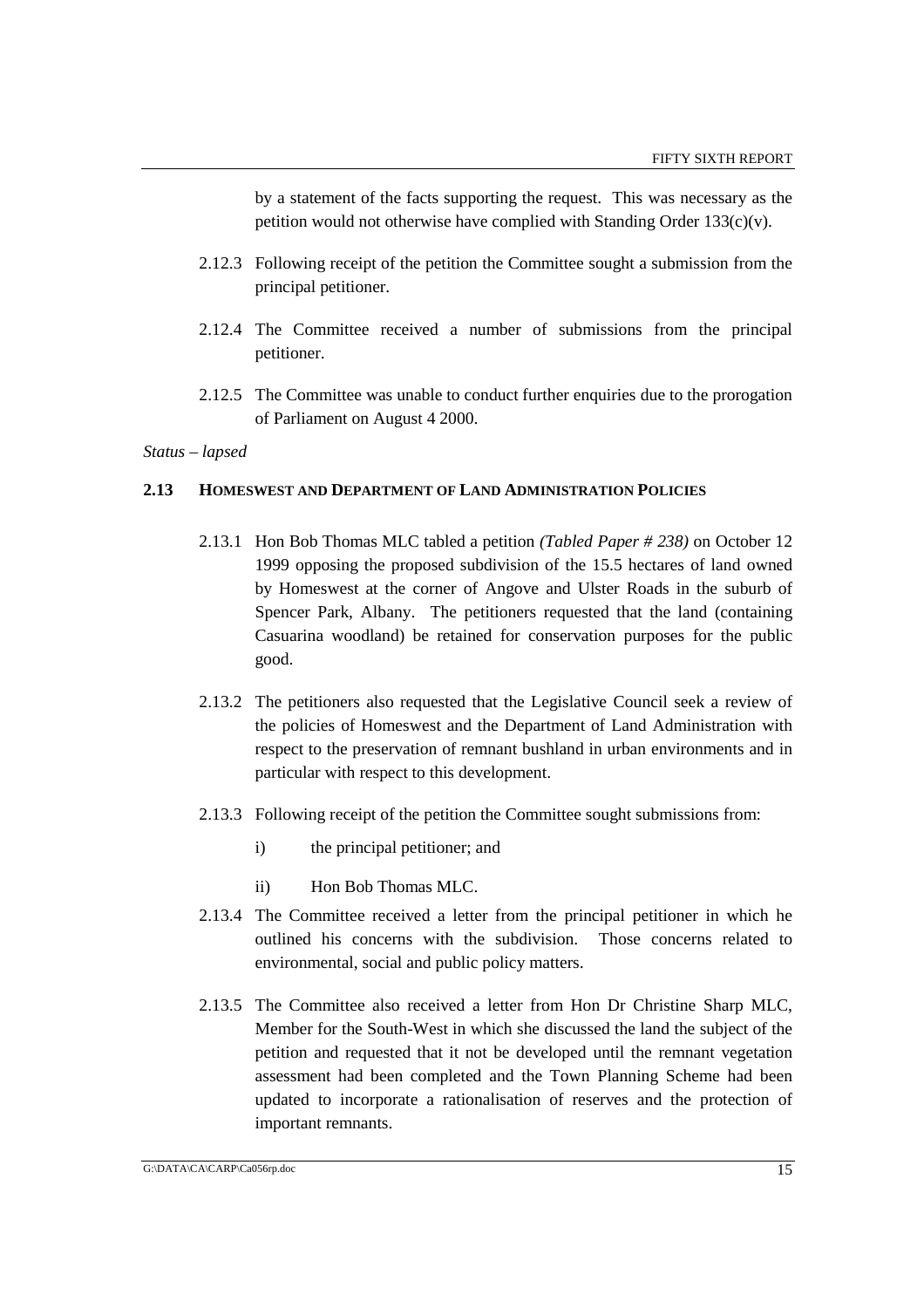- 2.13.6 As part of its inquiry the Committee requested information from the Minister for Housing, Hon Dr Kim Hames MLA, relating to the amount of public open space and remnant vegetation in the development, the proposed density of Homeswest owned housing in the development and the nature of the relationship between the Ministry for Housing and the joint venture company. The Committee also requested information from the Minister for Planning concerning the planning procedures and policies it follows in deciding to either approve or refuse development and subdivision applications in regional areas.
- 2.13.7 The Committee also conducted a hearing into the matters raised in the petition during a visit to the south-west of Western Australia in February 2000. The hearing was held in Albany on February 14 2000. The witnesses were:
	- i) Mr Robert Howard, Co-convenor, Spencer Park Action Group;
	- ii) Ms Christine King, resident of Albany;
	- iii) Ms Eileen Croxford, Assistant Co-ordinator of the Albany Regional Herbarium; and
	- iv) Mr Brian Newman, Project Manager for the development.
- 2.13.8 While they were in Albany, the members of the Committee took the opportunity to visit the 15.5 hectares of land the subject of the petition.
- 2.13.9 On May 2 2000 the Committee tabled its report (Report Number 50) into the matters raised in the petition. After considering all of the submissions received in relation to the petition, the Committee concluded that the evidence supplied to it indicated that at least the current minimum planning and environmental requirements had been met and that there had not been a breach of the current proper planning or environmental procedures.
- 2.13.10 In accordance with the Legislative Council's Standing Order 337, the Committee's report was forwarded to the Ministers for Planning and Housing for a response to the Committee's recommendations. The Committee received a response from the Minister for Housing dated May 24 2000 in which the Minister agreed with the Committee's conclusions and commended the Committee on conducting a thorough investigation into the matter. The Committee did not receive a response from the Minister for Planning before the prorogation of Parliament on August 4 2000.

*Status – finalised*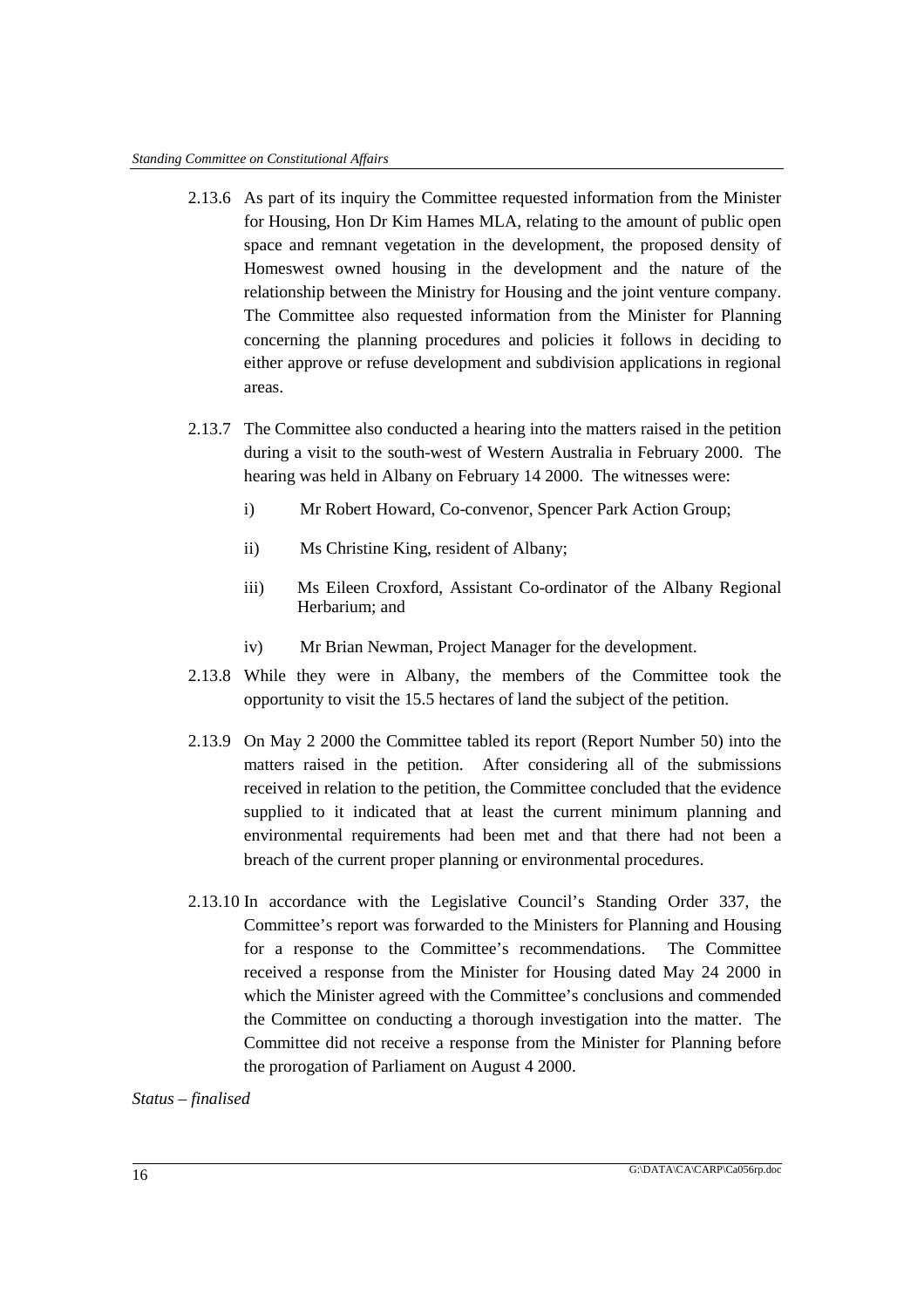### **2.14 DENMARK AGRICULTURAL SCHOOL**

- 2.14.1 A petition was tabled *(Tabled Paper # 244)* on October 13 1999 by Hon Muriel Patterson MLC requesting that the Legislative Council give consideration to the retention of the brick and tile buildings (dormitory and administration/dining) which have housed the Denmark Agricultural School since the 1940s. The petitioners also requested that the Legislative Council *"…approve their use as a centre for the 21st century, where the heritage buildings are integral in the promotion of community education and innovation for sustainable living."*
- 2.14.2 Following receipt of the petition the Committee sought submissions from:
	- i) the principal petitioner; and
	- ii) Hon Muriel Patterson MLC.
- 2.14.3 The Committee received a submission from Mr Clive Malcolm dated November 8 1999. Mr Malcolm made the submission on behalf of the recently formed Ag School 2000 Committee which, he advised the Committee, was responsible for moves to have the old buildings retained.
- 2.14.4 In his submission Mr Malcolm gave some background to the reasons for the petition, discussed the old agricultural college buildings, and commented on the Denmark community proposal that the buildings be used as a field study centre with the theme of Sustainable Living. Mr Malcolm advised that the Ag School 2000 Committee planned to have a feasibility study carried out to determine the practicability of establishing a centre that would be selffunding.
- 2.14.5 His submission concluded by stating that the Ag School 2000 Committee, the organisations it represented and the persons who signed the petition to the Legislative Council would greatly appreciate the assistance of the Honourable Members in persuading the Minister for Education to retain the old Denmark Agricultural College buildings for possible use as a Centre for Sustainable Living.
- 2.14.6 The Committee wrote to the Minister for Heritage advising him that it was intending to conduct a site visit and hearing in Denmark and inviting him or a member of the Ministry to attend. The Minister did not attend the hearing, however the Committee received a letter from him dated February 17 2000 offering information on the issues raised in the petition.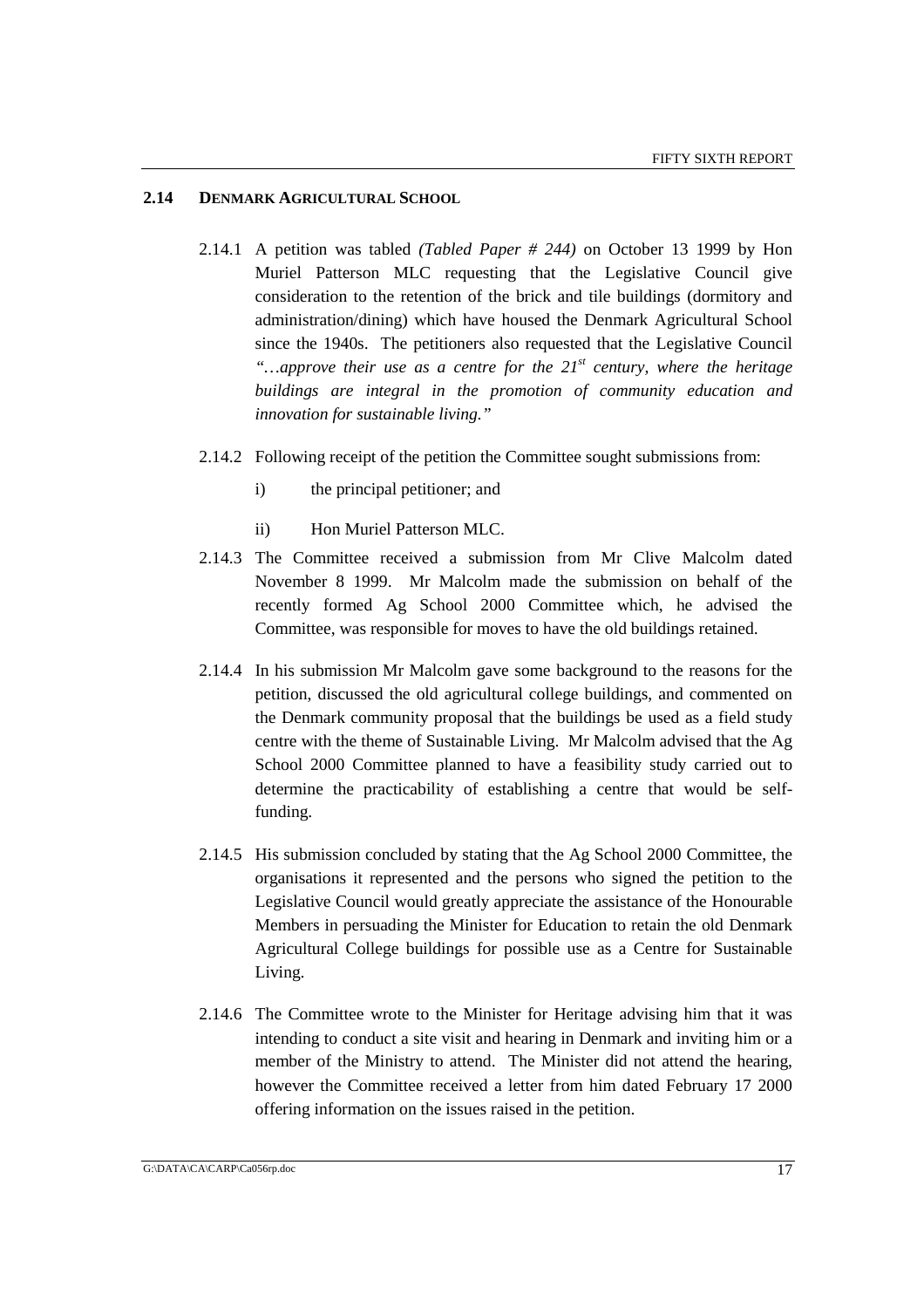- 2.14.7 During its visit to the south-west of Western Australia in February 2000 the Committee conducted a site visit to the Denmark Agricultural School and met with a number of the petitioners. The Committee also conducted a hearing into the matters raised in the petition. The hearing was held on February 15 2000 and the Committee heard evidence from eight witnesses. The Committee received a number of written submissions from members of the Denmark community at the close of the hearing.
- 2.14.8 The Committee also conducted a site visit to the Denmark Agricultural School and met with a number of the petitioners.
- 2.14.9 On March 13 2000 the Committee wrote to the Minister for Education requesting that the buildings not be demolished until the Committee had been given the opportunity to consider the feasibility study, reported to Parliament on the issue, and the responsible Minister had responded to the Committee's recommendations pursuant to Legislative Council Standing Order 337. The Minister for Education replied by letter dated March 24 2000. He informed the Committee that he was advised that the Education Department would defer the demolition of the buildings until the Committee had had the opportunity to gather further information and consider the future of the buildings.
- 2.14.10 On March 28 2000 the Committee received a copy of a Scoping Study into the Establishment of the Centre for the Twenty-First Century in the Denmark Agricultural College Buildings (the Scoping Study) from the Convenor of the Denmark Education and Innovation Centre. The Scoping Study was prepared by Green Skills Inc. for the Denmark Education and Innovation Centre.
- 2.14.11 The Scoping Study stated that preliminary market research had indicated that there were excellent opportunities for the development of business in areas such as camps for school groups, residential and non-residential courses, small conferences and meetings, boarding accommodation for isolated students attending the Denmark High School, and office accommodation for community groups or government agencies. The Scoping Study concluded that *"[I]n order to proceed further with detailed market research and the preparation of a Business Plan, the threat of demolition needs to be lifted and preferably the buildings need to be transferred to the National Trust to ensure their protection while the final concept is developed."*
- 2.14.12 On May 23 2000 the Committee tabled its report (Report Number 52) into the matters raised in the petition. After considering all of the submissions received in relation to the petition, the Committee concluded that the long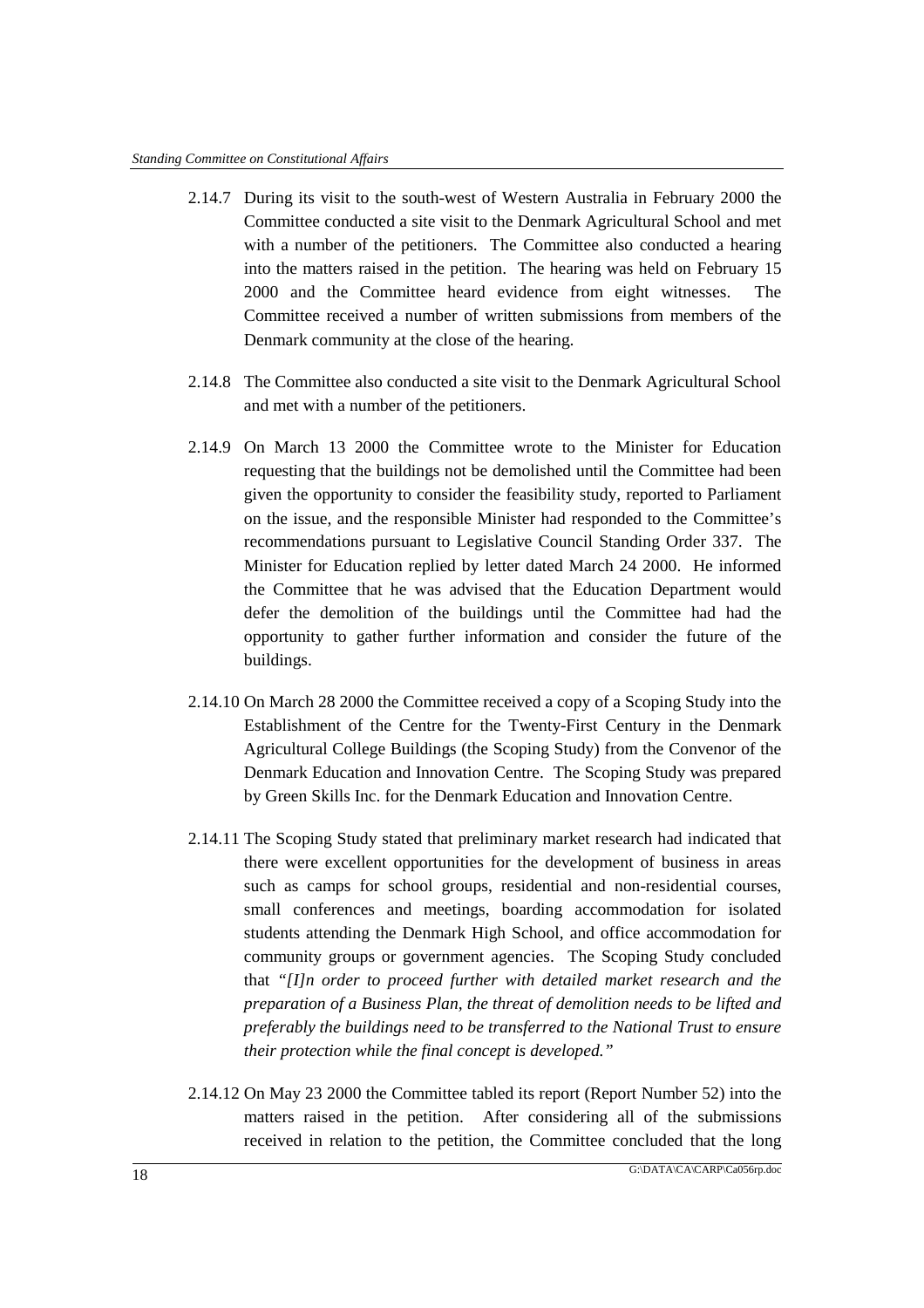term financial viability and management of the proposed Centre for the Twenty-First Century in the Denmark Agricultural College buildings was a key element in the decision whether to demolish or retain the buildings. The Committee concluded that the buildings should be retained only if they were not a financial burden on the community and ratepayers of the Shire of Denmark. The Committee concluded that on the basis of the evidence presented to it there was good reason for placing a moratorium on the demolition of the Denmark agricultural school buildings until the end of the year 2000 to allow time for the Ag School 2000 Committee to negotiate with the Denmark Shire Council as to the long term financial viability of the project and to secure the Council's concurrence.

- 2.14.13 In accordance with the Legislative Council's Standing Order 337, the Committee's report was forwarded to the Minister for Education for a response to the Committee's recommendations.
- 2.14.14 The Committee did not receive a response from the Minister for Education before the prorogation of Parliament on August 4 2000.
- *Status finalised*

### **2.15 SOUTHERN LINK ROAD FOR JARRAHDALE**

- 2.15.1 Hon Ljiljanna Ravlich MLC tabled a petition *(Tabled Paper # 268)* on October 19 1999 in which the petitioners expressed their utmost concern at the proposed Southern Link Road for Jarrahdale and for the Serpentine-Jarrahdale Shire. The petitioners claimed that the proposal would be injurious to the lifestyle, industry and wellbeing of local residents.
- 2.15.2 The petitioners called upon the Government to take heed of the community's needs and concerns, to urgently examine the proposal before it is implemented and to evaluate other alternatives deemed to be more beneficial to the whole Western Australian community.
- 2.15.3 The petition was first tabled during the Second Session of the Thirty-Fifth Parliament. At that time the Committee sought submissions from:
	- i) the principal petitioner; and
	- ii) Hon Ljiljanna Ravlich MLC.
- 2.15.4 Following retabling of the petition the Committee continued with its inquiry. The Committee received a submission from the principal petitioner dated November 11 1999. After considering this submission the Committee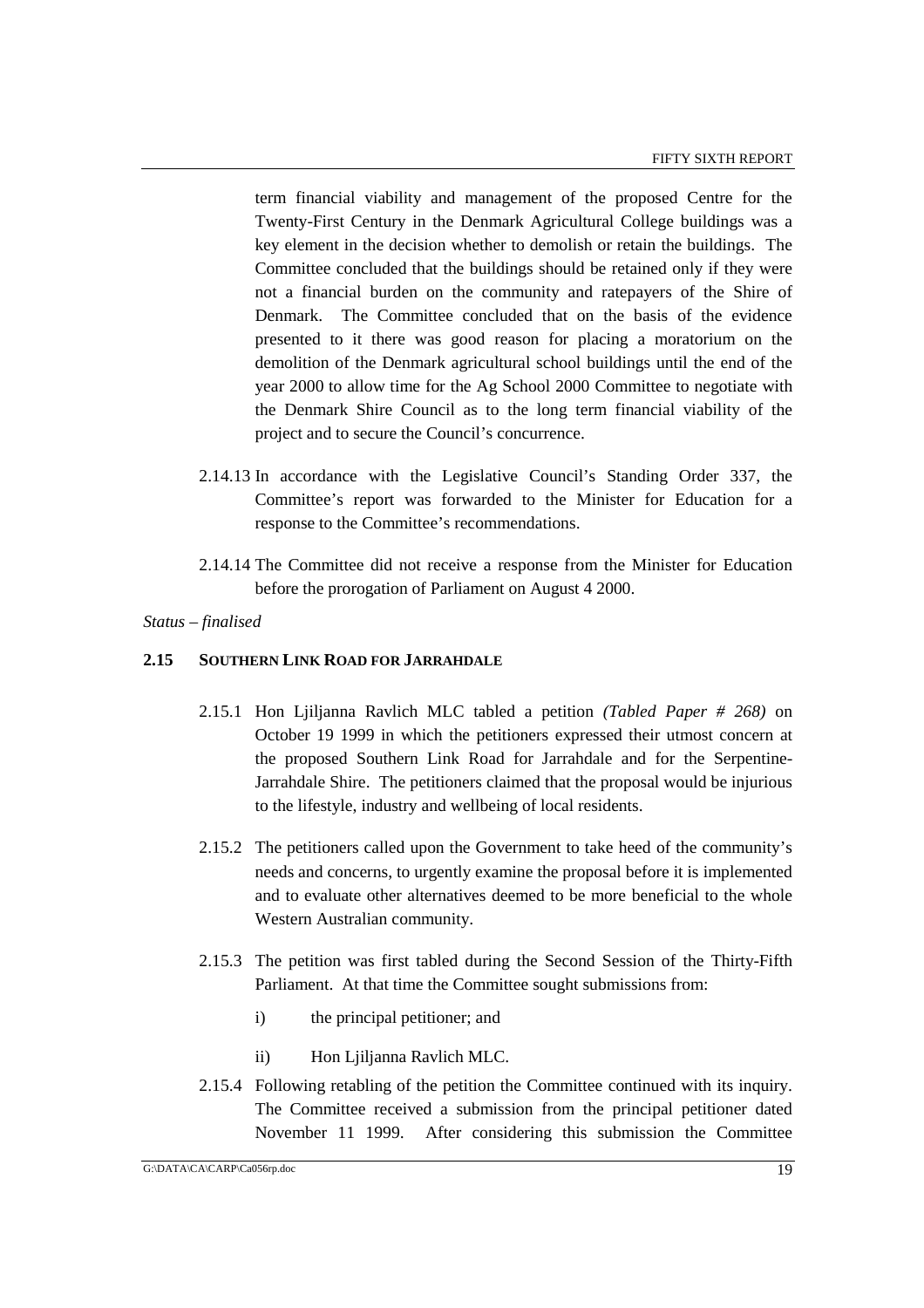concluded that the evidence supplied to it did not indicate that there had been a breach of the proper planning or environmental procedures.

2.15.5 The Committee wrote to the principal petitioner advising him of its conclusions and informing him that it had resolved to close its inquiry into the petition.

#### *Status – finalised*

### **2.16 VOLUNTARY EUTHANASIA**

- 2.16.1 On October 26 1999 Hon Norm Kelly MLC tabled a petition *(Tabled Paper # 293)* concerning voluntary euthanasia.
- 2.16.2 The petition requested that *"…because Criminal Code law in Western Australia is such that suffering people have no legal right to be actively helped to die, no matter what their degree of suffering nor the urgency of their pleas for release by death, the Legislative Council, in Parliament assembled, shall pass a properly regulated Bill that would make the right to be thus helped to die a legal option on the request of adults who are hopelessly suffering more than they wish to bear; and that other persons participating in the fulfilment of such a legal option shall do so only if willing, and shall not be subject to adverse legal or professional action."*
- 2.16.3 Following receipt of the petition, the Committee sought submissions from:
	- i) the principal petitioner; and
	- ii) Hon Norm Kelly MLC.
- 2.16.4 The Committee received a submission from the principal petitioner dated November 23 1999. The petitioner stated that no matter how good palliative care services are, or what life prolonging technologies are developed, there are always some cases where these services can not always address an individual's suffering to the satisfaction of that individual.
- 2.16.5 The petitioner submitted that voluntary euthanasia is already widely practiced in Australia. She stated that *"[I]t is wrong and potentially more dangerous to continue to turn a blind eye to an uncontrolled practice as vitally serious as this. Decriminalisation of voluntary euthanasia would allow the practice to be subject to formal controls, stringent safeguards and proper scrutiny."*
- $\frac{G\cdot\text{DATA}\text{ }CA\text{ }C\text{ }ARP\text{ }C\text{ }a056rp.doc}}{G\cdot\text{DATA}\text{ }CA\text{ }C\text{ }ARP\text{ }C\text{ }a056rp.doc}}$ 2.16.6 The petitioner concluded her submission by stating that individuals should have the ability to exercise personal choice over moral issues of this nature in accordance with their own belief system, provided others are not adversely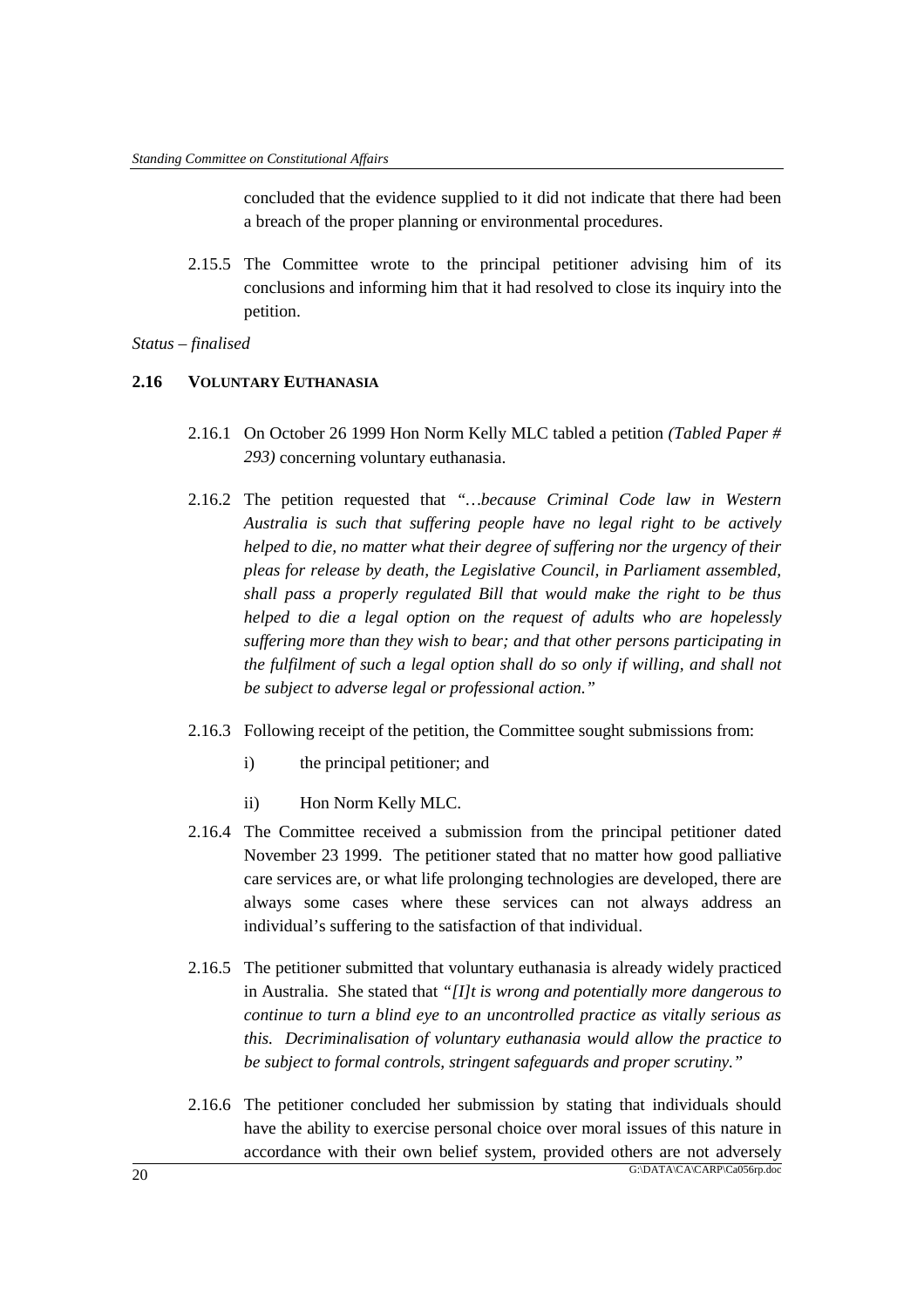affected. She submitted that an individual's right to self determination over their own body should extend to choosing the timing and circumstances of their own death, should the pain and suffering of living with an incurable illness become intolerable.

- 2.16.7 The Committee notes that it has tabled a report in relation to *Petitions Regarding Voluntary Euthanasia* (Report Number 23) which reviewed a number of previous petitions tabled in the Legislative Council on this matter.
- 2.16.8 The Committee was unable to conduct further enquiries due to the prorogation of Parliament on August 4 2000.

*Status - lapsed*

### **2.17 PHASING OUT OF THE BATTERY CAGE SYSTEM OF EGG PRODUCTION**

- 2.17.1 Hon Jim Scott MLC tabled a petition *(Tabled Paper # 361)* on November 9 1999 calling on the Legislative Council to allow the phasing out of battery cages and of the sale of battery eggs in the ACT by agreeing to the inclusion of subsection 24A(1) and 24B of the *Food Amendment Act 1997* (ACT) in the Schedules to *the Mutual Recognition Act 1992* (Cth).
- 2.17.2 The petition strongly urged the Members of the Legislative Council to support the following recommendations:
	- *"…that the battery cage system of egg production is inherently cruel;*
	- *that the citizens of any jurisdiction have the right to demand a standard of animal welfare consistent with their collective conscience;*
	- *that the ACT Animal Welfare Amendment Act 1997 and the ACT Food Amendment Act 1997 are consistent with the High Court proceedings relating to Section 92 of the Australian Constitution and other exemptions under the Mutual Recognition Act 1992 (Commonwealth).*

*Inclusion of subsection 24A(1) and 24B of the ACT Food Amendment Act 1997 in the Schedules to the Mutual Recognition Act 1992 (Commonwealth) will allow the phase out of battery cages and of the sale of battery eggs to the citizens of the ACT to commence, as agreed by the ACT's elected Parliament."*

- 2.17.3 The petition was first tabled during the Second Session of the Thirty-Fifth Parliament at which time the Committee sought submissions from:
	- i) the principal petitioner; and
	- ii) Hon Jim Scott MLC.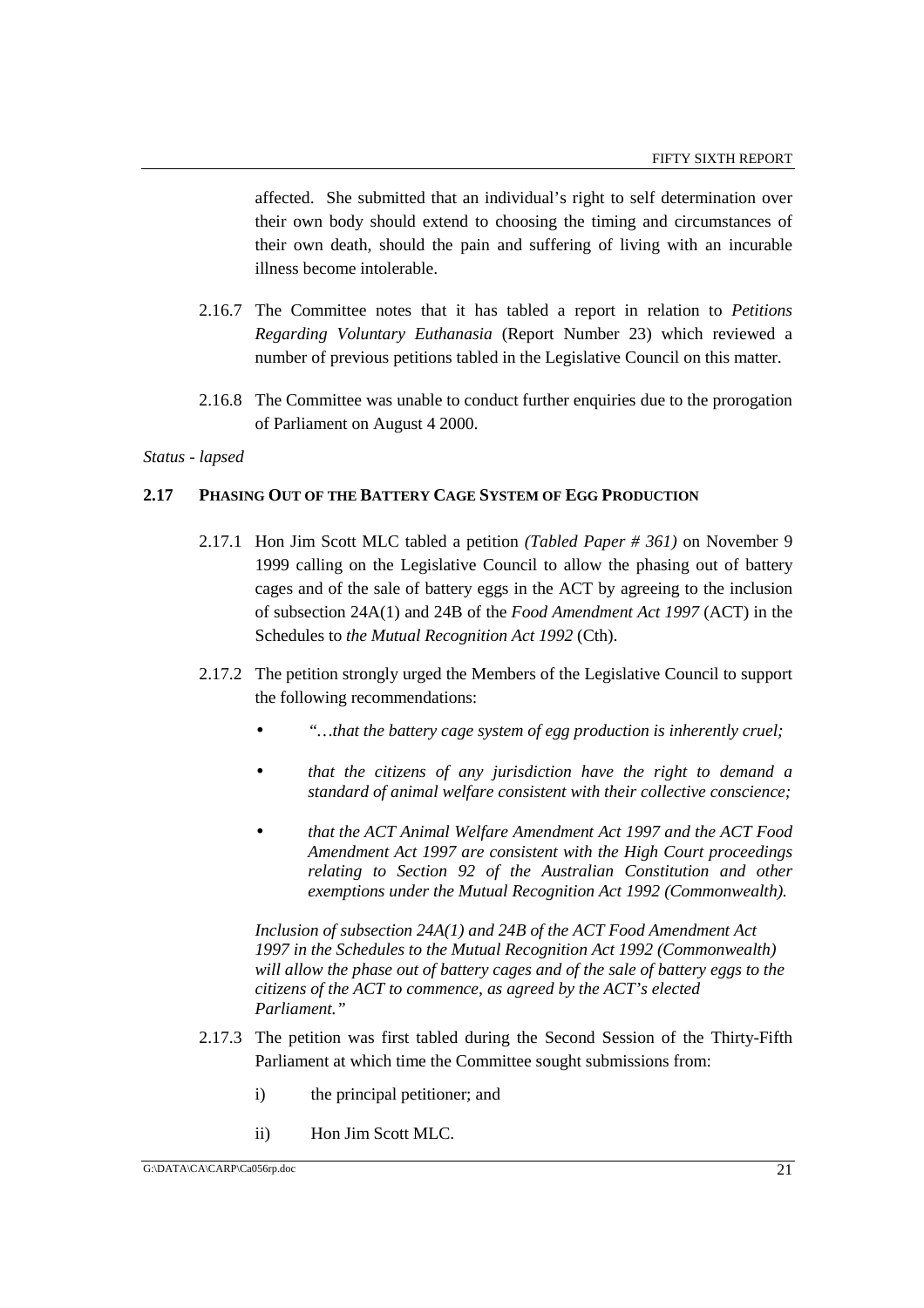- 2.17.4 Following retabling of the petition the Committee continued with its inquiry which included seeking further submissions from the principal petitioner and tabling member.
- 2.17.5 The Committee did not receive any submissions concerning the issues raised by this petition.
- 2.17.6 The Committee was unable to conduct further enquiries due to the prorogation of Parliament on August 4 2000.

#### **2.18 MIDWIFERY**

- 2.18.1 A petition was tabled on November 9 1999 *(Tabled Paper # 362)* by Hon Jim Scott MLC requesting the Legislative Council to *"…ensure State Health Services include Community-Based Midwifery as a part of Maternity Services and make recommendations for appropriate coverage under Medicare."*
- 2.18.2 The petition expressed concern that women do not have sufficient choices with regard to the process of childbirth, such as where and with which professionals they undertake childbirth. The petitioners submitted that recognition is not given to the fact that continuity of midwifery care throughout pregnancy, childbirth and the post natal period makes a vital contribution to the future health of the family and the community.
- 2.18.3 The petition was first tabled during the Fourth Session of the Thirty-Fourth Parliament and again during the First and Second Sessions of the Thirty-Fifth Parliament.
- 2.18.4 Following retabling of the petition, the Committee continued with its inquiry which included seeking further submissions from the principal petitioner and the tabling member.
- 2.18.5 The Committee also conducted a hearing into the matters raised in the petition. The hearing was held on March 24 1999 and the witnesses before the Committee were:
	- i) Dr Beverley Thiele, Senior Lecturer in Women's Studies, Division of Social Sciences, Humanities and Education, at Murdoch University;
	- ii) Ms Bronwyn Key, the Convenor of Community Midwifery WA Inc;
	- iii) Ms Tracey Riebel, Project Administrator, of the Community Based Midwifery Program;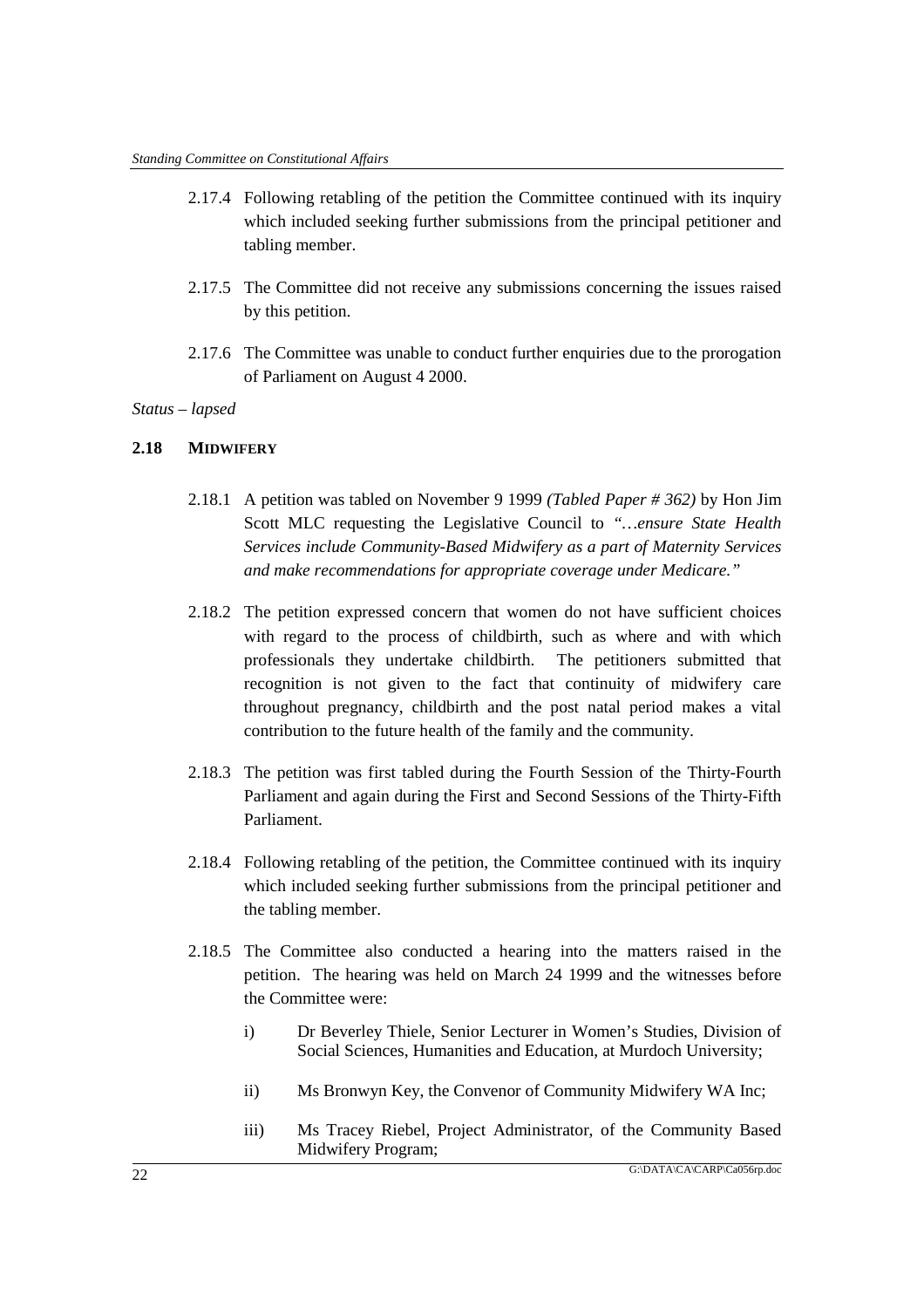- iv) Ms Renai Adamson, Consumer Representative, Birthplace Support Group Inc;
- v) Ms Belinda Whitworth, Senior Purchasing Manager, Health Department of Western Australia;
- vi) Ms Clare Chamberlain, Planning Officer, Health Department of Western Australia; and
- vii) Mrs Penny Brown, Acting Principal Nursing Adviser, Health Department of Western Australia.
- 2.18.6 The Committee heard a substantial amount of evidence from the witnesses concerning a range of issues relating to community based midwifery.
- 2.18.7 On December 14 1999 the Committee tabled its report (Report Number 48) into the matters raised in the petition. After considering all of the submissions received in relation to the petition, the Committee recommended that State Health Services should include community based midwifery as a part of its maternity services and that adequate, on-going funding should be made available to the Midwifery Program to allow for long-term planning to cater for all the women who wish to use the service. The Committee also recommended that the State Government should negotiate with the Federal Government to enact changes to Medicare to offer rebates to women who choose a midwife as their primary carer.
- 2.18.8 In accordance with the Legislative Council's Standing Order 337, the Committee's report was forwarded to the Minister for Health for a response to the Committee's recommendations.
- 2.18.9 The Government responded favourably to the Committee's report. The Minister advised that the State currently purchases community-based midwifery as an important component of its maternity services. The Community Based Midwifery Program now includes 80 births over and above the 70 births funded under the Commonwealth State Public Health Outcome Funding Agreement. The Minister advised that the recurrent funding is \$450 000.
- 2.18.10 The Minister advised that the Community Based Midwifery Program was initially funded in 1996-1997 by a Commonwealth grant for delivery of services to the south metropolitan region. The Minister advised that the State currently purchases additional services as part of the program, which has allowed the expansion to include the whole metropolitan area. The additional recurrent allocation has allowed for training of non-accredited midwives, the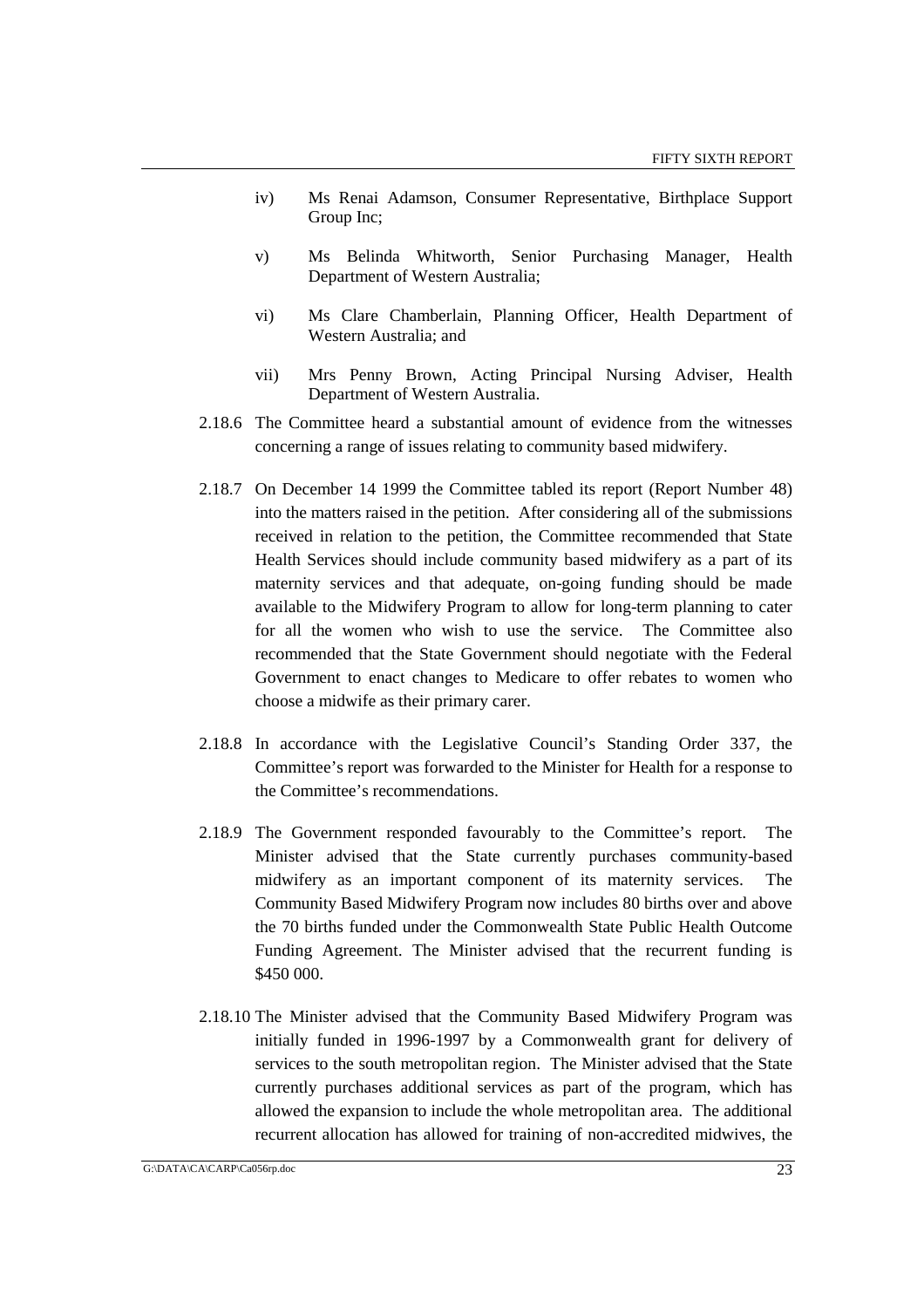establishment of a resource centre, additional ante-natal classes and further evaluation of the program. These services will assist in the long-term planning and further development of the program.

2.18.11 The Minister also advised that although Medicare coverage is a Commonwealth issue, the Health Department of Western Australia will continue to raise the matter with the Federal Government to enable rebates to be offered to women who choose the option of midwifery supported births.

### *Status – finalised*

#### **2.19 COOLBELLUP**

- 2.19.1 Hon Jim Scott MLC tabled a petition *(Tabled Paper # 363)* on November 9 1999 opposing the use of remnant bushland on the corner of Stock and Sudlow Roads, near Coolbellup, for urban development.
- 2.19.2 The petitioners opposed the use of the bushland for urban development as they believed *"…it will deplete the quality of life of residents, devalue a valuable educational scientific resource, threaten valuable flora and fauna, remove a buffer zone for local residents, and damage an environmental and social asset which is an educational and recreational amenity for schools and the local community."*
- 2.19.3 The petition was first tabled during the Third Session of the Thirty-Fourth Parliament. At that time the Committee sought submissions from:
	- i) the principal petitioner;
	- ii) Minister for Planning; and
	- iii) Hon Jim Scott MLC.
- 2.19.4 Following retabling of the petition in the current Parliamentary Session, the Committee sought further submissions from the principal petitioner, the Minister for Planning and the tabling member. The Committee also made inquiries with the City of Cockburn.
- 2.19.5 The Minister for Planning wrote to the Committee on December 22 1999 advising that it was anticipated that Perth's Bushplan would go to Cabinet in the new year. Subject to Cabinet endorsement, it was intended that Perth's Bushplan would be finalised for release by the middle of the year 2000.
- 2.19.6 The Minister advised that the land the subject of the petition was not included in Perth's Bushplan, however it was nominated as an additional area through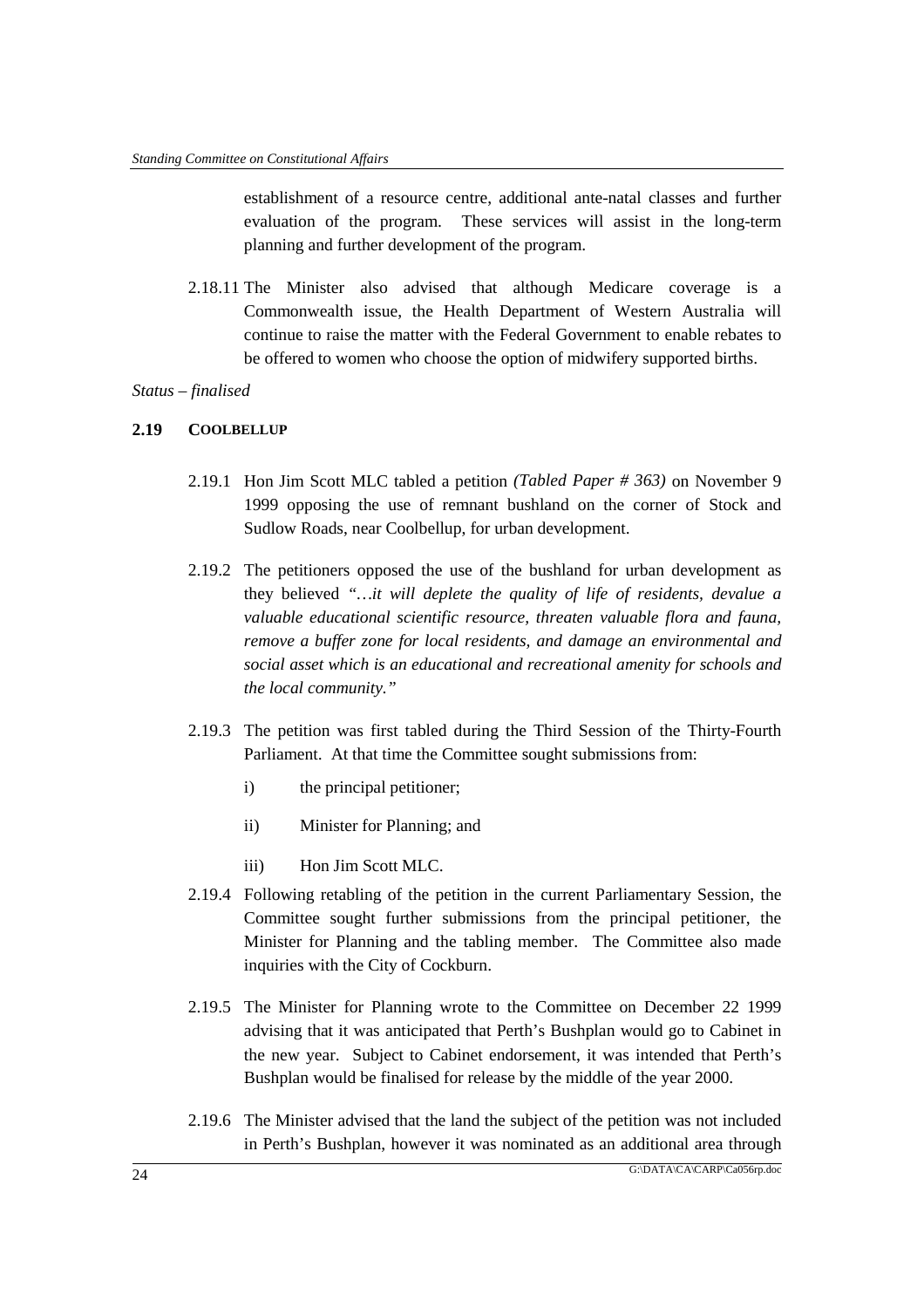the public submission process and therefore would be considered in due course.

- 2.19.7 During the course of its inquiries with the City of Cockburn, the Committee was advised that on December 21 1999 the City of Cockburn Council refused an application by Landcorp to extract sand and limestone from Lot Pt 3, 11 and 13 Phoenix Road, Bibra Lake. The Council noted that indications from the Bushplan office were that it was unlikely that the site would be included in Bushplan due to the industrial zoning of the land and degraded nature of areas of the site adjacent to South Lake.
- 2.19.8 The Committee notes that the petition was first tabled on September 7 1995 and that the delay in finalising the petition was due to the fact that it raised issues that were live in the community. Consultative processes were continuing and the Committee did not want to be seen to be pre-empting a decision that should rightly be made by the Ministry of Planning.
- 2.19.9 After considering the information provided to it, the Committee concluded that while it recognises that the bushland is locally significant and of value to the community, it believes that the evidence supplied to it does not indicate that there has been a breach of the proper planning or environmental procedures. The Committee therefore resolved to close its inquiry into the petition.

2.19.10 The principal petitioner and tabling member were advised accordingly.

*Status – finalised*

# **2.20 LEIGHTON MARSHALLING YARDS REDEVELOPMENT**

- 2.20.1 A petition was tabled *(Tabled Paper # 370)* by Hon Giz Watson MLC on November 10 1999 requesting the suspension of the Leighton Shores Joint Venture tender process.
- 2.20.2 The petitioners expressed concern about the redevelopment of the Leighton Marshalling yards. The petition claimed that the public were not given the opportunity to express their needs in the planning process. The petition also stated that there are grave community concerns regarding beach access and the loss of views. It stated that this area presents a once-only opportunity to create parklands which would complement the safe swimming beaches in the South Metropolitan region.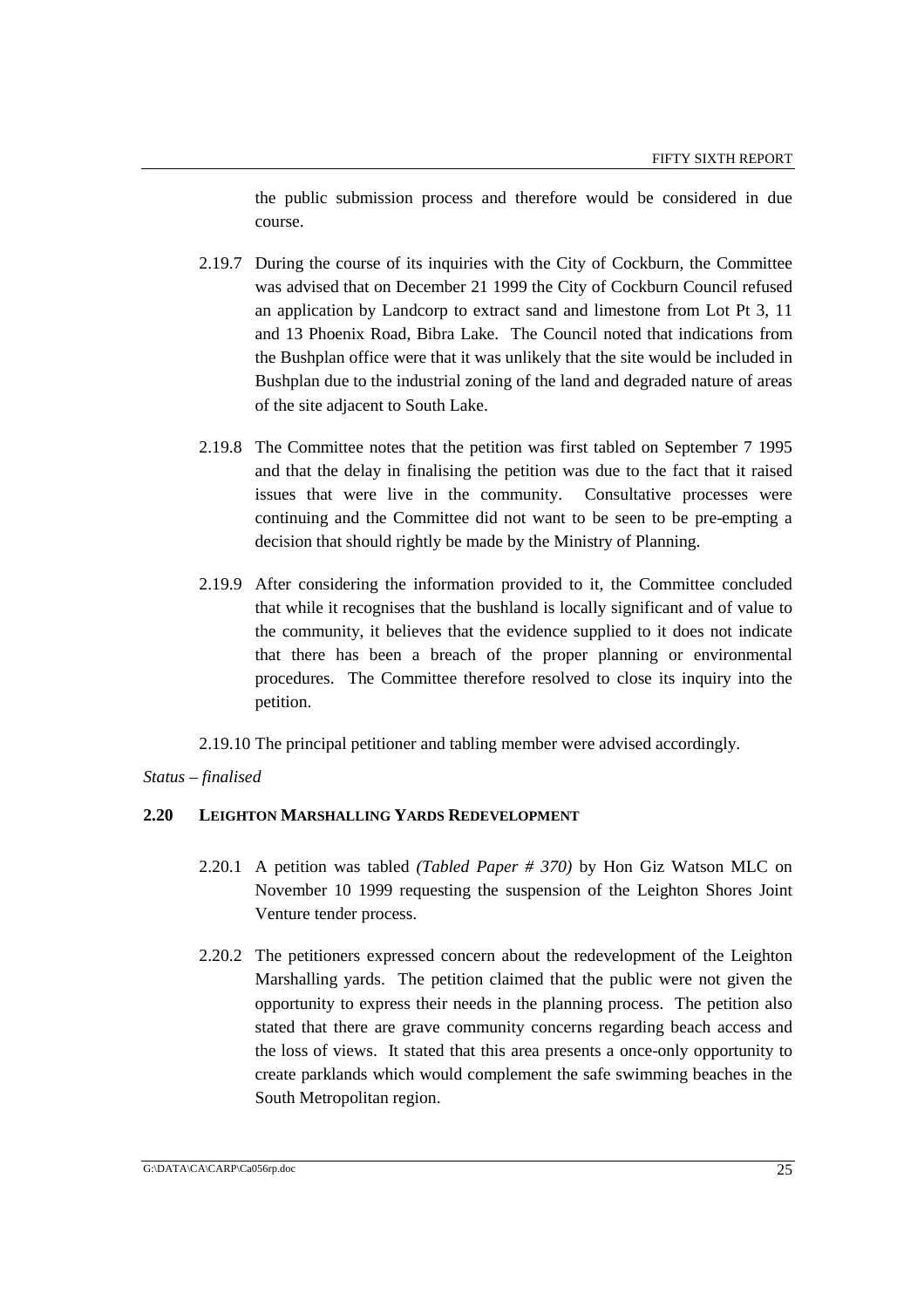- 2.20.3 The petitioners requested that the Legislative Council investigate the community concerns and make recommendations to the Premier and Cabinet to ensure that:
	- i) *"…the Leighton Shores Joint Venture tender process is immediately suspended so that the Government can facilitate an open and interactive planning process to develop a sustainable vision for the Port and Leighton beach coastal zones and the Leighton marshalling yards in keeping with current best practice coastal management policies; and*
	- ii) *no land be sold off or developed until the community have developed a stated vision."*
- 2.20.4 The petition was first tabled by Hon Jim Scott MLC during the Second Session of the Thirty-Fifth Parliament at which time the Committee sought submissions from:
	- i) the principal petitioner; and
	- ii) Hon Jim Scott MLC.
- 2.20.5 Following retabling of the petition in the Third Session of the Thirty-Fifth Parliament the Committee continued with its investigations which involved seeking submissions from the principal petitioner, the tabling member, the City of Fremantle, the Town of Cottesloe, the Town of Mosman Park, the Minister for Planning and the Minister for Transport.
- 2.20.6 The Committee received a number of detailed submissions in response to its requests. After considering all of the submissions received in relation to the petition, on July 14 2000 the Committee tabled its report (Report Number 54) into the matters raised in the petition.
- 2.20.7 The Committee noted that State Cabinet has agreed that a formal planning process will shape the final design proposal for redevelopment of the Leighton Marshalling yard site and that this process will involve the community, local government and relevant Government agencies in extensive consultation. The Committee concluded that the petitioners' request that the Leighton Shores Joint Venture tender process be suspended so that the Government can facilitate an open and interactive planning process has been satisfied.
- 2.20.8 The Committee also concluded that the petitioners' request that *"…no land be developed until the community have developed a stated vision"* should be satisfied by the public consultation process outlined in the report.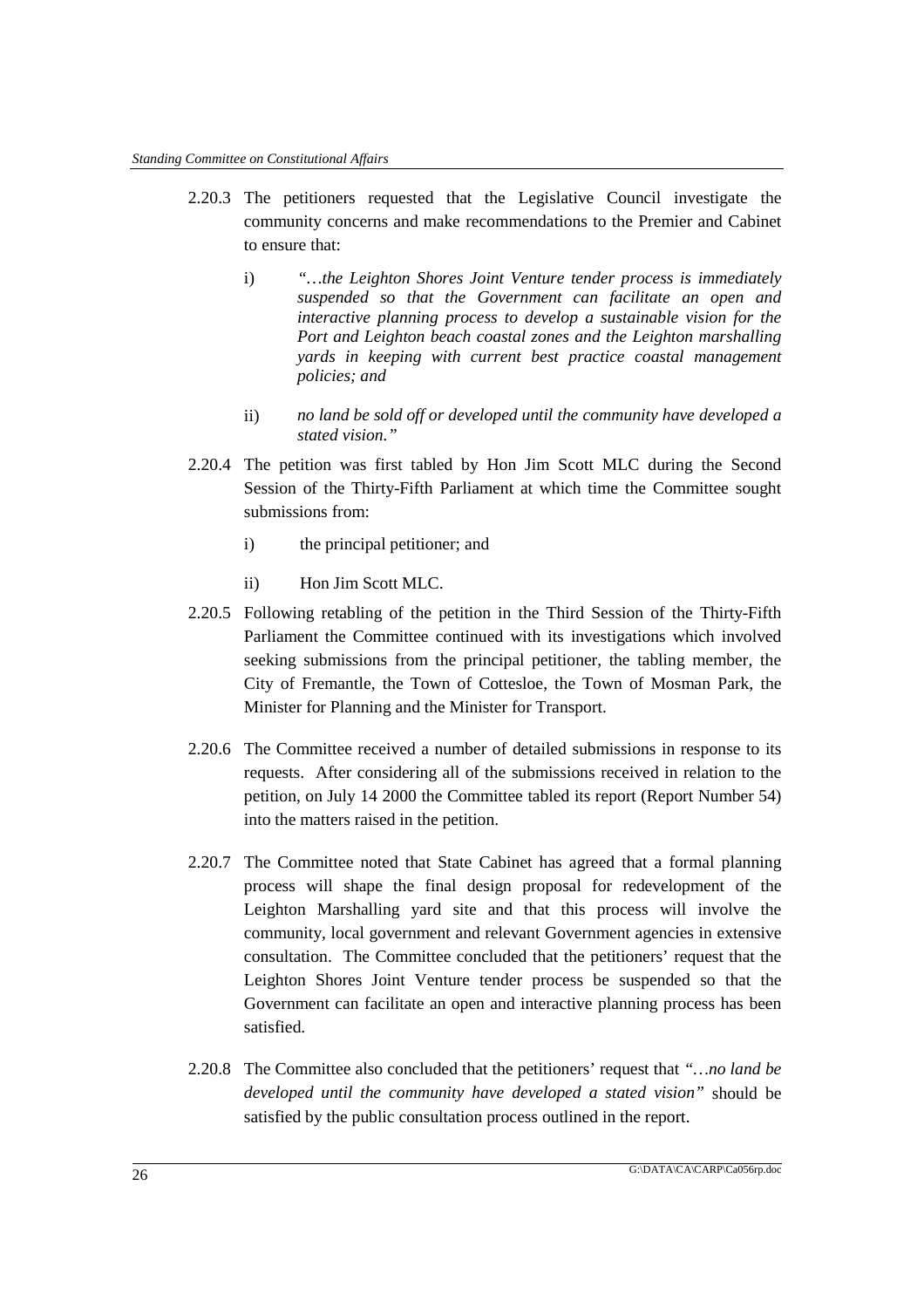- 2.20.9 The Committee noted that despite numerous requests concerning the sale of the land, the Minister for Transport did not answer the Committee's specific question concerning that issue. The Committee concluded that this part of the petition has not been satisfied and recommended that the Minister for Transport advise the Committee whether or not the Leighton Marshalling yards site will be sold prior to the final design proposal being approved.
- 2.20.10 The Committee did not receive a response from the Minister for Transport before the prorogation of Parliament on August 4 2000.

#### *Status - finalised*

#### **2.21 DEPARTMENT OF FAMILY AND CHILDREN'S SERVICES**

- 2.21.1 A petition was tabled *(Tabled Paper # 412)* by Hon Jim Scott MLC on November 18 1999 concerning the Department of Family and Children's Services.
- 2.21.2 The petitioners expressed concern that *"…the administration of the Department of Community Development and the interpretation of its powers under the Child Welfare Act 1947 creates a lack of accountability within the Department; an inability by the Department to be constructively criticised and scrutinised when procedures are wrong; inequity in the treatment of families; and mismanagement of the needs of clients leading to detrimental outcomes."*
- 2.21.3 The petition was first tabled during the Third Session of the Thirty-Fourth Parliament. At that time submissions were sought from:
	- i) the principal petitioner;
	- ii) the Minister for Family and Children's Services; and
	- iii) Hon Jim Scott MLC.
- 2.21.4 Following retabling of the petition in the current Parliamentary Session, the Committee sought further submissions from the principal petitioner and the tabling member.
- 2.21.5 The Committee did not receive any submissions concerning the issues raised by this petition.
- 2.21.6 The Committee was unable to conduct further enquiries due to the prorogation of Parliament on August 4 2000.

#### *Status – lapsed*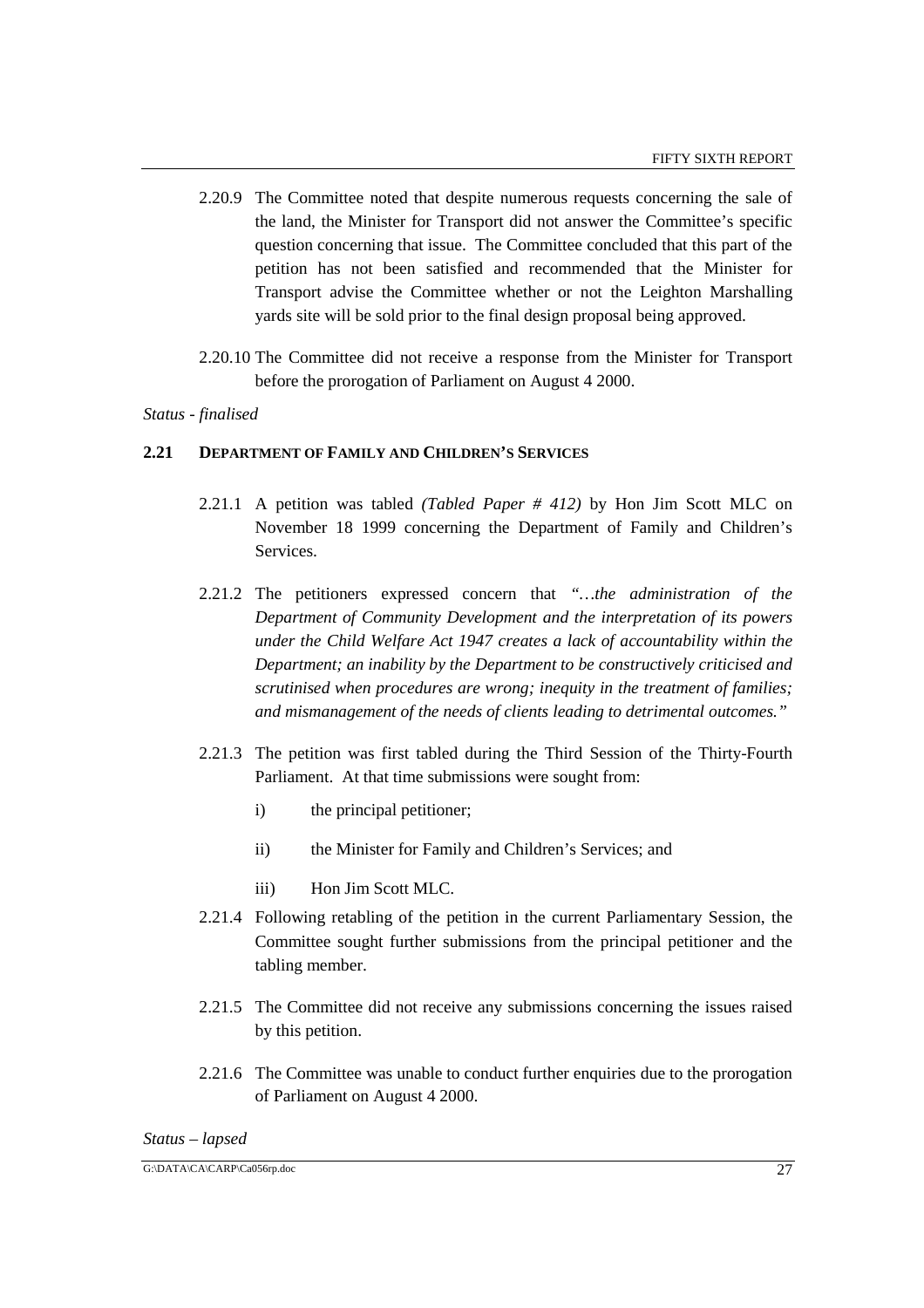# **2.22 TRUST REMOVAL (MOUNT CLAREMONT LAND) BILL 1998: OPPOSING THE REMOVAL OF THE DECLARATION OF TRUST 30/1961**

- 2.22.1 Two petitions were tabled *(Tabled Paper #s 431 and 434)* by Hon Giz Watson MLC on November 23 1999 opposing the removal of the Declaration of Trust 30/1961 relating to the Trust Removal (Mount Claremont Land) Bill 1998.
- 2.22.2 The petition stated that the land is currently held in trust for recreation purposes for the use of the public for all time. The petition also stated that the area of natural bushland contains rare accessible mature banksias, and is situated in an area that serves as a community gathering point.
- 2.22.3 The petitioners claimed that recreational space is inadequate in Mount Claremont and that this is partly due to the developers of St John's Wood paying the Nedlands Council cash in lieu of public open space, of which there has been no net benefit to the residents of Mt Claremont. The petitioners claimed that there are no other large areas of land in this part of Mt Claremont where children can play and which all residents can enjoy. The petition also stated that most long-term residents in the area have assumed this land would remain for recreation purposes and have been surprised by this littlepublicised proposal to deprive future generations of much-needed recreational land.
- 2.22.4 The petitioners requested that the Committee make recommendations to suspend any tendering process and prohibit the sale of the land until the community has been properly consulted.
- 2.22.5 The Committee considered the matters raised in the petition and concluded that as the matter involved a Bill which was being considered by the House, the matter would be dealt with during debate. Accordingly, the Committee resolved not to inquire into the matter.
- 2.22.6 The principal petitioner and tabling member were advised accordingly.

# *Status – finalised*

# **2.23 EDUCATION/CHILD CARE EXCLUSION POLICY**

2.23.1 On December 7 1999 Hon Jim Scott MLC tabled a petition *(Tabled Paper # 515)* opposing the enforcement of the Education Department's exclusion policy of non-immune children.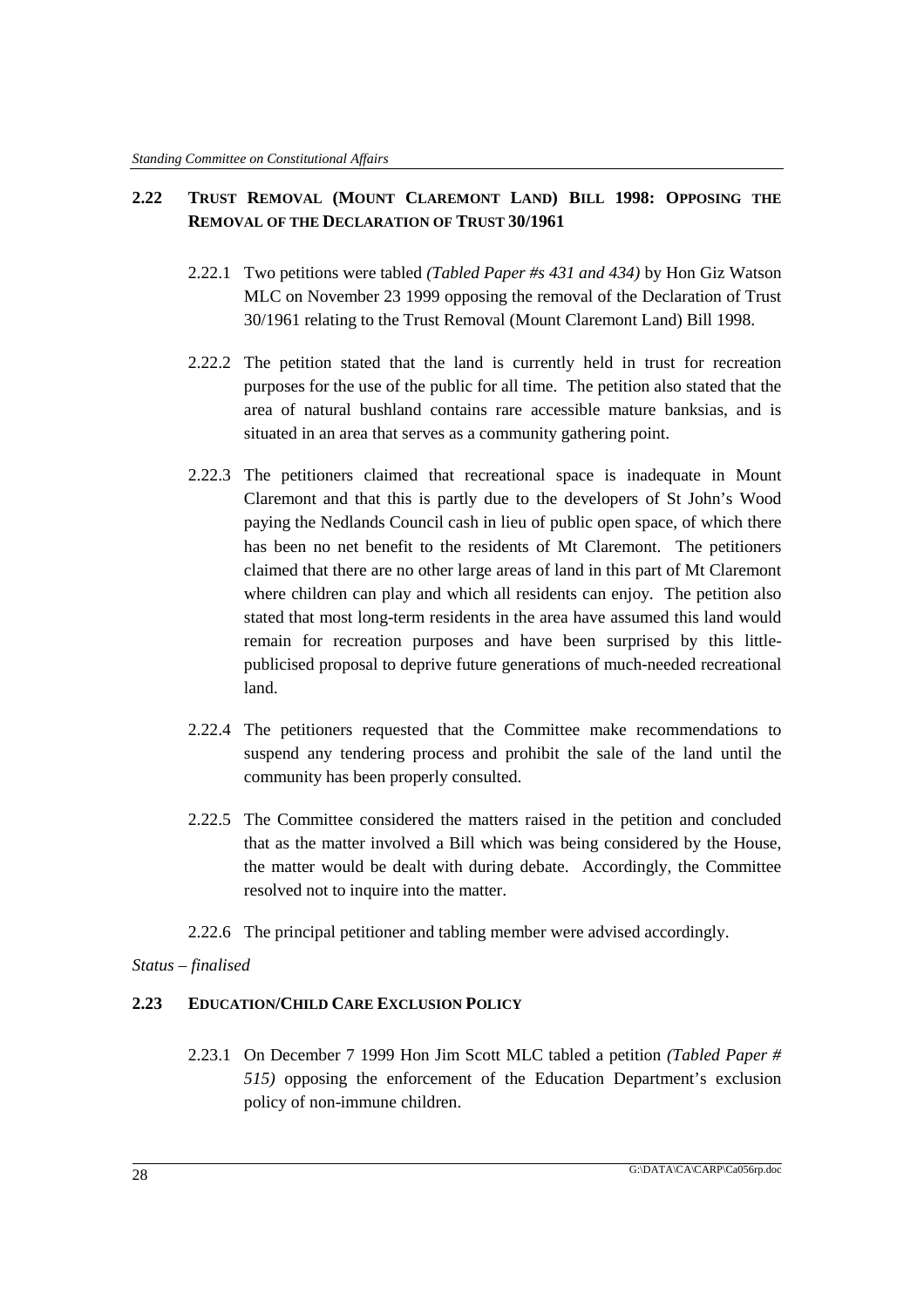- 2.23.2 The petitioners strongly opposed any attempts to enforce the Education Department's and Child Care Exclusion Policy on 'non-immune' children. The petitioners claimed that *"[T]his policy discriminates against parent's rights to choose their children's health care based on medical, conscientious, religious, or naturally acquired immunity from disease."* [sic] The petitioners claimed that the policy can cause families financial and emotional distress and that students will receive a disruptive education. The petition stated that *"No vaccine is 100% effective so how do we know if the vaccinated child will not contract the disease – so why should healthy 'non-immune' children be penalised?"*
- 2.23.3 The petitioners requested that the Legislative Council investigate the impacts of this policy in regard to:
	- the educational disruption to students and staff:
	- emotional and economic impact imposed on children/students and their families;
	- what health risks non-immune children pose to the school and childcare communities;
	- discrimination in respect to Equal Opportunities and Human Rights.
- 2.23.4 The petition was first tabled during the Second Session of the Thirty-Fifth Parliament at which time the Committee sought submissions from:
	- i) the principal petitioner; and
	- ii) Hon Jim Scott MLC.
- 2.23.5 Following retabling of the petition in the current Parliamentary session the Committee received a letter from the President of the Australian Vaccination Network (WA) Inc which requested that the petition be investigated by the Standing Committee on Public Administration.
- 2.23.6 The Committee wrote to the petitioners noting their request that the petition be investigated by the Standing Committee on Public Administration (PAC). The Committee advised that it (the Constitutional Affairs Committee) was the appropriate Parliamentary committee to inquire into petitions. The Committee advised the petitioners that under its terms of reference, it may refer a petition to another standing committee where the subject matter of the petition is within the terms of reference of that standing committee. The Committee advised that in this case the matters raised in the petition were outside the PAC's terms of reference. The Committee advised the petitioners that it had resolved that it would not refer the petition to the PAC.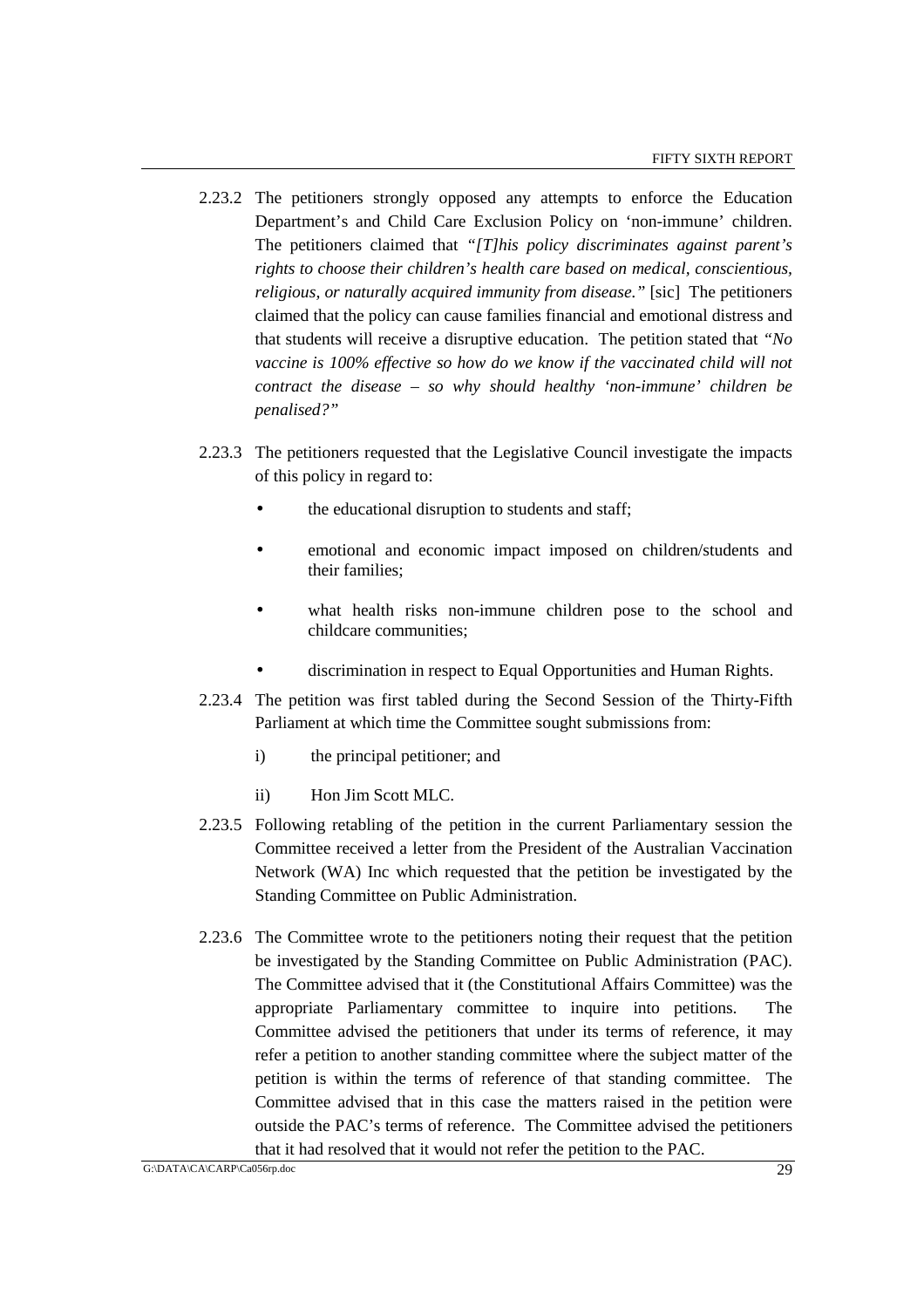- 2.23.7 The Committee sent a copy of the Report of the Select Committee on Immunisation and Vaccination Rates in Children to the principal petitioner. The Committee drew the petitioners' attention to specific chapters of the report and several recommendations relevant to the petition.
- 2.23.8 The Committee advised the petitioners that it considered that Parliament had given the matter due consideration and that the issues raised in the petition had been covered by the Select Committee. The Committee believed that it would therefore be inappropriate for it to conduct an inquiry into the petition.
- 2.23.9 The Committee advised that it had therefore resolved not to inquire further into the petition.

### *Status – finalised*

# **2.24 EROSION OF PRIVATE PROPERTY RIGHTS**

- 2.24.1 Hon Simon O'Brien MLC tabled a petition *(Tabled Paper # 601)* on December 15 1999 concerning the erosion of private property rights.
- 2.24.2 The petitioners drew attention to the erosion of private property rights without compensation due to Acts, Regulations and Policies including:
	- Bushplan;
	- South West Wetlands Environmental Protection Policy;
	- Swan Coastal Plain Lakes Environmental Protection Policy;
	- Agricultural and Rural Land Use Planning Policy;
	- Conservation Category Wetlands; and
	- Remnant Vegetation Protection Memorandum of Understanding (MOU).
- 2.24.3 Following receipt of the petition the Committee sought submissions from:
	- i) the principal petitioner; and
	- ii) Hon Simon O'Brien MLC.
- 2.24.4 The Committee received a large number of detailed submissions concerning the petition. The Committee conducted a number of hearings into the matters raised in the petition in Perth, and also travelled to the south-west of Western Australia in February 2000 to conduct hearings and to carry out research into the petition.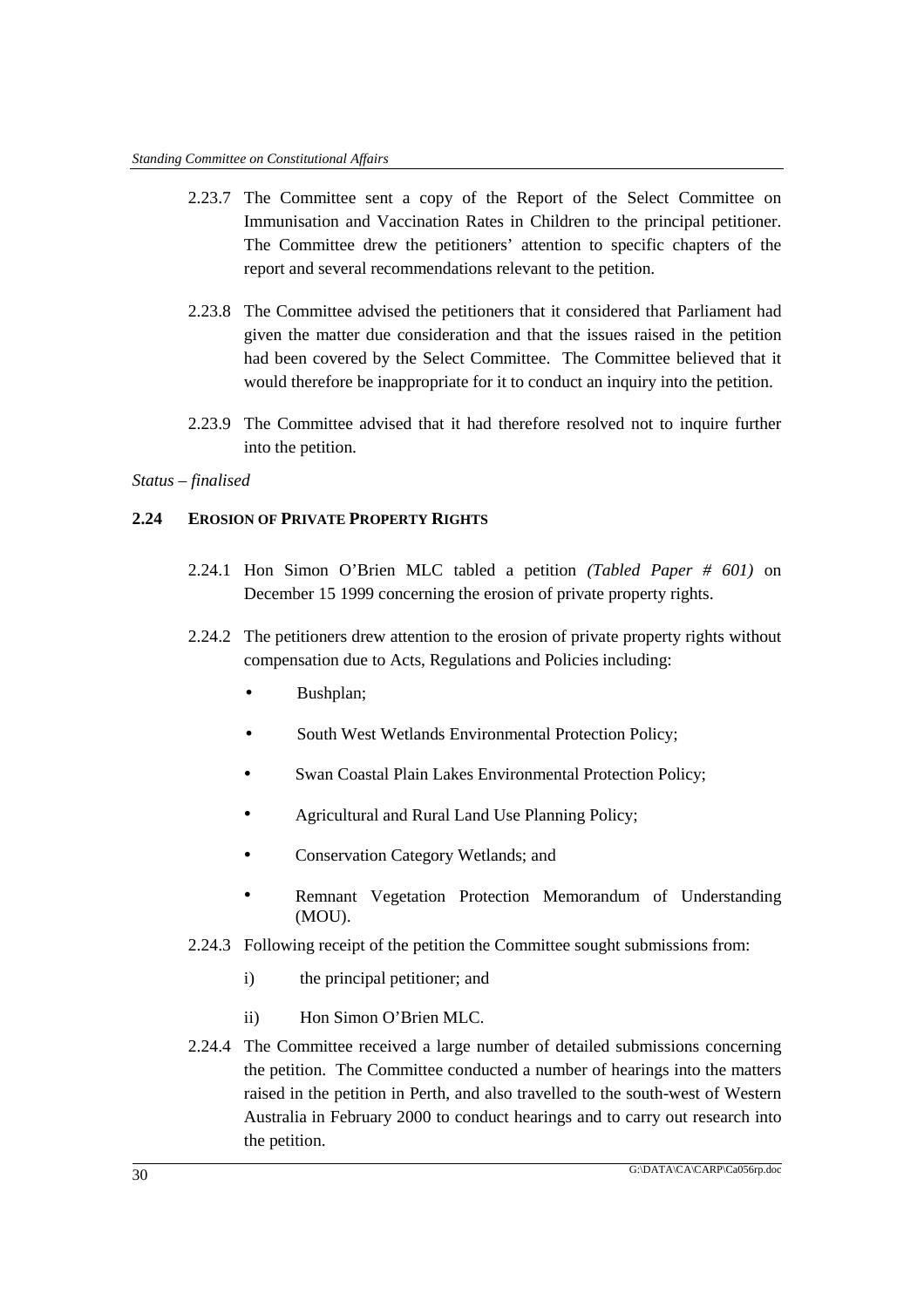- 2.24.5 The Committee's first hearing was in Albany and concerned the Remnant Vegetation Protection MOU. From Albany the Committee travelled via Denmark and Scott River (where it conducted another site visit) to Margaret River where the Committee conducted a second hearing. The issues raised at that hearing also included the Remnant Vegetation Protection MOU as well as the Draft Agricultural and Rural Land Use Planning Policy, the Leeuwin-Naturaliste Ridge Statement of Planning Policy and Environmental Protection Policies generally.
- 2.24.6 From Margaret River the Committee travelled to the Kemerton Industrial Area and met with a number of landowners who were concerned about the proposed expansion of the Kemerton Industrial Area. The landowners expressed concern that their land may be resumed as a result of the expansion and that they may not receive compensation. These issues were discussed in detail at the Committee's hearing in Bunbury.
- 2.24.7 Following its visit to Bunbury the Committee travelled to Harvey to inspect the works for the Harvey Dam. The Committee conducted a hearing in Harvey and heard evidence from a number of witnesses who were concerned about the compulsory acquisition of their land and their entitlement to compensation.
- 2.24.8 The Committee also visited the Peel Inlet Area and met with landowners in the area. The Committee conducted a hearing in Pinjarra at which the landowners expressed their concerns about the Peel Region Scheme. They also raised the question of compensation for compulsory acquisition of land.
- 2.24.9 The Committee conducted a site visit to Southern River in March 2000. The Committee met with a number of landowners concerned about the process by which land is included in Perth's Bushplan. Several landowners also expressed concern about the process by which land is classified as Conservation Category Wetland.
- 2.24.10 These and other issues relating to the petition were raised at a number of public hearings conducted in Perth during the first part of the year 2000.
- 2.24.11 The Committee was unable to conduct further enquiries due to the prorogation of Parliament on August 4 2000.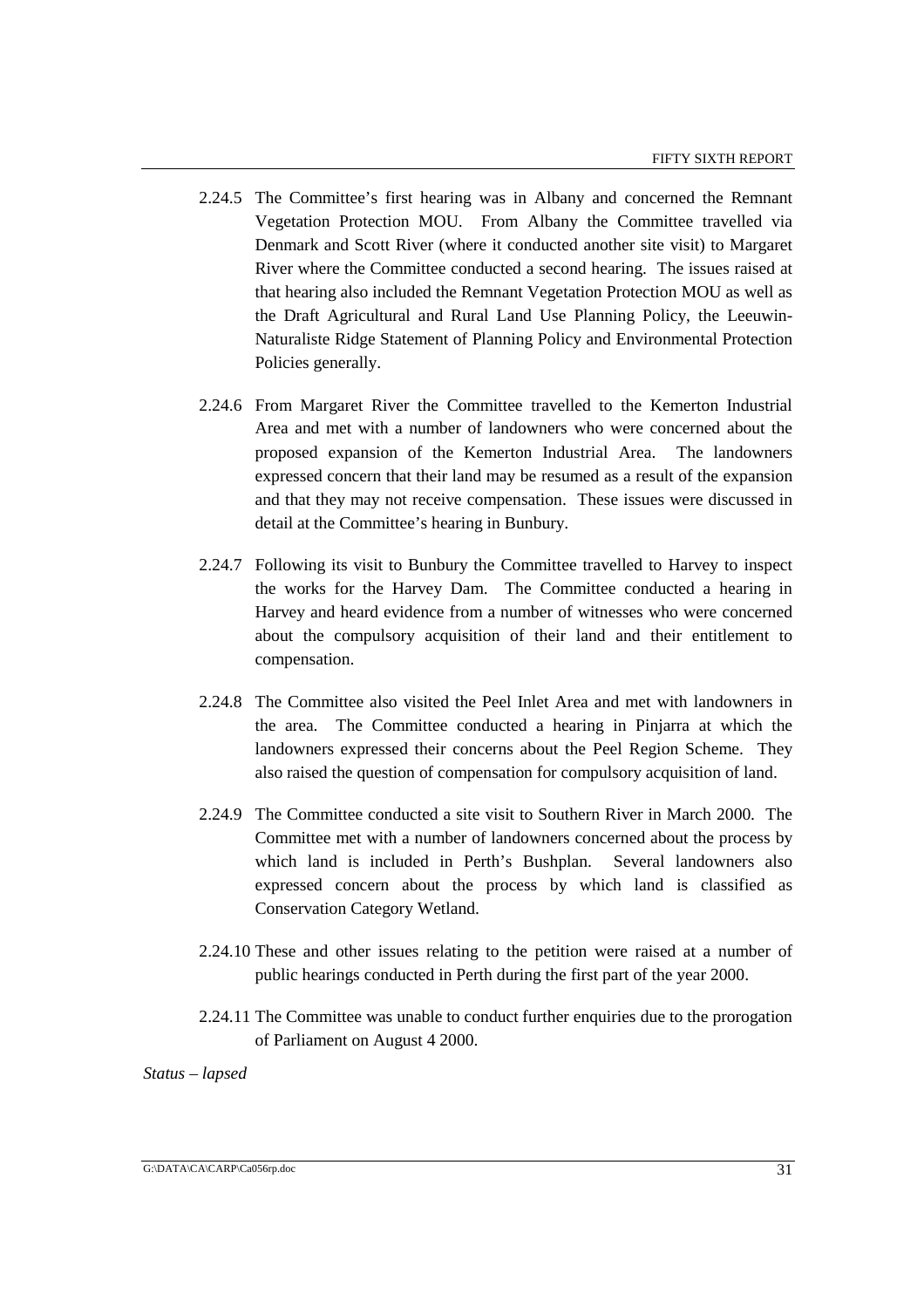### **2.25 OPPOSING NUCLEAR WASTE DUMPS IN WESTERN AUSTRALIA**

- 2.25.1 On March 14 2000 Hon Barbara Scott MLC tabled a petition *(Tabled Paper # 708)* opposing all proposals to locate high level nuclear waste dumps in Western Australia.
- 2.25.2 The Committee wrote to the principal petitioner and tabling member advising that the matter had been dealt with by the Parliament in the *Nuclear Waste Storage (Prohibition) Act 1999* which was assented to on December 7 1999.
- 2.25.3 The Committee resolved that as the matter had been dealt with by the Parliament, it would not inquire further into the petition.

# *Status – finalised*

# **2.26 LIVE SHEEP TRADE**

- 2.26.1 A petition was tabled *(Tabled Paper # 805)* by Hon Jim Scott MLC on March 21 2000 opposing live sheep trade.
- 2.26.2 The petitioners expressed concern at the continuation of the live sheep trade for the following reasons:
	- *"Annually more that 100 000 sheep exported from Fremantle die traumatically during transhipment to the Middle East.*
	- *Regulations covering road transportation and loading are not being adequately policed.*
	- *The live sheep trade is undermining the more lucrative, job creating processed meat trade."*
- 2.26.3 The petitioners requested that the Legislative Council *"…investigate and recommend a time frame in which this cruel, wasteful and uneconomic trade can be terminated."*
- 2.26.4 The petition was first tabled by Hon Jim Scott MLC during the Thirty-Fourth Parliament and was retabled during the First Session of the Thirty-Fifth Parliament.
- 2.26.5 During the current Parliamentary session the Committee continued its inquiry which involved seeking further submissions from the principal petitioner and Hon Jim Scott MLC. The Committee was aware of a project, to be conducted by Agriculture Western Australia, aimed at comparing the economic value of the live sheep trade with processed sheep. The Committee requested a copy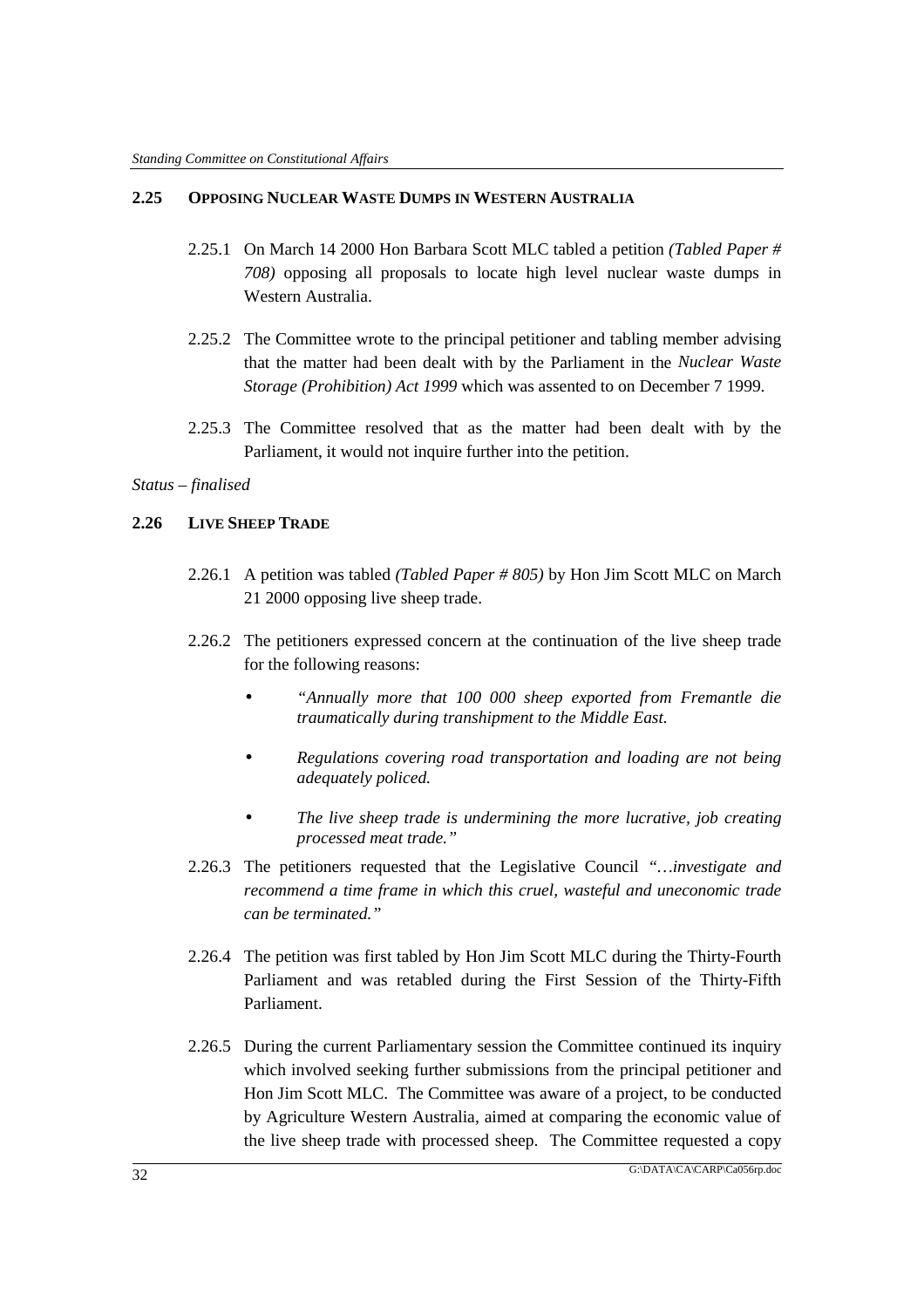of that report but was advised by Agriculture Western Australia that it was unlikely that the report had been completed.

2.26.6 The Committee was unable to conduct further enquiries due to the prorogation of Parliament on August 4 2000.

*Status – lapsed*

# **2.27 REQUESTING THE BANNING OF AERIAL SPRAYING OF INTENSIVE MONOCULTURE TREE FARMING IN THE GREAT SOUTHERN**

- 2.27.1 Two petitions were tabled *(Tabled Paper #s 823 and 1103)* by Hon Bob Thomas MLC requesting the Parliament to urge the Government to take action to ban the practice of aerial spraying of intensive monoculture tree farming in the Great Southern.
- 2.27.2 The petitioners stated that the reason for their request was the extreme toxicity of the pesticides used and spray drift which is almost impossible to control. The petition stated *"[W]e remind Parliament that the local residents use rain water from their roofs for drinking and that Rogor one of the chemicals used is EXTREMELY toxic to Birds, Fish Invertebrates and HIGHLY toxic to Mammalians and Bees."*
- 2.27.3 Following receipt of the petition, the Committee sought submissions from:
	- i) the principal petitioner; and
	- ii) Hon Bob Thomas MLC.
- 2.27.4 The Committee received a letter from Hon Bob Thomas MLC dated April 7 2000 in which he suggested that the Committee may wish to examine *"…the problem of the appearance that no regulatory body polices the activities of the aerial spraying contractors to ensure that they comply with all laws and codes of practice."* Hon Bob Thomas MLC advised the Committee that his research has shown that the Civil Aviation and Safety Authority has no power to police the activities of the operators because the industry is now self regulating. Further, the Health Department of Western Australia has responsibility for control of use of the chemicals used but does not have the resources to police the industry.
- 2.27.5 Hon Bob Thomas MLC also advised that anecdotal evidence suggests that some aerial spraying operators do no comply with the relevant codes of practice and as a result are causing spray to drift over non target areas. This is affecting humans and stock and will cause long term problems given that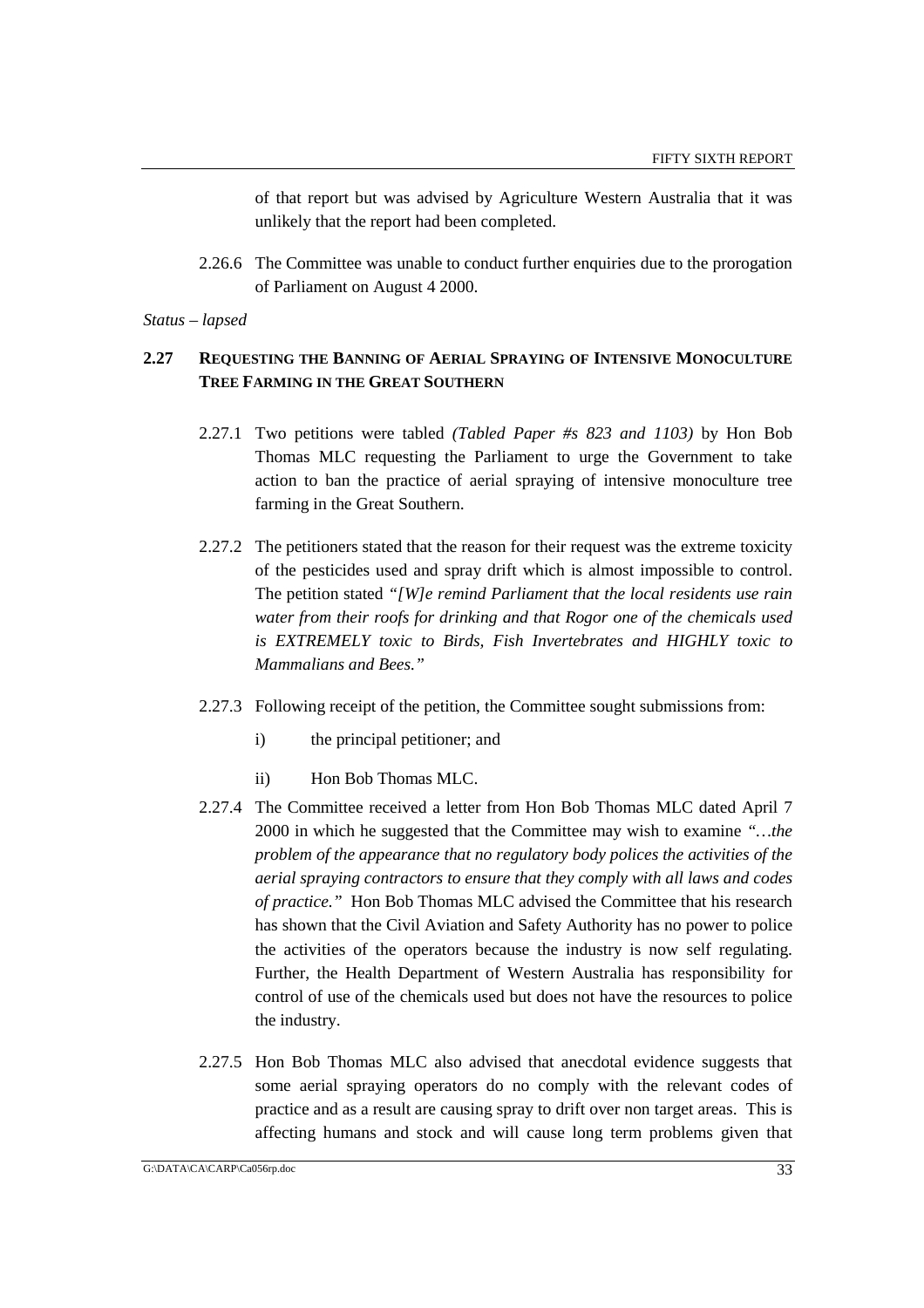many people in the area are dependant on rainwater collected from their roofs for all of their water requirements, including drinking water.

- 2.27.6 The Committee also received a submission dated May 2 2000 from Ms Verna Pearce on behalf of The Great Southern Group for Smart Tree Farming. She drew the Committee's attention to a number of issues including spray drift, contamination of rain water tanks used for drinking water, the killing of marron and yabbies in farm dams, the lack of guidelines for spray application, the use of the chemical Rogor in aerial spraying and the affect aerial spraying has on bee populations and other sensitive fauna.
- 2.27.7 The Committee also received a submission dated May 12 2000 from Ms Julia Levinson, Executive Officer of Timber 2002 Incorporated. Ms Levinson advised the Committee that the plantation timber industry stakeholders operating in the Great Southern of Western Australia were aware of the petition and were extremely concerned that the signatories were not in possession of the full facts at the time of signing, and as such may have been misguided.
- 2.27.8 Ms Levinson advised the Committee that the plantation industry through the local Regional Plantation Committee Timber 2002, was requesting that prior to considering the petition the Committee accept a submission relating to the petition in order to provide for a balanced debate by considering all of the matters.
- 2.27.9 The Committee was unable to conduct further enquiries due to the prorogation of Parliament on August 4 2000.

### *Status - lapsed*

# **2.28 REID HIGHWAY EXTENSION**

- 2.28.1 Two petitions were tabled *(Tabled Paper #s 858 and 923)* by Hon Giz Watson MLC during the Third Session of the Thirty-Fifth Parliament requesting the Legislative Council to recommend that construction of the Reid Highway extension be deferred.
- 2.28.2 The petitioners also requested that the Legislative Council convene a Select Committee to conduct public hearings into the purpose and necessity of the extension including the protection of Lake Carine and its environs.
- 2.28.3 Following receipt of the petition, the Committee wrote to the principal petitioner and tabling member advising that the Standing Committee on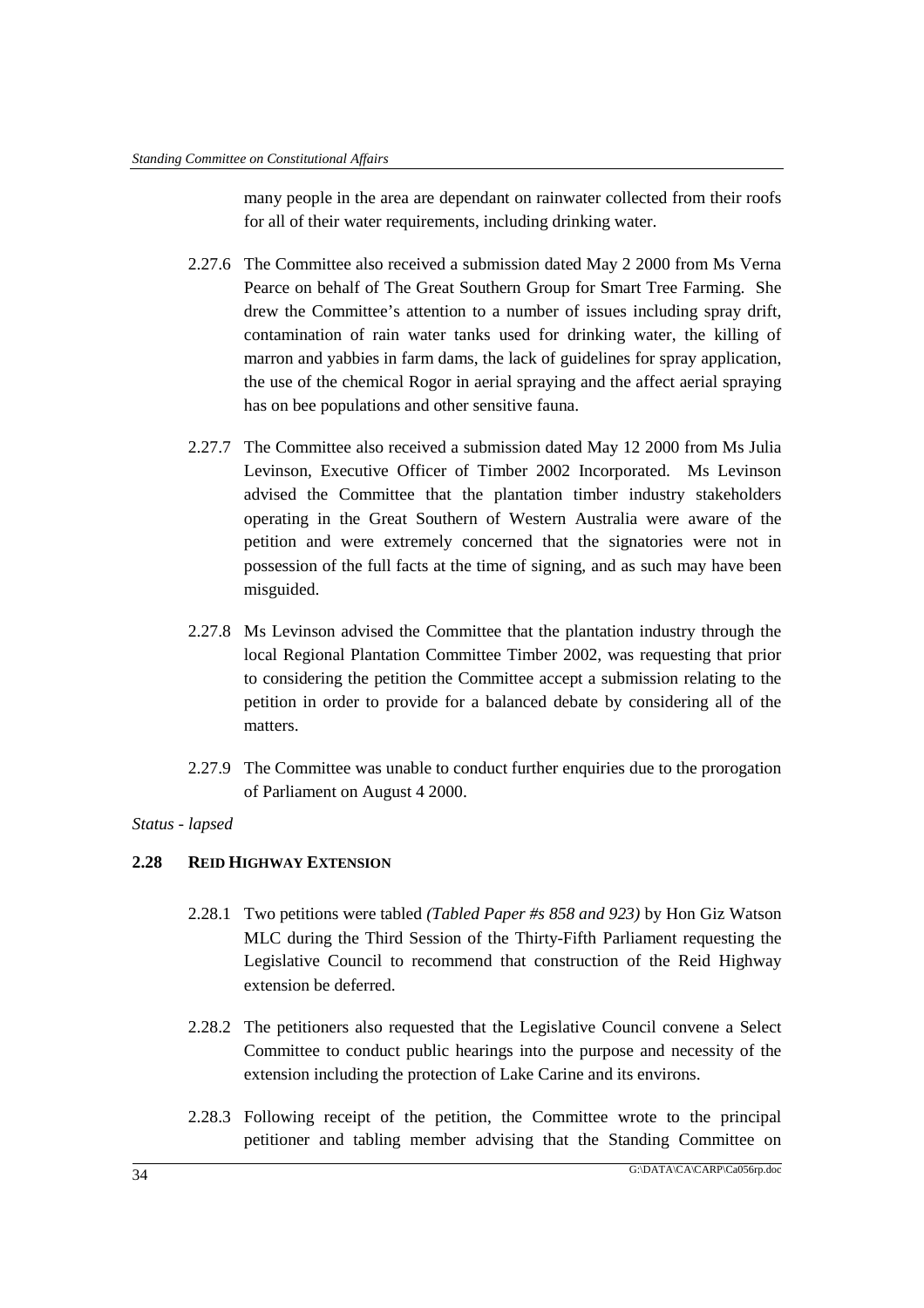Constitutional Affairs was the appropriate Parliamentary Committee to consider the petition.

- 2.28.4 The Committee also advised that it is Committee policy that with respect to petitions concerning planning and environmental matters, the Committee considers that its role is not to replace existing planning and environmental appeal bodies but is limited to inquiring into breaches of the proper planning and environmental procedures.
- 2.28.5 The Committee invited submissions from the principal petitioner and tabling member regarding the issues raised in the petition in order that the Committee could decide whether the matter would be investigated further.
- 2.28.6 The Committee did not receive any submissions concerning the issues raised by this petition.
- 2.28.7 The Committee was unable to conduct further enquiries due to the prorogation of Parliament on August 4 2000.

#### *Status – lapsed*

#### **2.29 REQUESTING AN EXTENSION OF TIME FOR THE USE OF FRESH CHICKEN MANURE**

- 2.29.1 Hon Ray Halligan MLC tabled a petition *(Tabled Paper # 859)* on April 6 2000 requesting the Legislative Council to seek an extension of time for the use of fresh chicken manure for horticultural use while tests continue to find a viable alternative acceptable to the industry. The petitioners expressed their belief that failure to allow such an extension would put the horticultural industry in jeopardy.
- 2.29.2 Following receipt of the petition, the Committee sought submissions from:
	- i) the principal petitioner; and
	- ii) Hon Ray Halligan MLC.
- 2.29.3 The Committee also wrote to the Minister for Resources Development, the Minister for Health, the Minister for Primary Industry and the Minister for Local Government asking if there was any reason why an extension of time could not be granted until such time as the Committee has had the opportunity to consider the petition, report to Parliament on the issue, and the responsible Minister has responded to the Committee's recommendations pursuant to Legislative Council Standing Order 337.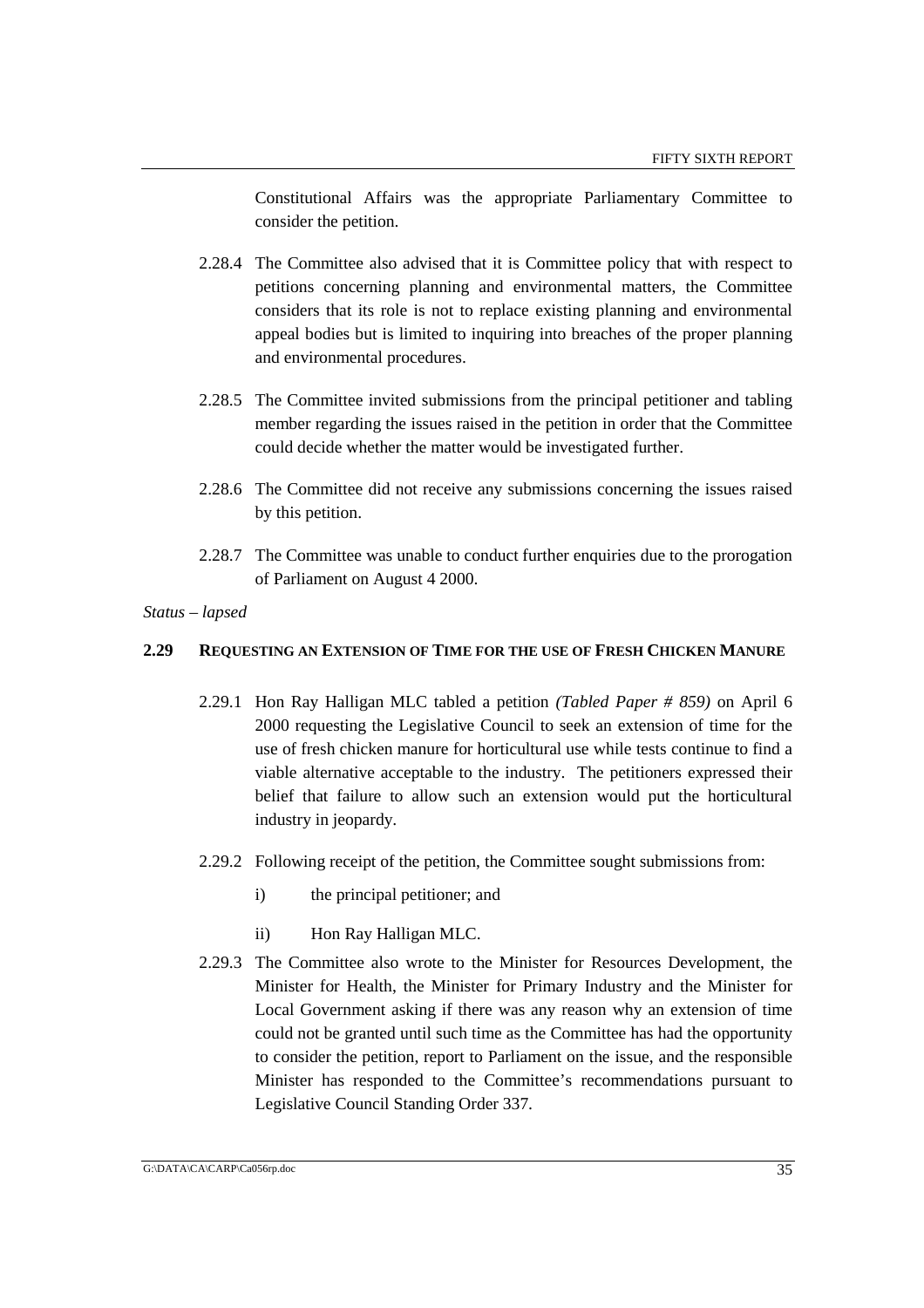- 2.29.4 The Ministers for Resources Development and Local Government advised the Committee that the matter did not come within their portfolios. They suggested that the matter should be addressed by the Minister for Primary Industry.
- 2.29.5 The Minister for Health advised the Committee by letter dated May 25 2000 that the Stable Fly Management Steering Group convened by the Minister for Primary Industry was scheduled to meet again on May 30 2000 to further consider the implementation date of legislation on the use of poultry manure in the generation of power and the results of trials that have been held to evaluate the conditioning process of poultry manure for horticultural use.
- 2.29.6 The Minister for Health also advised the Committee that until the power generation project and the trials of the conditioning process are completed, the implementation date of legislation on the use of poultry manure will not be considered.
- 2.29.7 The Minister for Primary Industry advised the Committee by letter dated June 2 2000 that no decision had been made as to the use or otherwise of fresh chicken manure for horticultural use.
- 2.29.8 The Committee received a submission from Mr Nick Tana, Chairman of the Poultry Litter Users Committee dated May 1 2000. Mr Tana advised the Committee that poultry litter has been an important source of soil enrichment and fertiliser to the horticultural industry for many years, however the management and use of the product in that industry has to date not been carried out in accordance with best practices. As a result its use has created a recognised problem in stable fly breeding.
- 2.29.9 Mr Tana noted that the State government is now considering banning the use of the product. He advised that the broiler industry, which produces the poultry litter, has identified another possible use for its product and is courting the Government to consider its burning for power generation and as such creating a replenishable energy source. The Committee was advised that the industry has appointed a committee to firstly convince the Government not to ban the use of the product until such time as an alternative can be found, and secondly to develop alternative methods of using poultry manure which will address the current problems.
- 2.29.10 As part of its inquiry the Committee conducted a hearing into the issues raised in the petition. The hearing was held on June 28 2000 and the witnesses were:
	- i) Mr Mick Nanovich;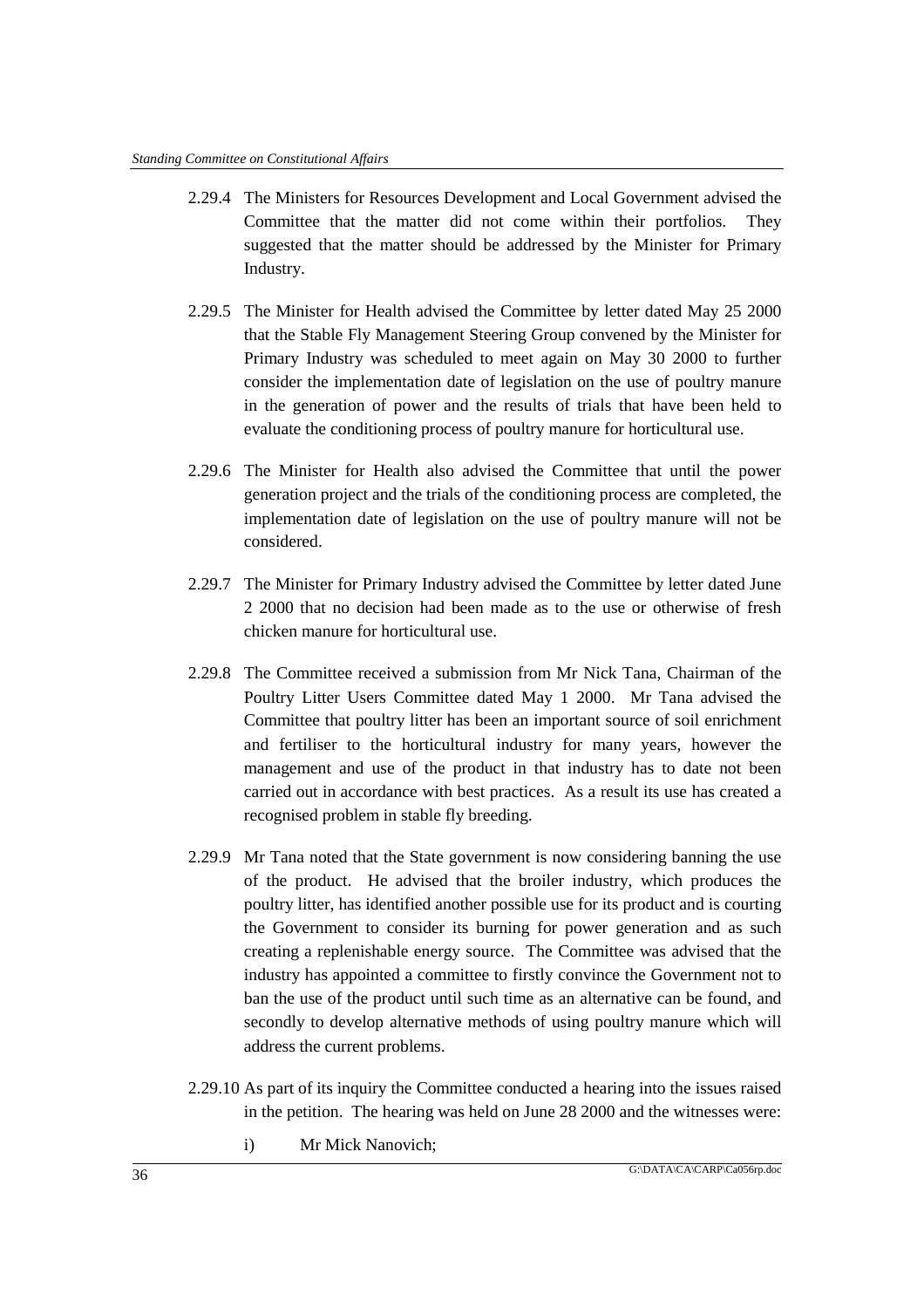- ii) Ms Sally Grant;
- iii) Mr Colin Philpott; and
- iv) Mr Toby Riseborough.
- 2.29.11 The Committee was unable to conduct further enquiries due to the prorogation of Parliament on August 4 2000.

# **2.30 CONCERN ABOUT THE CONTINUING PLANNING PROGRAM FOR THE POULTRY INDUSTRY FOR THE SERPENTINE-JARRAHDALE SHIRE**

- 2.30.1 A petition was tabled *(Tabled Paper # 902)* by Hon Derrick Tomlinson MLC on May 2 2000 in which the petitioners expressed their concern at the continuing planning program for the poultry industry for the Serpentine-Jarrahdale Shire. The petitioners submitted *that "[T]his program and any future proposals will be injurious to the lifestyle, health, environment and future of this rural metropolitan community."*
- 2.30.2 The petitioners called upon the Government to take heed of the needs and concerns of the Serpentine-Jarrahdale community and to urgently examine the poultry industry and all future proposals before they are implemented. It also called on the Government to properly consider other alternatives and opportunities deemed to be more beneficial to the whole Western Australian community.
- 2.30.3 Following receipt of the petition, the Committee sought submissions from:
	- i) the principal petitioner; and
	- ii) Hon Derrick Tomlinson MLC.
- 2.30.4 The Committee received a letter from Hon Derrick Tomlinson MLC dated May 17 2000 in which he raised two matters for the Committee's attention.
- 2.30.5 The first matter was the effect of the Western Australian Planning Commission 'Statement of Planning Policy No 5 Poultry Farms' (Policy No 5). Hon Derrick Tomlinson MLC advised that Policy No 5 provides that the location of poultry farms should be in rural areas and specifies separation of poultry farms from residential land users. He also advised that in addition to these statutory requirements, the industry maintains as a bio-security measure a separation of 1 000 metres between poultry farms.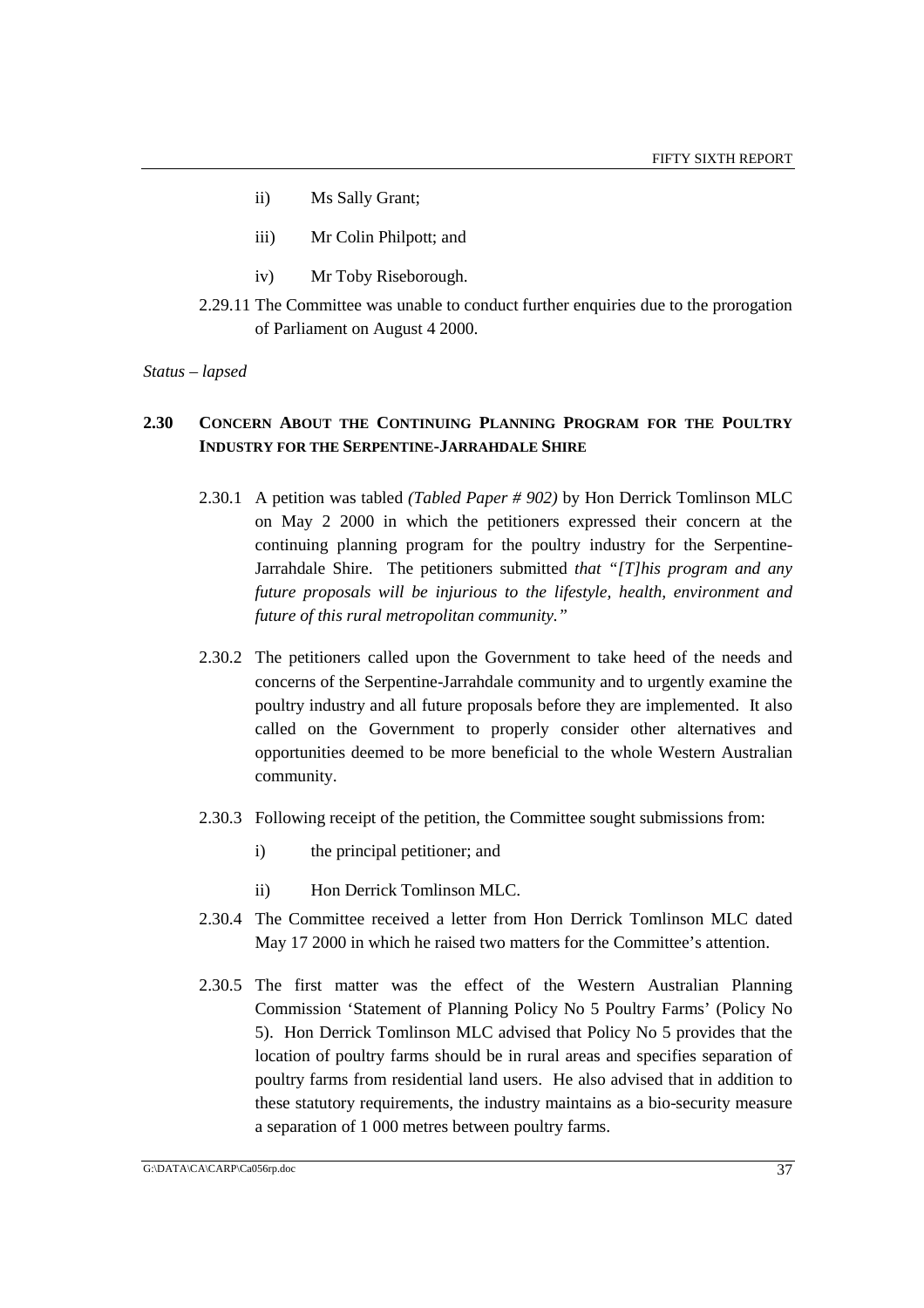- 2.30.6 Hon Derrick Tomlinson MLC submitted that the net result of these planning policy requirements and industry-regulated bio-security measures is that poultry farms are dispersed in suitable rural areas of the metropolitan region.
- 2.30.7 The second matter raised by Hon Derrick Tomlinson MLC was the deliberation of the Poultry Farms Relocation Committee. Hon Derrick Tomlinson MLC advised that he chaired that committee in 1995. Its purpose was to identify localities within the metropolitan region where new poultry farms might be established.
- 2.30.8 Areas identified fell within the Shire of Gin Gin, Chittering, Serpentine-Jarrahdale and Peel. Hon Derrick Tomlinson MLC advised that the industry has accepted the planning constraints and that new poultry farms are being located in the identified region. Existing farms in urban areas of the metropolitan region are being relocated progressively.
- 2.30.9 Hon Derrick Tomlinson MLC advised that the relocation policy is to be reviewed by a new working group to be approved by the Minister for Planning and that the Minister had invited him to chair the working group.
- 2.30.10 The Committee was unable to conduct further enquiries due to the prorogation of Parliament on August 4 2000.

# **2.31 REQUESTING A PERMANENT MEDICAL PRACTITIONER IN THE DIVISION OF AVON**

- 2.31.1 Hon Ljiljanna Ravlich MLC tabled a petition *(Tabled Paper # 937)* on May 9 2000 which requested the Legislative Council to acknowledge the need for a resident medical practitioner at Northam Hospital and support measures to enable a permanent position for a medical practitioner in the Division of Avon.
- 2.31.2 The petitioners submitted that in the electorate of Avon they:
	- do not have a medical practitioner in residence at Northam Hospital;
	- do not have a doctor available without prior appointment;
	- in emergencies, must wait for the medical practitioner on call to arrive at Northam Hospital; and
	- are concerned that nursing staff have exclusive responsibility for deciding whether a case is an emergency and, as a consequence, whether treatment by a medical practitioner will be received.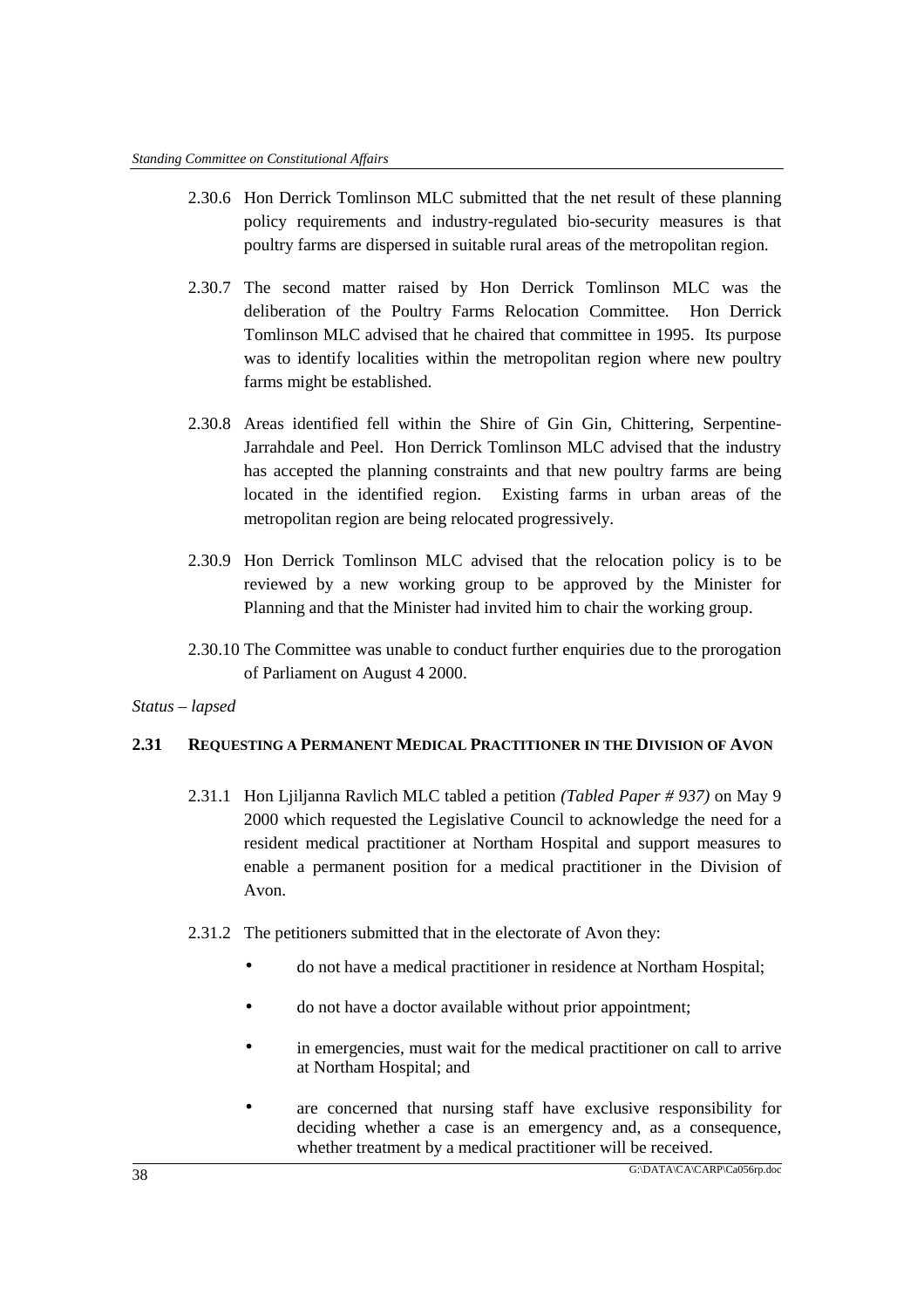- 2.31.3 Following receipt of the petition, the Committee sought submissions from:
	- i) the principal petitioners; and
	- ii) Hon Ljiljanna Ravlich MLC.
- 2.31.4 The Committee did not receive any submissions concerning the issues raised by this petition prior to prorogation.
- 2.31.5 The Committee was unable to conduct further enquiries due to the prorogation of Parliament on August 4 2000.

### **2.32 RESIDENTIAL TENANCIES ACT 1987**

- 2.32.1 On May 11 2000 Hon Barbara Scott MLC tabled a petition *(Tabled Paper # 948)* signed by permanent residents of caravan parks in Western Australia. The petitioners noted that they are subject to the *Residential Tenancies Act 1987* (Residential Tenancies Act) and expressed their concern that section 65 of that Act provides landlords with excessive power over their permanent tenants.
- 2.32.2 The petitioners requested a review of section 64 of the Residential Tenancies Act with a view to amending the Act, thereby protecting the security of permanent residents of caravan parks in Western Australia.
- 2.32.3 Following receipt of the petition, the Committee sought submissions from:
	- i) the principal petitioner; and
	- ii) Hon Barbara Scott MLC.
- 2.32.4 The Committee received a letter dated May 23 2000 from the principal petitioner, Mr Kevin Fahie, President of the Park Home Owners Association WA Incorporated. He submitted that there are a number of issues that arise from applying the Residential Tenancies Act to tenants of caravan parks in Western Australia.
- 2.32.5 Mr Fahie submitted that the Act fails to protect these people because it was never written with any consideration for permanent residents of caravan parks. He submitted his belief that *"[I]t seems it was simply expedient to apply the act* [sic] *to park living once government recognised permanent residency as a legitimate way of life on caravan parks."*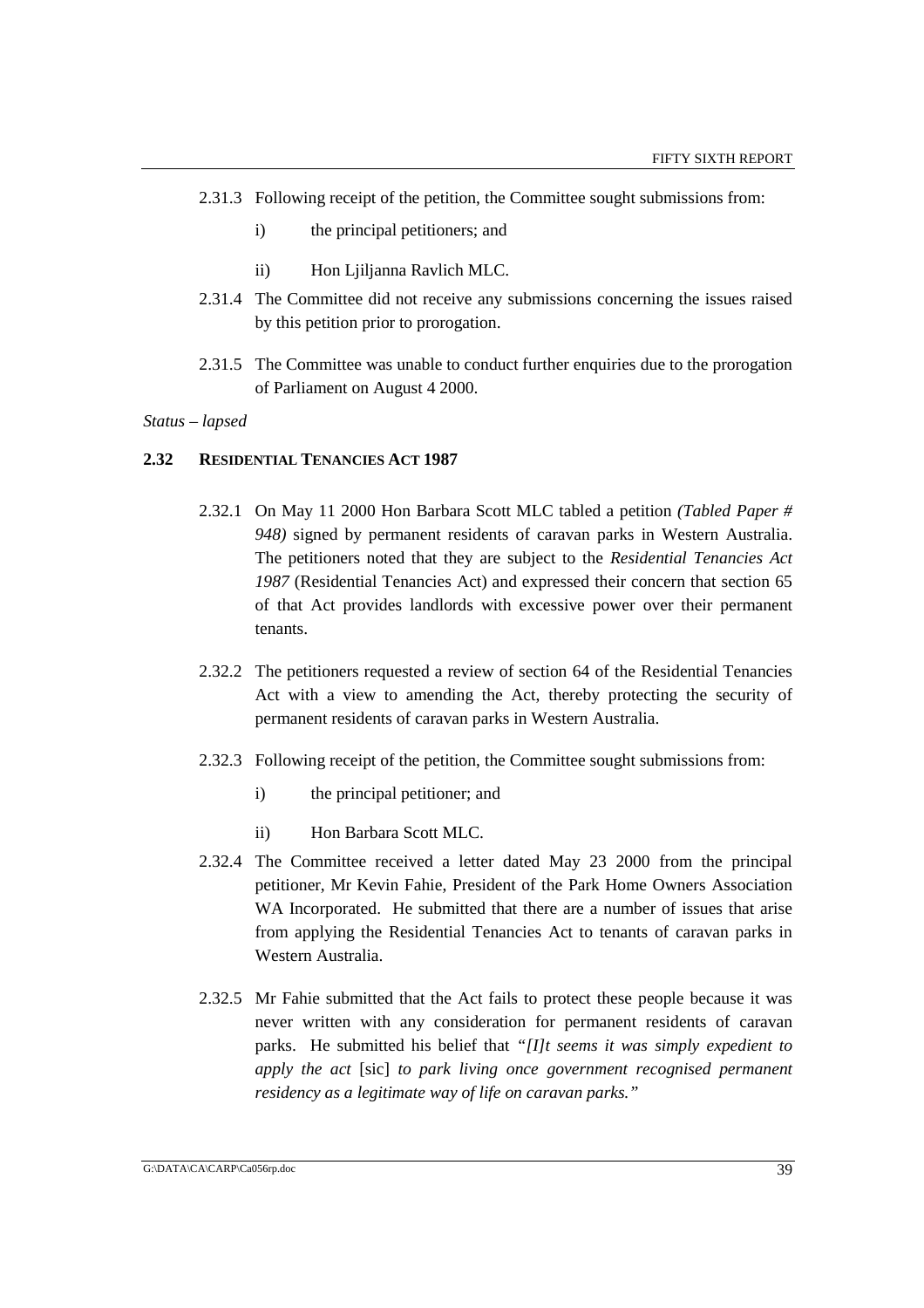- 2.32.6 Mr Fahie compared the case of tenants of residential properties who have been given a notice of termination with permanent residents in caravan parks in receipt of a similar notice. He submitted that permanent residents in caravan parks are in a much more difficult situation compared to those in other residential properties as most permanent residents actually own the home they live in. Therefore when they receive a section 64 notice of termination, they are being ordered to vacate their own premises. He advised the Committee that the majority of park residents are retirees and to force them to sell under such duress causes great emotional and financial pain.
- 2.32.7 Mr Fahie concluded by submitting that section 64 of the Residential Tenancies Act should not apply to those people living permanently in their own dwellings in caravan parks.
- 2.32.8 The Committee was unable to conduct further enquiries due to the prorogation of Parliament on August 4 2000.
- *Status lapsed*

# **2.33 VOLUNTARY EUTHANASIA BILL 2000**

- 2.33.1 Hon Norm Kelly MLC tabled a petition *(Tabled Paper # 982)* on May 23 2000 requesting the Legislative Council to debate the Voluntary Euthanasia Bill 2000 as a matter of urgency.
- 2.33.2 The petitioners requested that the House pass a bill allowing for the strict and properly regulated practice of voluntary euthanasia for individuals with an irreversible illness or condition.
- 2.33.3 The Committee considered the petition and noted that in 1998 it considered two petitions on this subject and reported to the House.
- 2.33.4 The Committee believed that it was not appropriate for it to inquire into or report on the order of business of the House and accordingly resolved not to inquire further into the matter.
- 2.33.5 The principal petitioner and tabling member were advised accordingly.

*Status – finalised*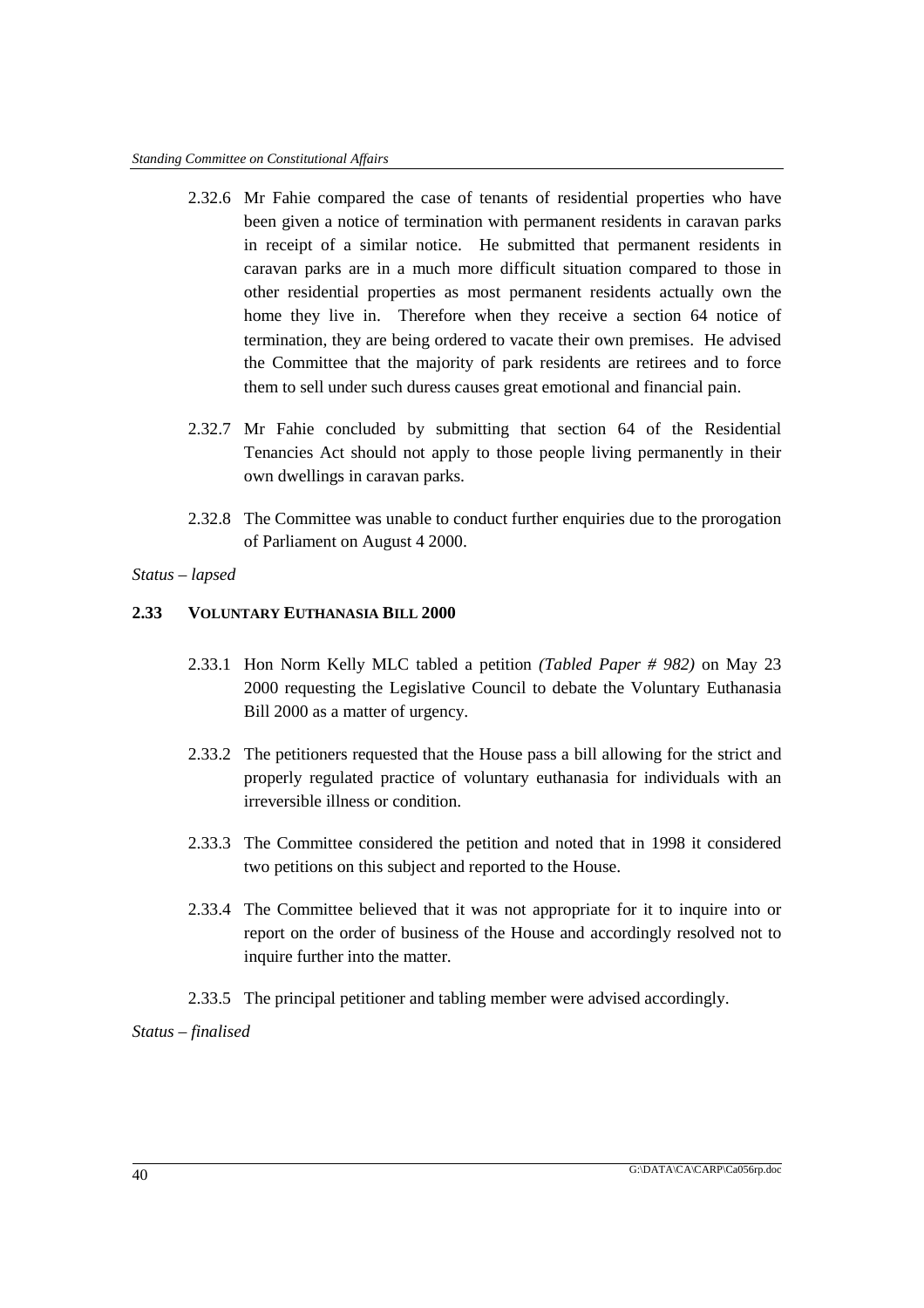# **2.34 OPPOSING DISCRIMINATION ON THE BASIS OF SEXUALITY AND SUPPORTING THE SEXUALITY DISCRIMINATION BILL 2000**

- 2.34.1 On May 23 2000 Hon Helen Hodgson MLC tabled a petition *(Tabled Paper # 983)* opposing discrimination on the basis of sexuality.
- 2.34.2 The petitioners supported Hon Helen Hodgson MLC's Sexuality Discrimination Bill 2000. The petitioners called on the Government to allow debate in the Legislative Council on the Bill to continue immediately.
- 2.34.3 The petitioners also called on the Government to allow a conscience vote for its members in both Houses of Parliament on the Bill.
- 2.34.4 The Committee noted that the Standing Committee on Legislation had tabled two reports into matters raised in the petition. These are Report No 45, *Acts Amendment (Sexuality Discrimination) Bill 1997* and Report No 49, *Acts Amendment (Sexuality Discrimination) Bill 1997 clause 8, proposed sections 350(3) and 35P(3)*.
- 2.34.5 The Committee considered the matters raised in the petition and concluded that as the matters involve a Bill which is currently being considered by the House, the matter will be dealt with during debate. The Committee did not believe it was appropriate for it to inquire into or report on the order of business of the House or how members vote.
- 2.34.6 The Committee resolved not to inquire further into the matter. The principal petitioner and tabling member were advised accordingly.

*Status – finalised*

### **2.35 STAFFING LEVELS AT GERALDTON POLICE STATION**

- 2.35.1 Hon Kim Chance MLC tabled a petition *(Tabled Paper # 984)* on May 23 2000 in which the petitioners requested that the Legislative Council inquire into police staffing levels at the Geraldton Police Station.
- 2.35.2 The petitioners expressed their belief that the Geraldton Police Station is not adequately staffed as evidenced by the recent call from Geraldton police for volunteer assistance at the station.
- 2.35.3 Following receipt of the petition, the Committee sought submissions from:
	- i) the principal petitioner; and

G:\DATA\CA\CARP\Ca056rp.doc 41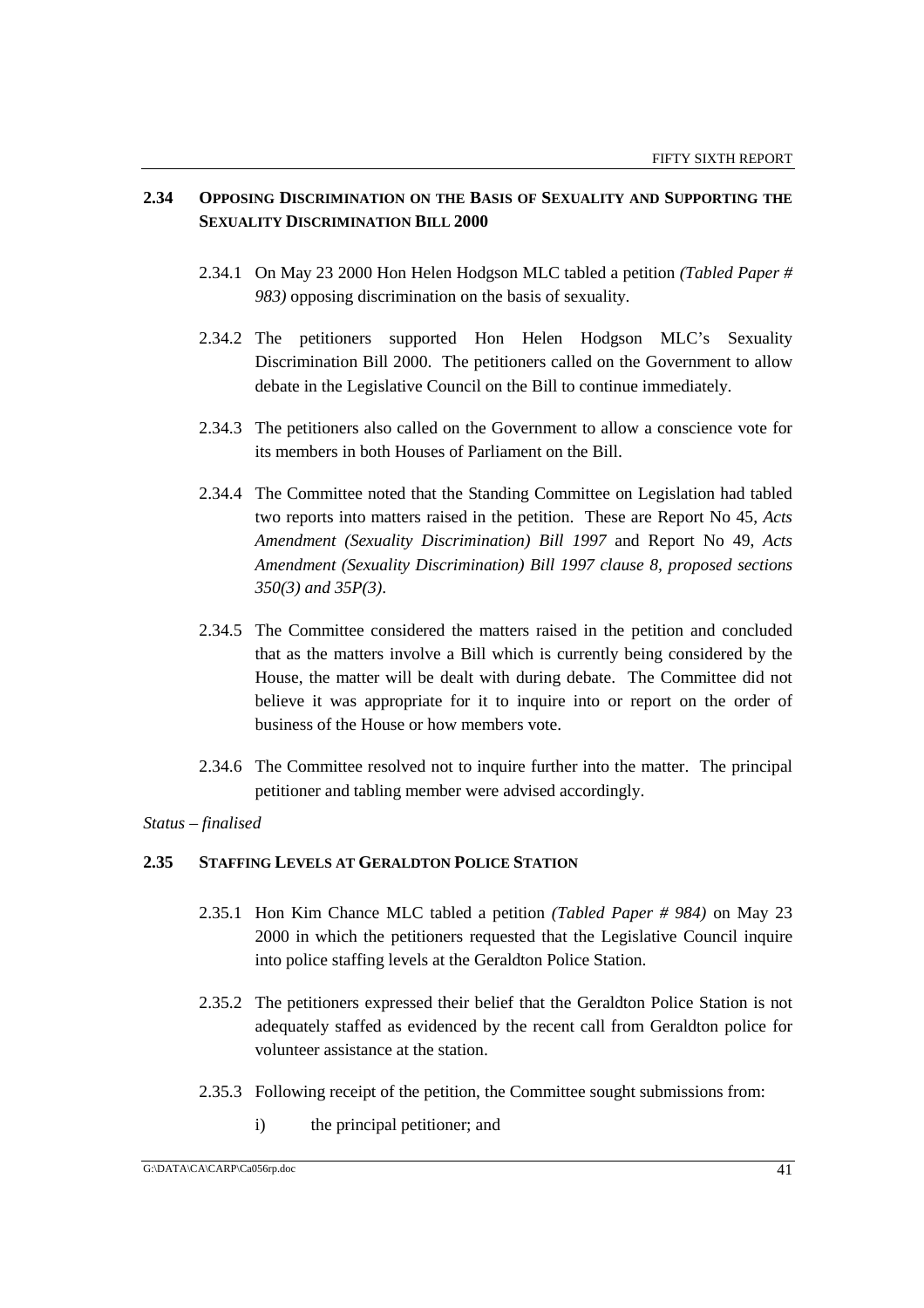- ii) Hon Kim Chance MLC.
- 2.35.4 The Committee received a submission from the principal petitioner dated July 5 2000. The petitioner advised the Committee that in January at a meeting of the Neighbourhood Watch Suburb Manager's group in Geraldton a senior police officer suggested a trial of volunteers at the new Geraldton Police station to assist Police Officers and release them from other duties. Volunteers would answer telephones, use the radio and assist on the front counter.
- 2.35.5 The petitioner submitted that the nature of this request suggests that Geraldton police are unable to meet the demands of normal operational requirements at peak periods. He also submitted that it does not seem proper that volunteers be used in some of the roles that were suggested as it may reflect badly on the Western Australian Police Service and may give rise to questions of legal liability.
- 2.35.6 The petitioner concluded his submission by stating that the Geraldton community had been aware of staffing difficulties at the Geraldton Police Station for some time. He stated that if the matter is investigated by the Committee so that the reasons underlying this request are discovered and addressed, the Geraldton community will again have full confidence in the level of service Geraldton police can offer.
- 2.35.7 The Committee was unable to conduct further enquiries due to the prorogation of Parliament on August 4 2000.

# **2.36 TRANSPORT OF WOODCHIPS BY RAIL**

- 2.36.1 A petition was tabled *(Tabled Paper # 1000)* on May 25 2000 by Hon Murray Montgomery MLC requesting that all woodchips be transported by rail.
- 2.36.2 The petition stated that *"[S]hortly important decisions will be made on the transporting of woodchips to the Albany Port"* and that *"[P]ublic meetings have overwhelmingly supported ALL woodchips being railed to the Port."*
- 2.36.3 The petitioners claimed that the health, safety and environmental impacts associated with road transport are unacceptable to the wider communities of Albany and surrounding districts.
- 2.36.4 The petitioners also stated that *"[T]he WA State Government's Regional Development Policy emphasises the communities capacity to plan for and*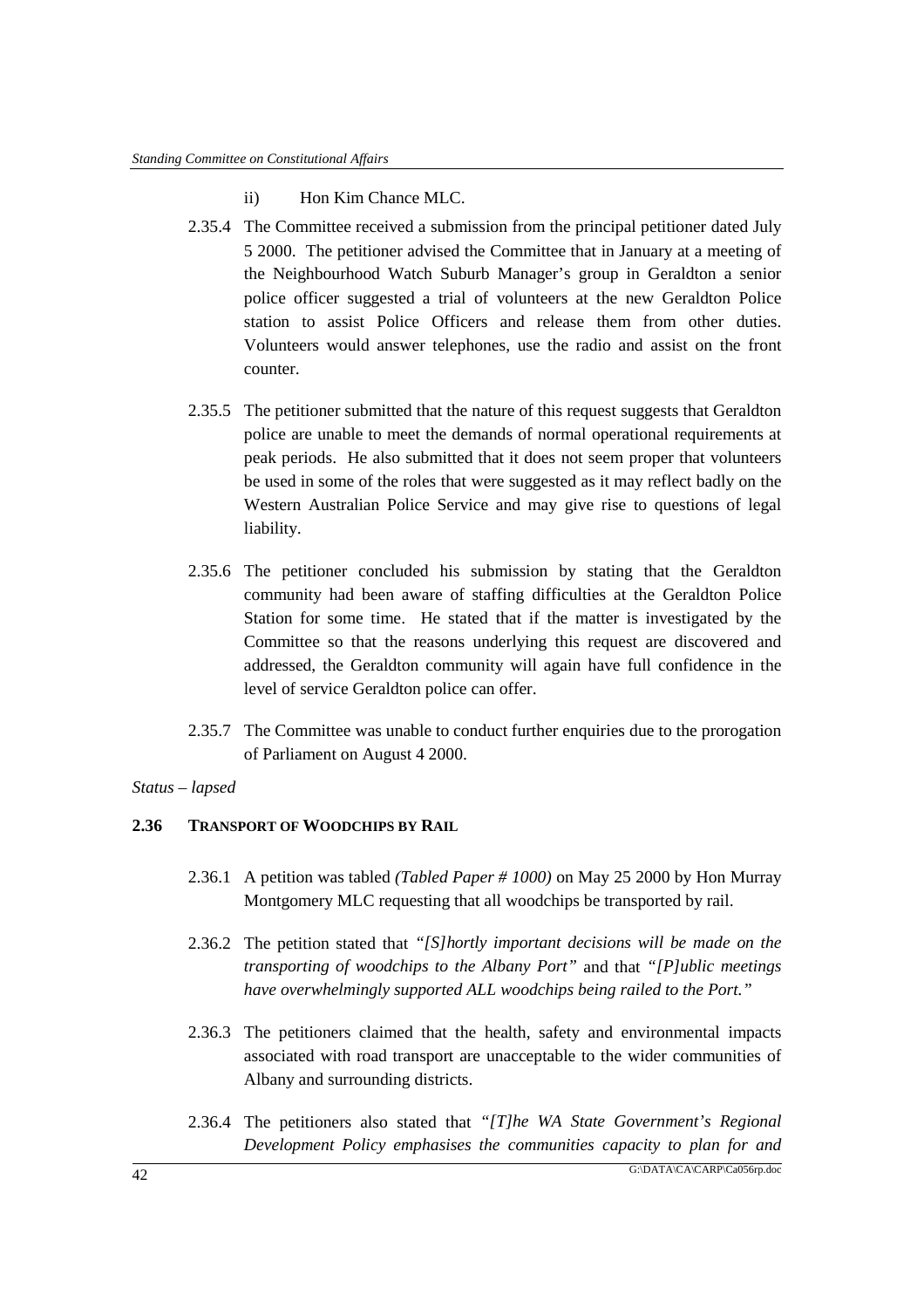*manage their own future. Consequently we the undersigned respectfully request that the State Government initiate a cost neutral rail freight system to transport ALL woodchips, whether mill chipped or plantation chipped from an inland assembly area/areas into the Port of Albany."*

- 2.36.5 Following receipt of the petition, the Committee sought submissions from:
	- i) the principal petitioner; and
	- ii) Hon Murray Montgomery MLC.
- 2.36.6 The Committee advised the principal petitioner and Hon Murray Montgomery MLC that it is Committee policy that with respect to petitions concerning planning and environmental matters, the Committee considers that it's role is not to replace existing planning and environmental appeal bodies but is limited to inquiring into breaches of the proper planning and environmental procedures. The Committee requested that they take this policy into consideration when making their submission.
- 2.36.7 The Committee received a submission from the Albany Region Community Development Alliance through the principal petitioner dated June 22 2000. The submission raised issues concerning the *Albany Hardwood Plantation Act 1993*, the Southern Province Transport Strategy, the Department of Resources Development Draft Report Plantation Wood Processing Strategy and Action Plan, the Regional Development Policy for Western Australia and the Bluegum Plantation Industry Regional Transport Infrastructure Report.
- 2.36.8 The Committee was unable to conduct further enquiries due to the prorogation of Parliament on August 4 2000.

### *Status – lapsed*

### **2.37 OPPOSING THE CONSTRUCTION OF GROYNES AT BACK BEACH IN BUNBURY**

- 2.37.1 Hon Bob Thomas MLC tabled a petition *(Tabled Paper # 1013)* on May 30 2000 opposing the construction of groynes at Back Beach in Bunbury.
- 2.37.2 The petitioners advised that although they welcomed the landscape enhancement aspects of the Bunbury Coastal Enhancement Project at the Back Beach, they were strongly opposed to the planned construction of groynes to attempt to prevent beach erosion.
- 2.37.3 The petitioners requested Parliament to examine the technical material in the report by SMEC Australia Pty Ltd of May 1999 that was used to justify the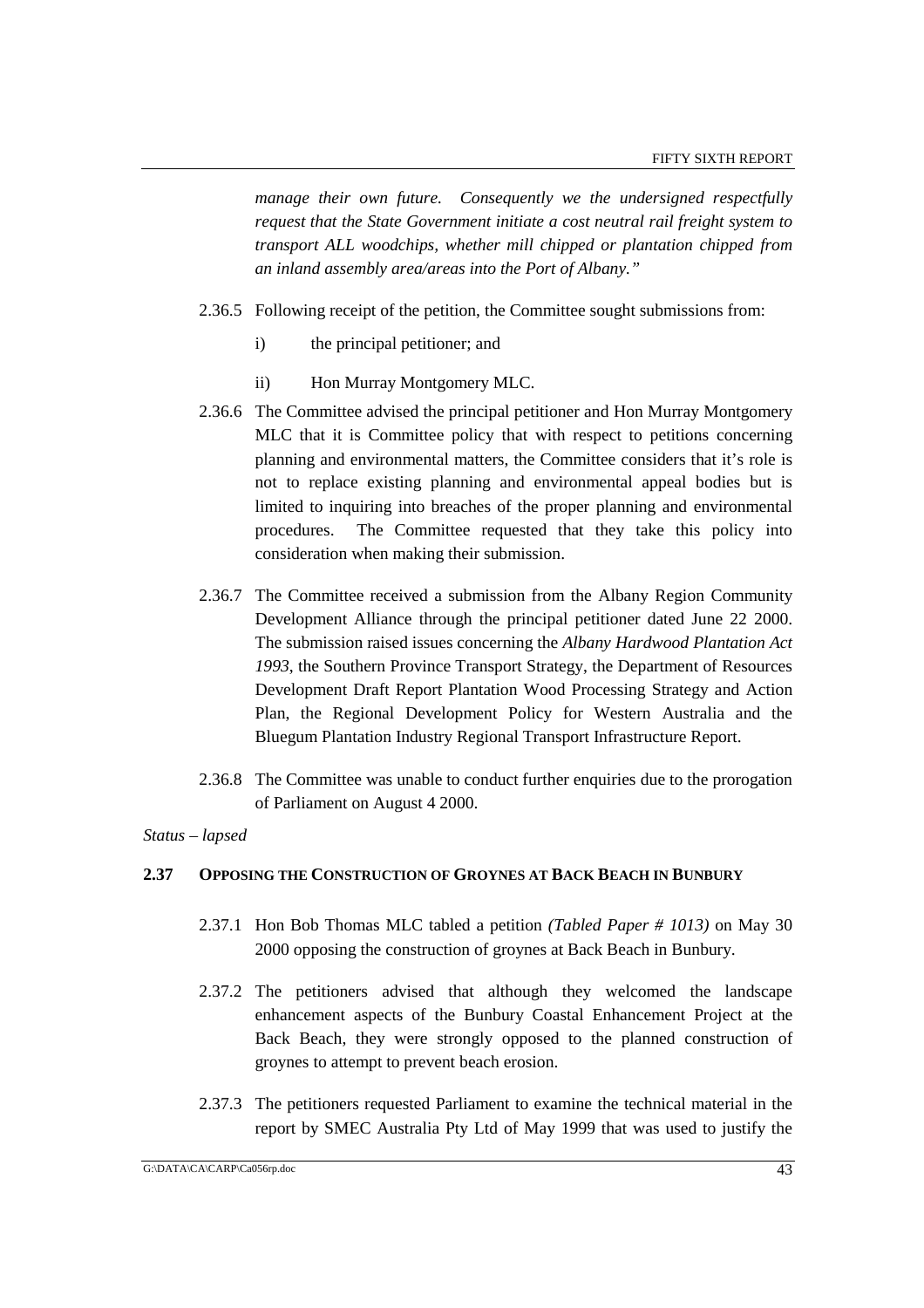groynes. The petitioners expressed their particular concern at the poor sample of aerial photographs to substantiate beach stability and vegetation, the modelling used to simulate beach retreat and accretion, the spacing and alignment of the proposed groynes and the threat to natural features in the basalt from the northern groyne. The petitioners requested that Parliament be aware of the research findings of other scientists with are critical of the groynes proposal.

- 2.37.4 Following receipt of the petition, the Committee sought submissions from:
	- i) the principal petitioner; and
	- ii) Hon Bob Thomas MLC.
- 2.37.5 The Committee advised the principal petitioner and Hon Bob Thomas MLC that it is Committee policy that with respect to petitions concerning planning and environmental matters, the Committee considers that it's role is not to replace existing planning and environmental appeal bodies but is limited to inquiring into breaches of the proper planning and environmental procedures. The Committee requested that they take this policy into consideration when making their submission.
- 2.37.6 The Committee received a letter from Hon Bob Thomas MLC dated June 16 2000 in which he expressed his concern about possible flaws both in the consultant's reports which recommended the construction of three groynes on the Back Beach (as a means of combating erosion) and with the government's failure to conduct a more formal assessment of the project after the proponent significantly changed the design of two of the groynes after the EPA had assessed the initial proposal.
- 2.37.7 Hon Bob Thomas MLC requested that the Committee examine:
	- whether there were any breaches of the process relating to the project's assessment by the EPA; and
	- the consultant's reports to determine whether technical material used to justify the construction of the groynes is correct.
- 2.37.8 The Committee also received a submission from the Concerned Citizens of Bunbury through the principal petitioner dated July 3 2000. The petitioner submitted that the proposal to build three groynes off the beach was never publicly advertised in the local press by the Department of Environmental Protection, the City of Bunbury Council or the Bunbury Coastal Enhancement Committee to allow locals to comment on the issue until the plan had virtually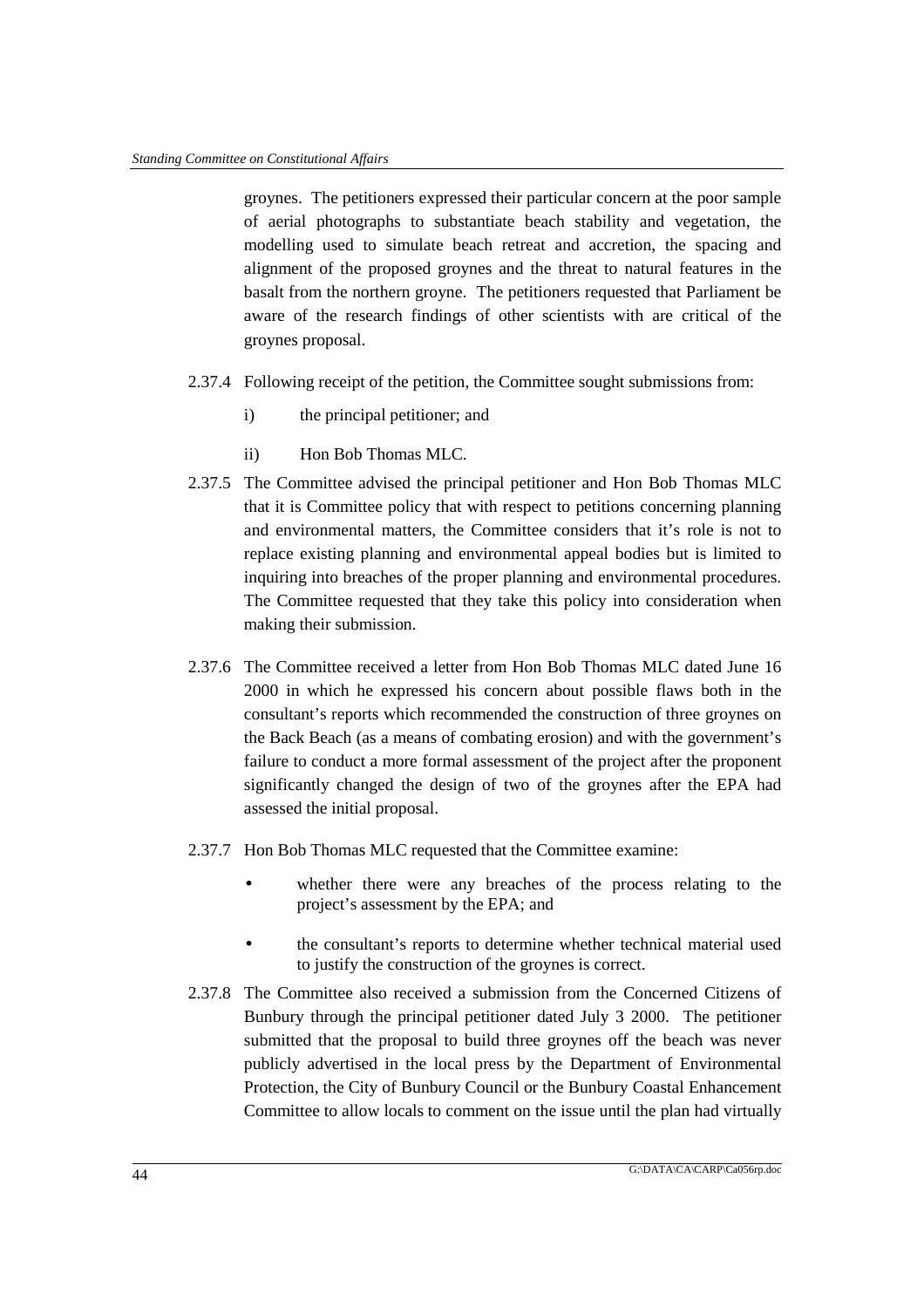come to its final days. He submitted that the plan has been presented to the community as a 'take it or leave it option.'

- 2.37.9 The Committee was advised that the original plans for the project were advertised once in *The West Australian* newspaper in July. The petitioner submitted that when no submissions were received the Department of Environmental Protection believed that the plan was in order and approved in principle a low profile groyne plan.
- 2.37.10 The petitioner submitted that these plans were changed at a later date to provide groynes of quite considerable enormity compared to those originally approved. He stated that these amended plans could not be changed or objected to. He asked that the Committee investigate this method of approval and if possible stop construction of the groynes until other options such as offshore break waters or reefs, letting nature take its course or doing further studies are considered.
- 2.37.11 The petitioner concluded by submitting that the Concerned Citizens of Bunbury believed that the community had never had the opportunity to comment on this plan and that the method of advertising used by the Department of Environmental Protection for projects such as this should provide a more localised opportunity for comment.
- 2.37.12 The Committee was unable to conduct further enquiries due to the prorogation of Parliament on August 4 2000.

*Status – lapsed*

### **2.38 OPPOSING THE GNARABUP WASTE WATER TREATMENT PLANT**

- 2.38.1 On May 30 2000 Hon Dr Christine Sharp MLC tabled a petition *(Tabled Paper # 1014)* opposing the Gnarabup Waste Water Treatment Plant. The petitioners claimed that the sewerage plant was previously and is currently damaging the environmental, geomorphological, flora, fauna, speliological aboriginal heritage, community, health and social values inherent in this site.
- 2.38.2 The petitioners requested an immediate stay on all expansion works at the present site and an investigation into the sitting of the sewerage plant based on thorough recent research to ensure the protection of all the values mentioned above.
- 2.38.3 The petitioners also requested that the Legislative Council initiate a full enquiry into all the alternative best practices for sewerage and waste water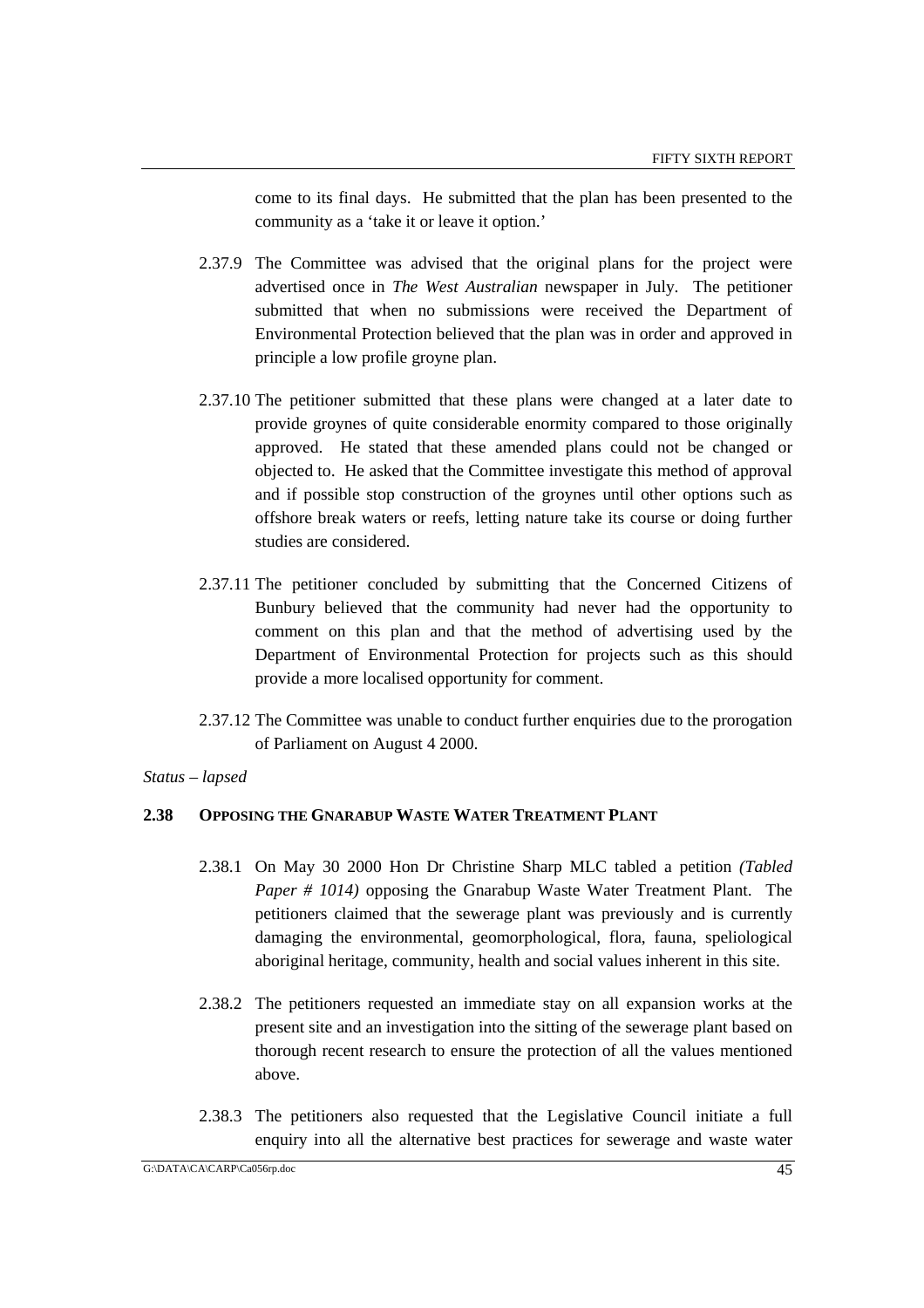treatment available such that they can be instigated and will confer with the values of the local and wider community.

- 2.38.4 Following receipt of the petition, the Committee sought submissions from:
	- i) the principal petitioner; and
	- ii) Hon Dr Christine Sharp MLC.
- 2.38.5 The Committee advised the principal petitioner and Hon Dr Christine Sharp MLC that it is Committee policy that with respect to petitions concerning planning and environmental matters, the Committee considers that it's role is not to replace existing planning and environmental appeal bodies but is limited to inquiring into breaches of the proper planning and environmental procedures. The Committee requested that they take this policy into consideration when making their submission.
- 2.38.6 The Committee received a submission from the Prevelly Wilderness Progress Association (Inc) dated July 24 2000. The submission outlined the developments in the construction of the Gnarabup Waste Water Treatment Plant from the original approval for the Gnarabup subdivision in 1993 to the completion of the extensions to the Waste Water Treatment Plant and the commissioning of the plant in May 2000.
- 2.38.7 The submission stated that proper research had not been carried out on the geomorphology of the area, a full flora and fauna study had not been done, aboriginal heritage reports were questionable and the siting was inappropriate for a highly regarded tourist area.
- 2.38.8 The Prevelly Wilderness Progress Association (Inc) requested a thorough investigation into the suitability of the siting of the Waste Water Treatment Plant at Gnarabup in line with current procedures and research.
- 2.38.9 The Committee was unable to conduct further enquiries due to the prorogation of Parliament on August 4 2000.

### *Status – lapsed*

# **2.39 OPPOSING THE CURRENT DESIGN PLANNED FOR THE INTERSECTION OF DUFFY ROAD AND REID HIGHWAY IN CARINE**

2.39.1 Hon Ed Dermer MLC tabled a petition *(Tabled Paper # 1064)* on June 20 2000 opposing the current design planned for the intersection of Duffy Road and the Reid Highway in Carine.